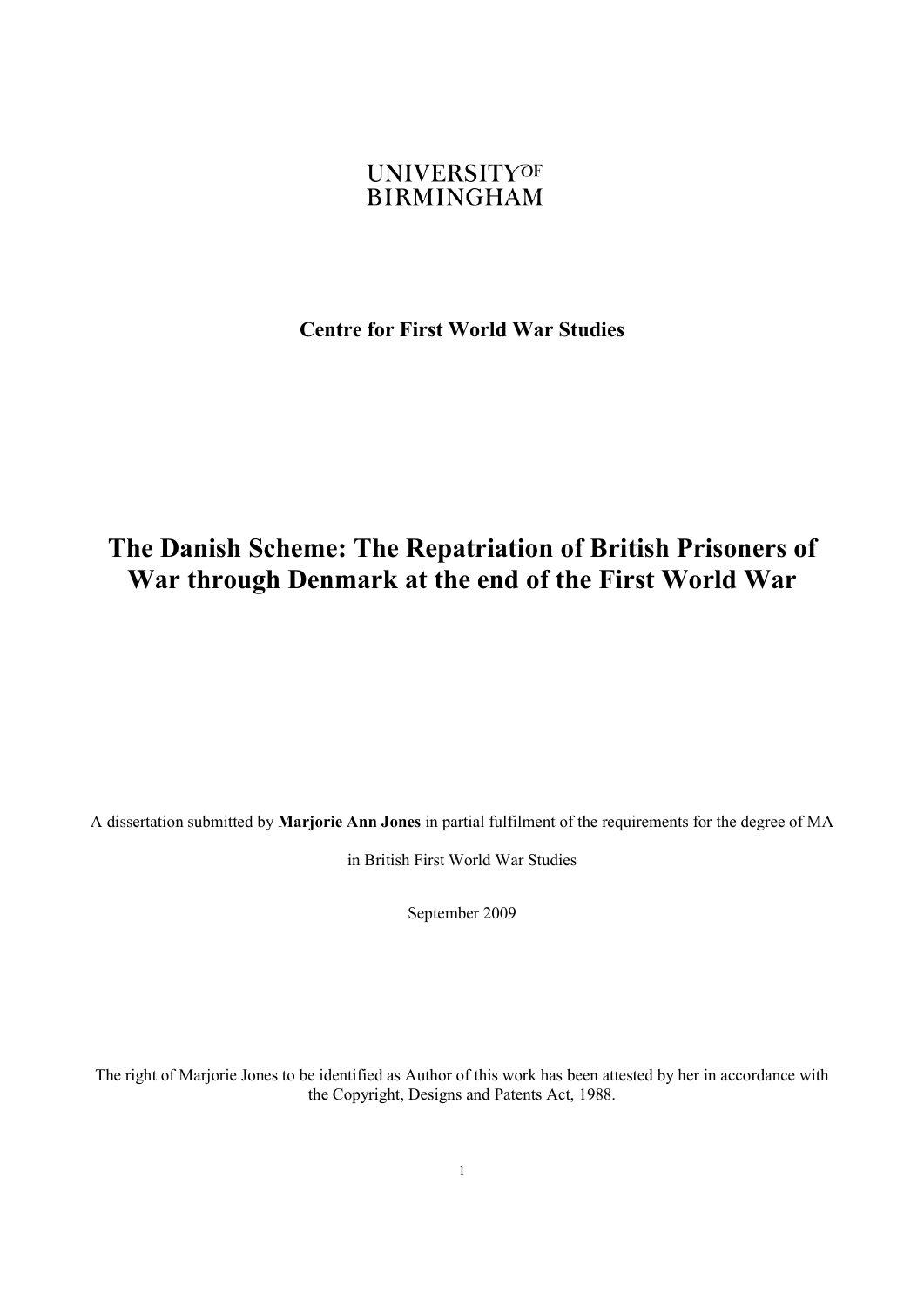# **CONTENTS**

|                      |                                                                                        | Page                    |
|----------------------|----------------------------------------------------------------------------------------|-------------------------|
| <b>INTRODUCTION</b>  |                                                                                        | $\overline{\mathbf{3}}$ |
| <b>CHAPTER ONE</b>   | <b>BRITAIN</b>                                                                         | 6                       |
| <b>CHAPTER TWO</b>   | <b>DENMARK</b>                                                                         | 22                      |
| <b>CHAPTER THREE</b> | <b>GERMANY</b>                                                                         | 37                      |
| <b>CONCLUSION</b>    |                                                                                        | 48                      |
| <b>BIBLIOGRAPHY</b>  |                                                                                        | 52                      |
| <b>APPENDIX1</b>     | PEOPLE INVOLVED IN THE REPATRIATION<br>OF POWS THROUGH DENMARK                         | 60                      |
| <b>APPENDIX 2</b>    | <b>GLOSSARY</b>                                                                        | 66                      |
| <b>APPENDIX 3</b>    | <b>SHIPS USED IN THE REPATRIATION OF POWS</b><br><b>THROUGH DENMARK</b>                | 67                      |
| <b>APPENDIX 4</b>    | ORGANISATIONS INVOLVED IN THE<br><b>REPATRIATION OF POWS THROUGH</b><br><b>DENMARK</b> | 69                      |
| <b>APPENDIX 5</b>    | <b>REPATRIATION STATISTICS</b>                                                         | 72                      |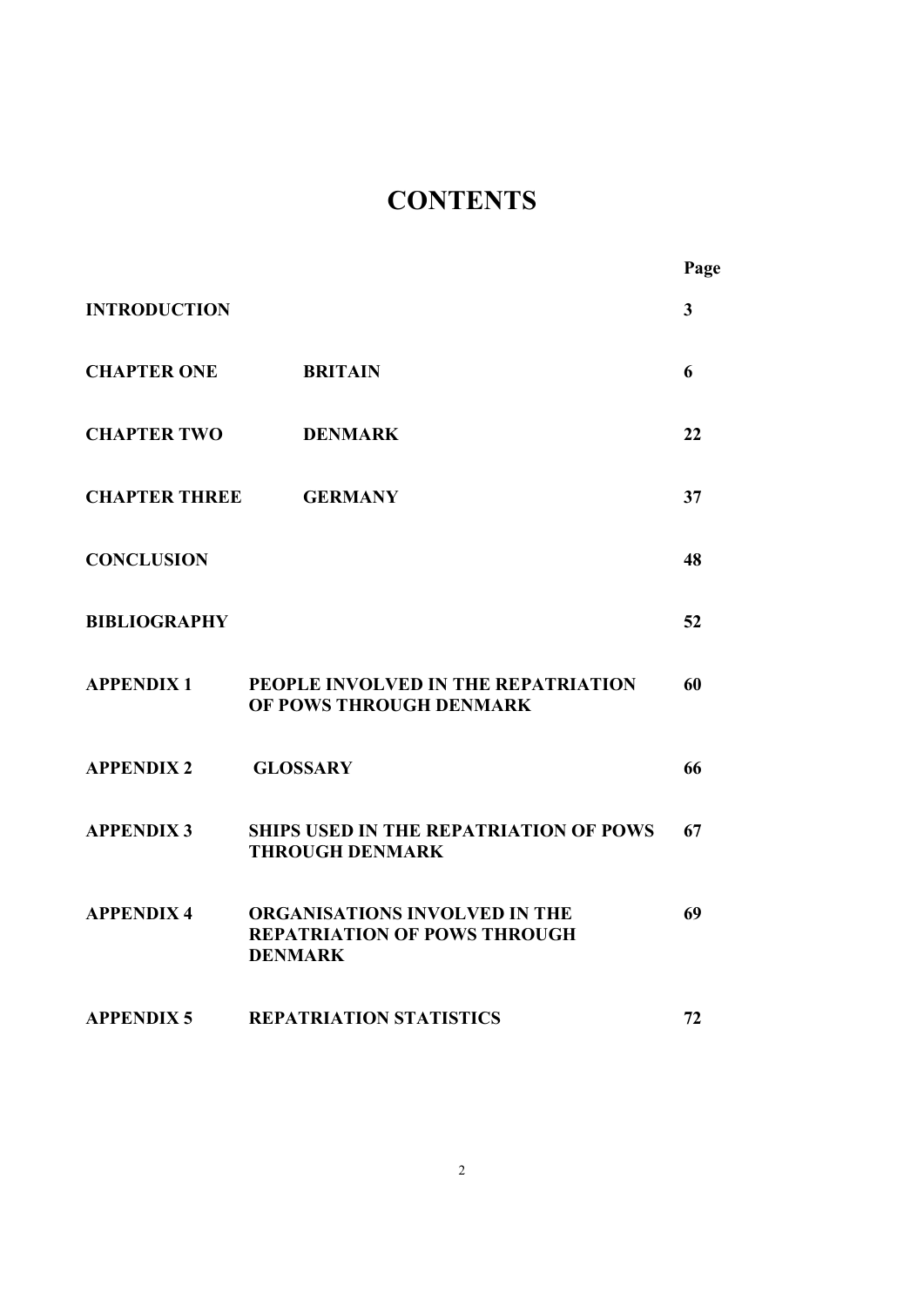# **INTRODUCTION**

Between 11 November 1918 and mid January 1919 almost a quarter of the British Prisoners of War (POWs) held in Germany were returned to Britain via Denmark and the Baltic ports. The operation became known as the 'Danish Scheme'.<sup>1</sup> This paper explains how the scheme came about, what it entailed and who was involved. It also seeks to explain why the operation has been virtually lost to history. See Appendix 1 for details of the people involved in the scheme.

#### **Terms**

For the purposes of this paper the following conventions will be used. The term prisoner of war will be rendered POW, the plural being POWs. The term British POWs includes civilians and men of the armed services of Britain, its colonies and dependent territories who were imprisoned or interned by an enemy power during the First World War. The Permanent International Armistice Commission will be referred to as the Spa Commission. The term British will be used instead of English when it is more accurate to do so. Officers will be referred to by the rank they held at the time. A glossary is included at Appendix 2.

#### **Statistics**

 $\overline{a}$ 

The number of British POWs in Germany on 11 November 1918 cannot be given exactly, no-one at the time had an accurate figure, nor does one exist now. Statistics published in 1922 show a total of 191,652 British military POWs, but this figure covers all theatres and the period 04 August 1914 to 31

<sup>&</sup>lt;sup>1</sup> The Danish Scheme is the name given by its originator Captain C.C. Dix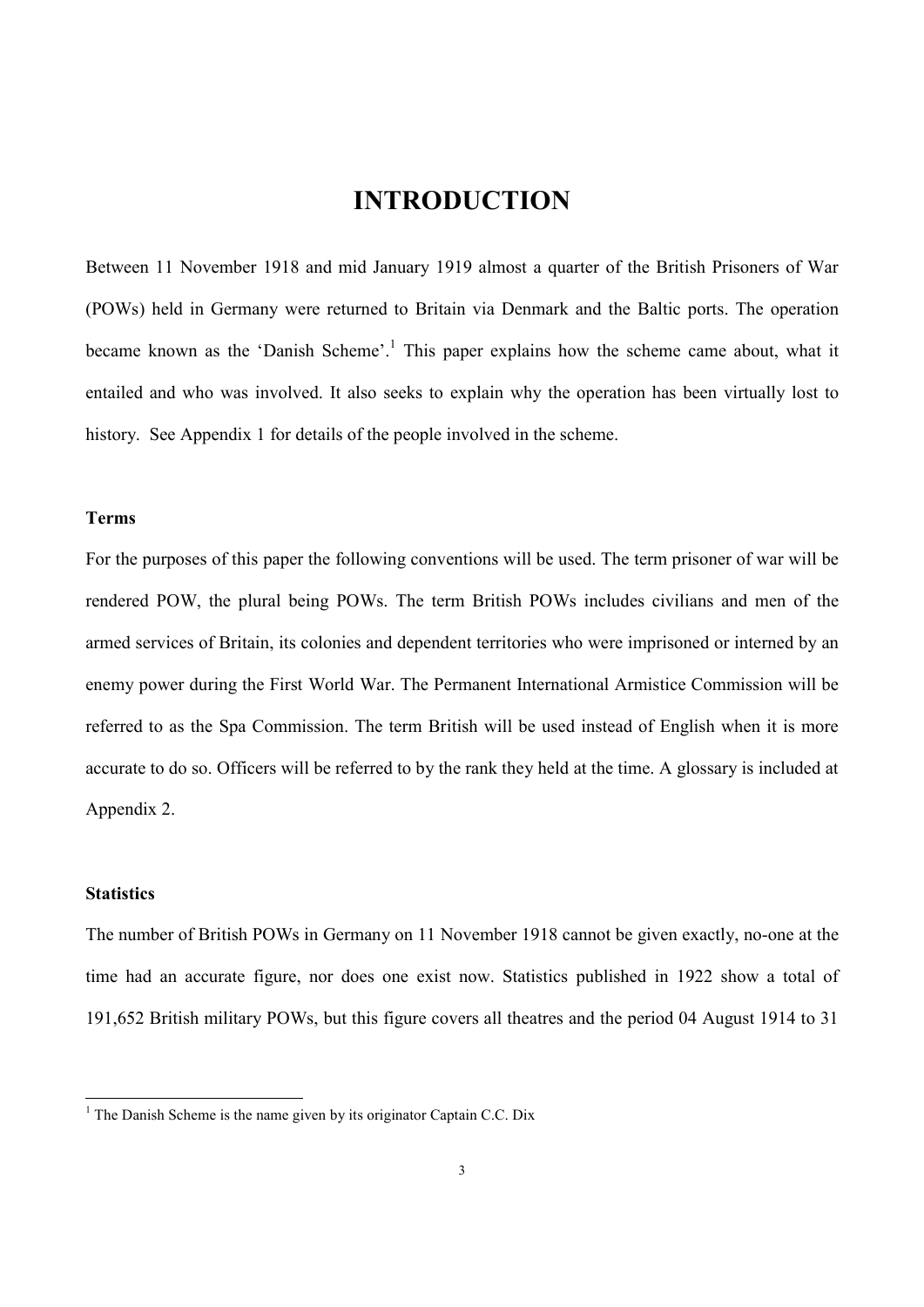December 1920.<sup>2</sup> Ministry of Shipping (MoS) figures show the numbers repatriated up to the 23 January 1919, when repatriation was virtually complete. Their figure of  $162,650$  includes civilians.<sup>3</sup> Exchanged, escaped and those POWs who died in captivity will, of course, not be included in the MoS figures. It will be assumed that the number of British POWs in Germany at the time of the Armistice would have been between 150,000 and 175,000. Given these numbers, the 40,000 who are estimated to have been repatriated via the Danish Scheme is not an insignificant proportion. Using MoS figures and ignoring the numbers returned under medical care, for which no departure port is given, some 29 percent of repatriated POWs travelled home via Denmark, or Danish waters. For officers the proportion is 44 percent, see Appendix 5.

#### **Sources**

 $\overline{a}$ 

Although the main beneficiaries of this scheme were British POWs, I can find no published account of the enterprise in English. Almost all of the material for this paper has come from archival sources, both British and Danish.<sup>4</sup> Despite the large contribution made to the scheme by members of the British Red Cross (BRC) there is no mention of it in Beryl Oliver's *The British Red Cross in Action*, nor in Caroline Moorhead's more recent history *Dunant's Dream: War, Switzerland and the History of the Red Cross*. What mention there is of the scheme in the BRC reports which were published in 1922 is

<sup>2</sup> HMSO, *Statistics of the Military Effort of the British Empire During the Great War 1914-1920* (London: HMSO, 1923) Part IV Casualties

 $3$  ibid p333. The MoS figures are similar to those published in the War Cabinet minutes - CAB/24/150 Western General Report No 103 Week ending 22 January 1919. These were supplied by the Inter-departmental Committee on Prisoners of War (ICPOW) and show that 7,111 officers, 150,218 other ranks and 4,626 civilians had been repatriated since the date of the armistice.

<sup>&</sup>lt;sup>4</sup> Translations from the Danish have been provided by my sister, Dorothy Fjordside Jones, now a naturalised Dane.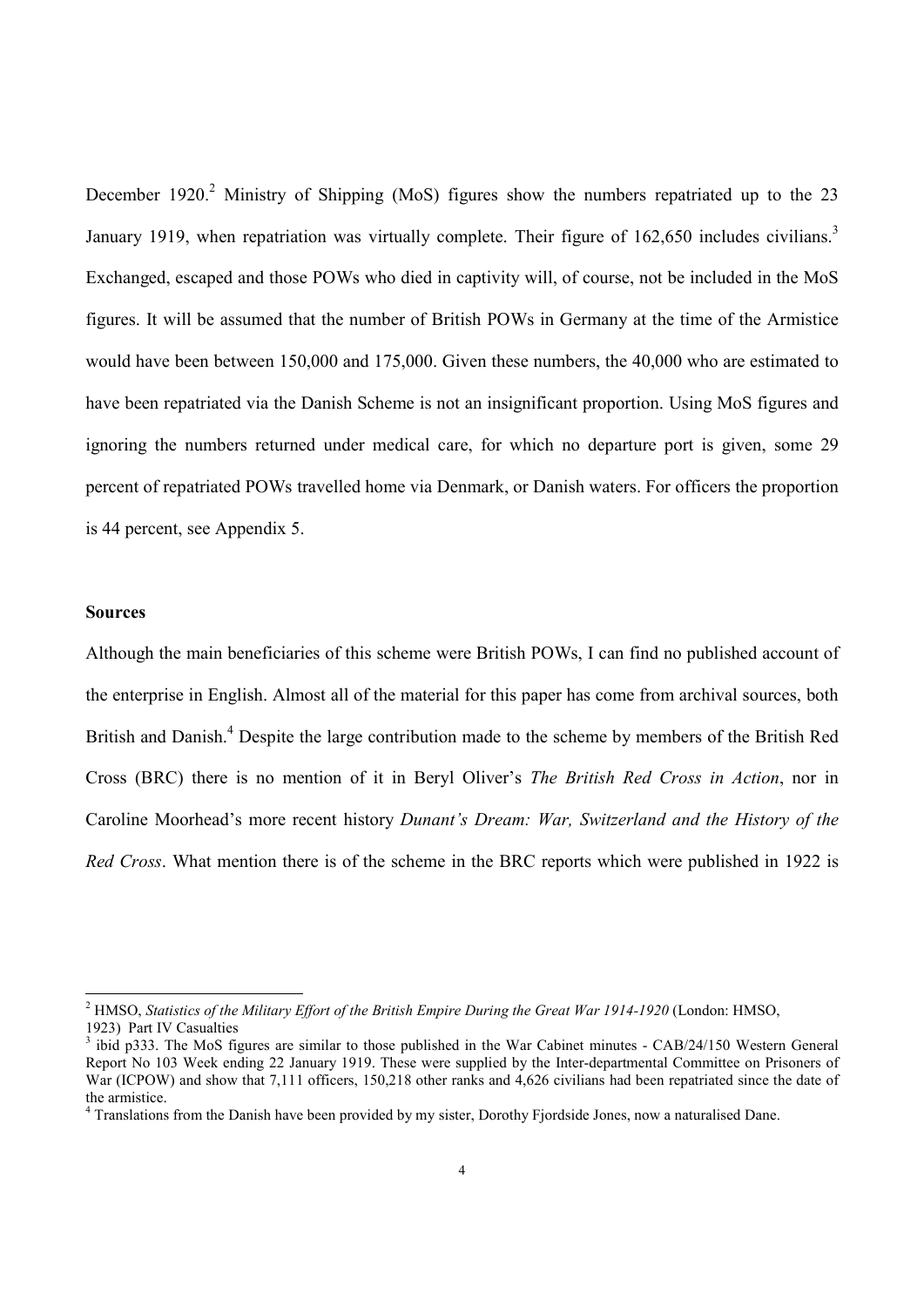scanty and inaccurate.<sup>5</sup> The relevant volume of the Official History describes the setting up of the Spa commission and explains the importance of the POW question as a term of the Armistice agreement but does not contain details of the repatriation process itself except for those prisoners who found their own way back to the British lines in France and Belgium. 6 Douglas Newton's *British Policy and the Weimar Republic, 1918-1919* describes the situation in Germany just before and after the Armistice.<sup>7</sup> Reference to Danish participation in the repatriation process appears in several Danish works and in the published memoirs of participants.<sup>8</sup> Unpublished memoirs and diaries have been found in both national and private family archives. Items written without the benefit of contemporaneous notes or diaries have been treated with caution but do offer corroborative information. Danish involvement in the repatriation of British POWs is not mentioned in Tage Kaarsted's influential book *Great Britain and Denmark 1914-1920*<sup>9</sup> which suggests it had little or no effect on British/Danish relations. Newspapers in Denmark and Britain give a good indication of how prominent an issue it was to both the Danes and the British between November 1918 and January 1919.

<sup>5</sup> Joint War Committee of the British Red Cross Society and the Order of St John's *Reports by the Joint War Committee and the Joint War Finance Committee of the British Red Cross Society and the Order of St. John of Jerusalem in England on voluntary aid rendered to the sick and wounded at home and abroad and to British prisoners of war 1914-1919*

<sup>6</sup> Sir J. Edmonds, *Official History – Occupation of the Rhineland 1918 – 1929* (London: HMSO, 1987) work started in 1930 and it was published on a very limited basis in the 1940s.

<sup>7</sup> D. Newton, *British Policy and the Weimar Republic, 1918-1919* (Oxford: Clarendon Press, 1997) p246 the detail here is not quite correct as Ewart was sent to Berlin as a BRC representative and did not revert to a military role until well into January.

<sup>8</sup> B. Blüdnikow, *Krigsfanger - et Billeddrama om Krigsfanger i Danmark under 1. Verdenskrig* (Odense, Denmark: Odense Universitetsforlag, 1988);

S. Thorsøe et al, *Skandinavien-Amerika Linien: DFDS' passager- og fragfart på Amerika* (2001)

B. Koop, *Interneret i Danmark under første verdenskrig* (København: Forlaget Skilling/DAKA, 2007);

C. Lütken, *Livserindringer og Rejseoplevelser* (Copenhagen: Nyt Nordisk Forlag Arnold Busch, 1944);

E. Wessel, *Orlogsminder – Skildringer og Skitser fra danske Orlogstoger 1878-1919* (Copenhagen: V Pois Boghandel, 1926)

<sup>9</sup> T. Kaarsted, *Great Britain and Denmark 1914-1920* (Odense, Odense University Press, 1979) this book is almost alone in its consideration of the relationship between Britain and Denmark in the period.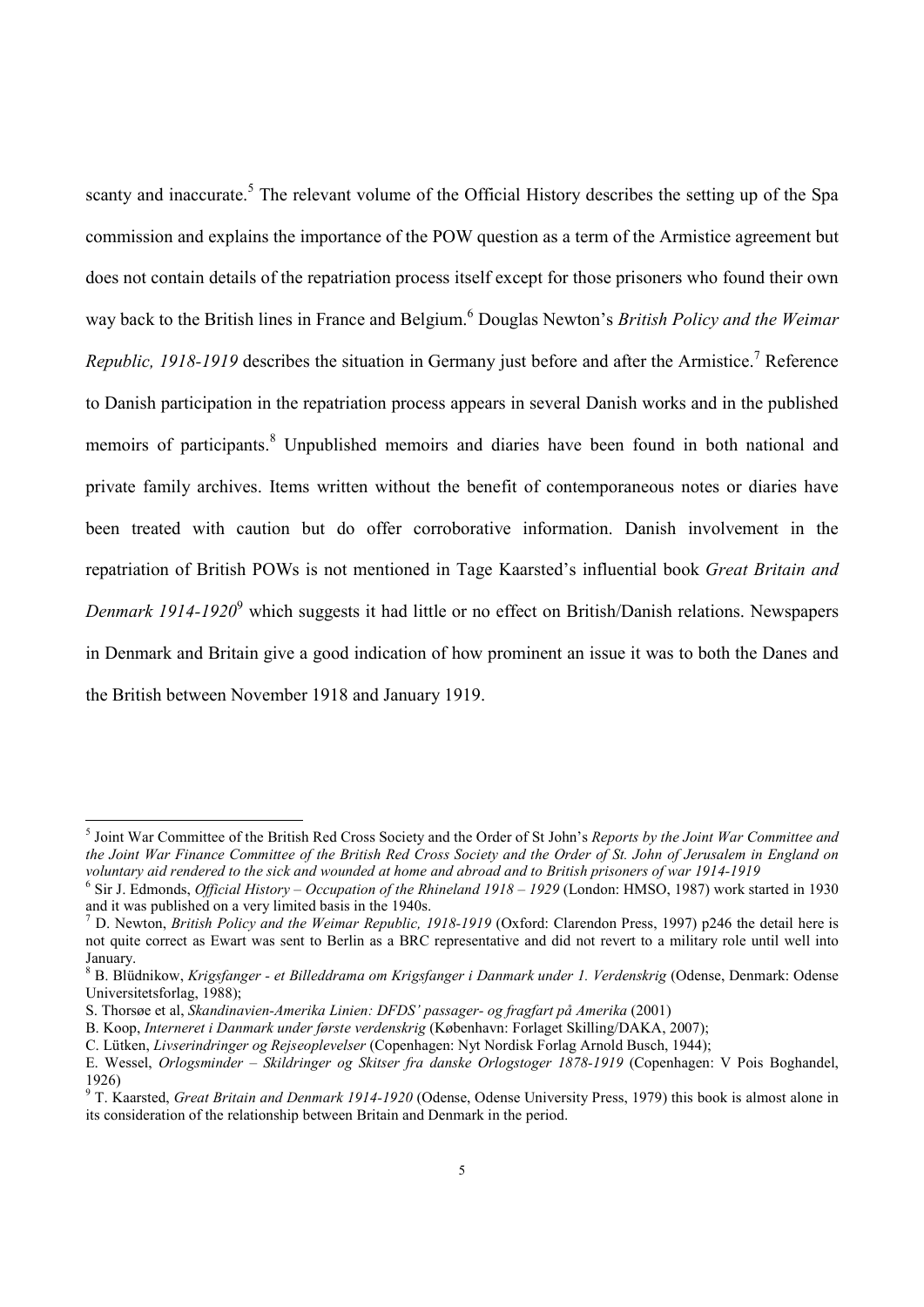# **CHAPTER ONE BRITAIN**

The treatment of British POWs in Germany was an active political topic during the latter part of 1918. The number held by Germany had doubled as a result of the German Spring offensives. Many more families were affected. Questions were being asked in the House of Commons and newspapers, not only about how POWs were being treated, but about who in government was doing anything about it. Also keeping the plight of the POWs in the public eye were the negotiations aimed at extending to the rank of private the scheme for exchanging POWs who had been incarcerated longest. It is not perhaps surprising that the director of the Prisoner of War Department (POWD), Lord Newton, opened a meeting on 07 November warning 'that there would be great public dissatisfaction unless arrangements are at once made for the repatriation of prisoners of war.'<sup>10</sup> Despite many organisations having been established during the war to deal with matters concerning British POWs, there do not appear to have been any plans prepared for their repatriation.

#### **POWs and Government**

 $\overline{a}$ 

The Prisoner of War Department (POWD) became independent of the Foreign Office (FO) in October 1916. Its purpose was to supervise all matters affecting British POWs, including the coordination of the functions of other departments.<sup>11</sup> The forum for discussing POW issues was the Inter-departmental Committee on Prisoners of War (ICPOW) and its transport sub-committee (TSICPOW). Differences of

<sup>&</sup>lt;sup>10</sup> TNA FO 383/471 minutes of the Transport Sub-Committee of the Interdepartmental Committee on Prisoners of War held on 07 November.

 $11$  TNA FO 383/471 a very full description of its duties is given in a letter from Robert Vansittart, secretary of the POWD. to Bernard Mallet of the General Register Office.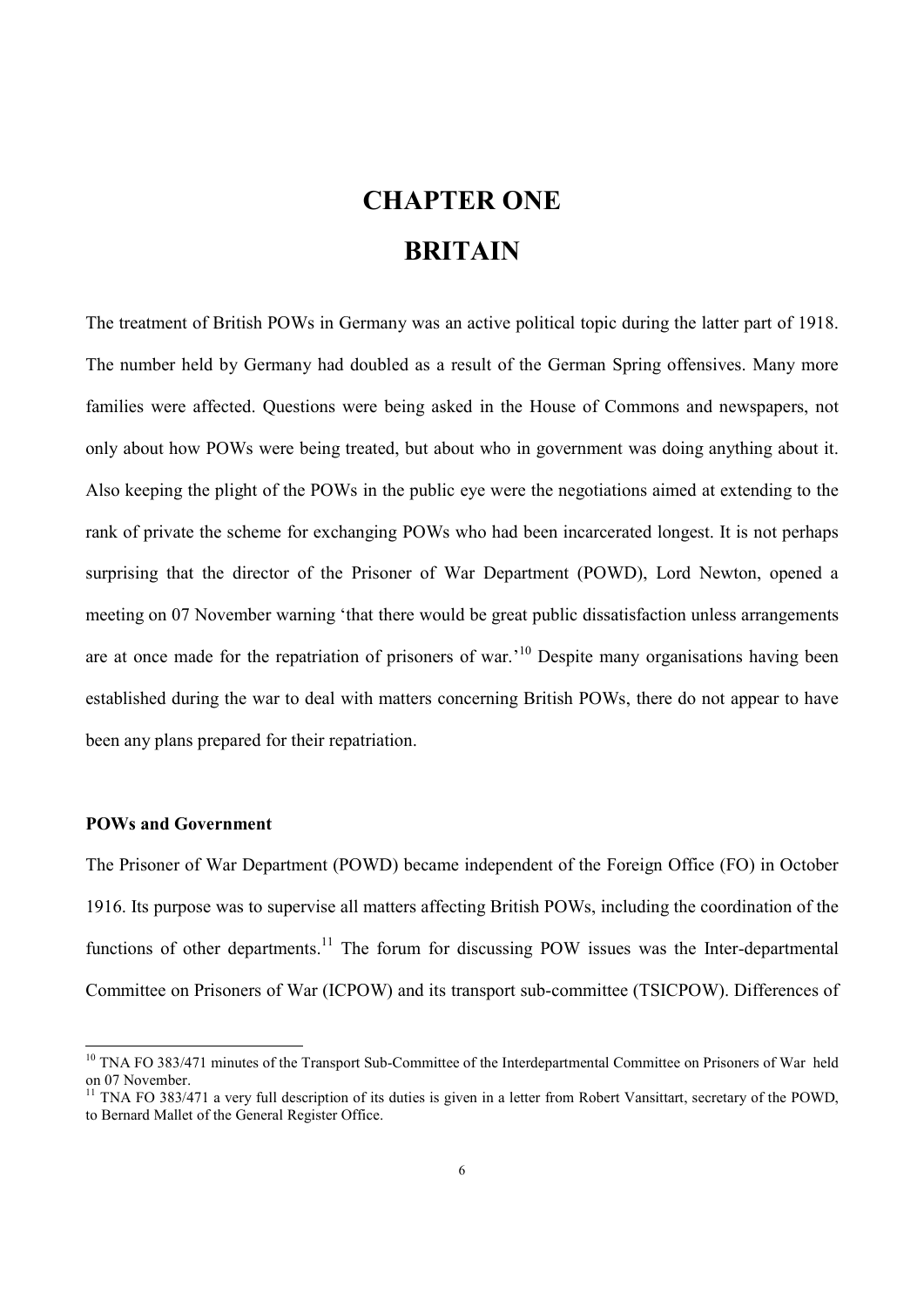opinion had to be referred to Cabinet. In the summer of 1918 dissatisfaction with the way POW matters were being handled led to a discussion in the War Cabinet. A chairman of cabinet rank was appointed to the ICPOW; Sir George Cave, He was to be responsible for settling any differences.<sup>12</sup> By 11 November the organisations were working well together, each with their own area of responsibility. However, the repatriation of more than 150,000 POWs was a very different task to any they had tackled before. At the second TSICPOW meeting held on 11 November Cave 'enquired who was making the arrangements for the return of the prisoners from Germany.<sup>13</sup> This indicates the degree of unpreparedness. It is not surprising therefore that they got off to a very hesitant start. During October and November 1918 the British government was content to leave details of the Armistice to Marshal Foch and his advisors. Leading politicians were busy with the imminent general election and the coming peace negotiations. Government departments were dealing with the many and complex issues involved in dismantling a society geared up for total war and returning it to a civil society. The ICPOW does not seem to have been given any direction from above – just the public desire that something be done for the POWs as soon as possible.

#### **POWs and other Government Departments**

 $\overline{a}$ 

The Directorate of Prisoners of War (DPOW) and the POW Information Bureau were set up in 1914 as departments of the War Office (WO). The former dealt with the prisoners of the British and the latter answered queries about them. Both were headed by Lieutenant General Herbert Belfield. He or his

<sup>&</sup>lt;sup>12</sup> TNA FO 383/471 contains a memo written by the Army Council circulated by Lord Milner on 05 August 1918 and an extract from War Cabinet minutes 18 September . Sir George Cave took up the post in late September 1918

<sup>&</sup>lt;sup>13</sup> TNA FO 383/384 contains the minutes of this TSICPOW meeting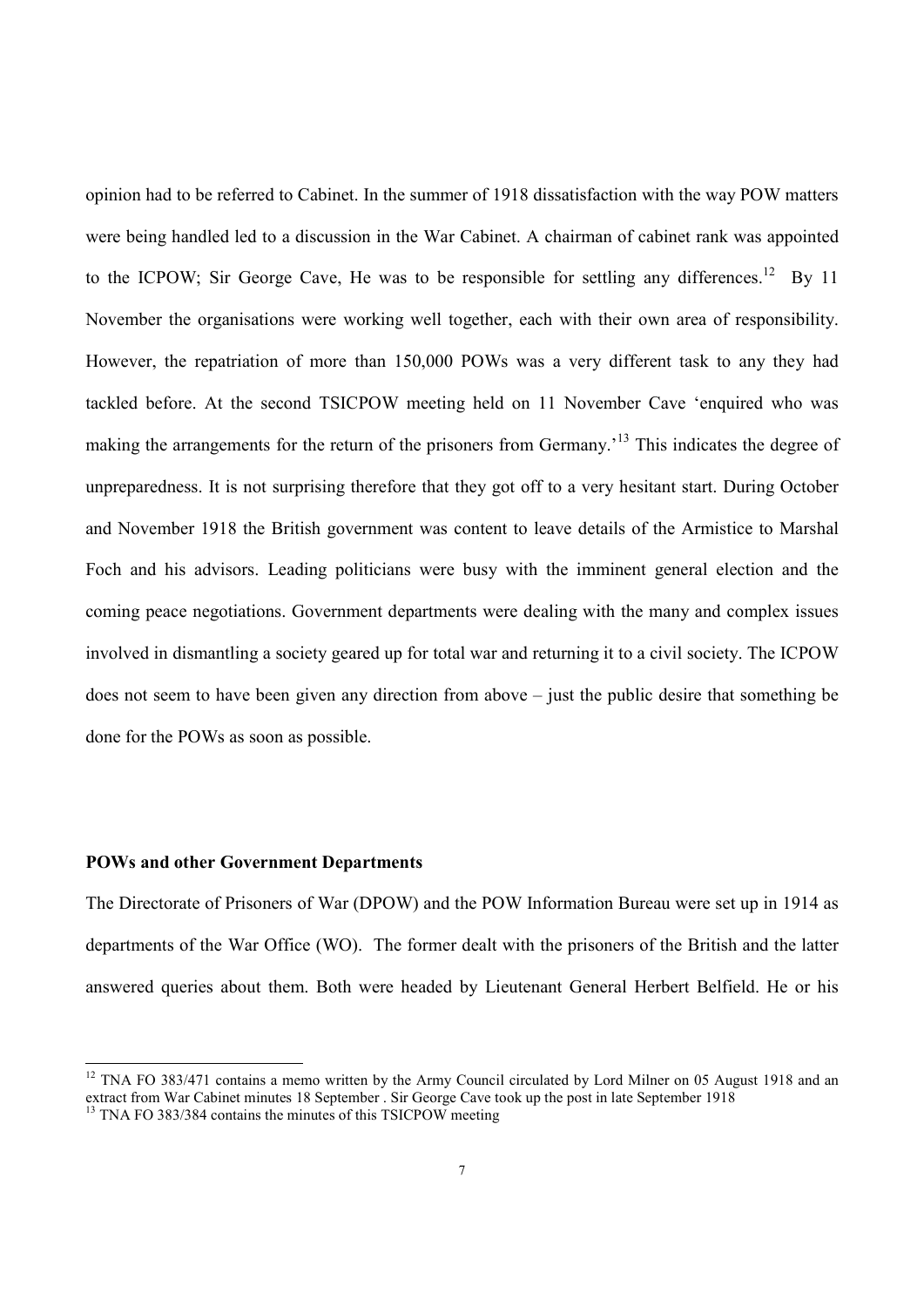assistant, Major General John Adye, often represented the WO at ICPOW and TSICPOW meetings.<sup>14</sup> Regularly represented at the ICPOW and TSICPOW meetings were the WO, Admiralty, MoS, and the Central Prisoner of War Committee (CPOWC) of the British Red Cross (BRC).<sup>15</sup> It is clear from the TSICPOW minutes that there was an expectation that they and the government would come in for some criticism from the POWs themselves for a number of reasons and they were anxious to minimise this. The committees do not appear to have discussed how the repatriation was to be handled before the Armistice and it is clear there were no inter departmental plans in place. On 01 November a suggestion was sent to the FO/POWD from Captain C.C. Dix, the naval attaché at the British legation in Copenhagen.<sup>16</sup> He sketched out an idea that British POWs could be brought out of the Baltic ports with the help of Red Cross agencies and Danish shipping. The POWD clerk copied the telegram to the WO and filed it noting that they presumed prisoners would be repatriated over the land frontier. Over the next few days Dix sent a number of telegrams on the same topic outlining more details of the plan. The POWD circulated them to the WO, Admiralty and Air Ministry and replied to Dix that the proposals were being considered. Newton noted 'HMG will probably be faced by public opinion to adopt all sorts of routes for getting prisoners back, however unpractical some of them may be.'<sup>17</sup> It does not look as if this proposal was discussed at the committee meetings and it seems that it was assumed, by POWD staff at least, that the repatriation was to be a task undertaken by the WO.

<sup>&</sup>lt;sup>14</sup> TNA FO 383 series - minutes of these committee meeting are held in a number of FO 383 boxes.

<sup>&</sup>lt;sup>15</sup> Between November 1918 and January 1919 occasionally present were representatives of the Air Ministry, Home Office, Colonial Office, India Office, Board of Trade, Local Government Board, and representatives from Canada, New Zealand, South Africa and Australia. The French made attempts in December and January to send a delegate. These were repulsed by Cave

 $^{16}$  TNA FO 383/471 - sent from Lord Kilmarnock the chargé d'affaires on behalf of the naval attaché Captain Dix. Lord Kilmarnock is the conduit for all messages to and from legation staff to the FO during this period.

<sup>&</sup>lt;sup>17</sup> TNA FO 383/471 Newton's note is dated 08 November 1918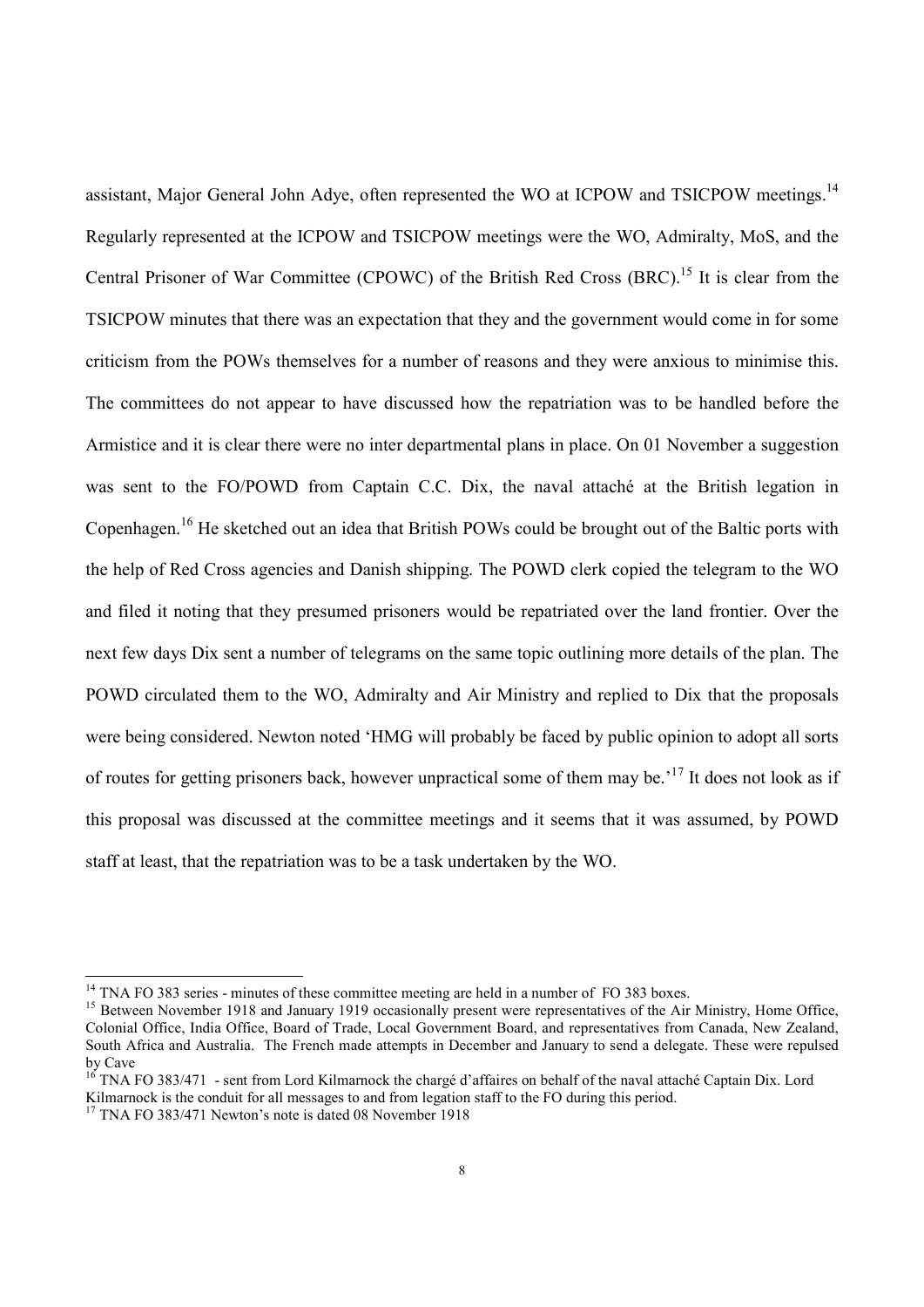#### **POWs and the Army**

 $\overline{a}$ 

The vast majority of POWs were soldiers. Apart from the administrative task of recording those of its personnel who had become prisoners and informing their relatives, the care of POWs in Germany was left in the hands of various care committees and the CPOWC, overseen by the POWD. In November, the Quarter Master General (QMG) at General Head Quarters (GHQ) made plans for the return of POWs from Germany. 'The governing principle of his policy as regards the prisoners was that whatever the resources Armies in France could provide should be employed without the ordinary considerations of economy, to feed, clothe, comfort and transport home.<sup>18</sup> A reception camp was prepared in Dunkirk capable of accommodating 40,000. He made representations, through the Commander in Chief, to the War Office, that his control should extend into Germany. This aspect of the repatriation was never satisfactorily addressed by the Army. No army personnel were directed to enter Germany for the purposes of getting the POWs out until concern for missing POWs led to medical units being despatched into Germany early in 1919. Very soon the armies in France and Belgium had more than enough POWs to care for. Thousands of POWs, who had been held in occupied territory and just behind the German lines, were 'released' to make their own way home as best they could. These men were passed down the lines of communication and found their way back to reception camps from where they were sent back to Dover.

One of the documents produced in response to Cave's question as to who was making the arrangements for the return of the prisoners from Germany was a WO memo dated 14 November. It briefly laid out

<sup>18</sup> Sir J Edmonds *Official History – Occupation of the Rhineland 1918 – 1929* (London: HMSO, 1987) p31 The QMG was Lieutenant General Sir Travers Clarke. This attitude of 'nothing is too good for our boys' seems to have been widespread, see the report in the Politiken newspaper on 17 January 1919, p5 - Professor Mygind in an interview states 'one has to admire what the British government has done for its Tommies. Absolutely nothing has been economised on. ... The motto has been when it's for the Tommies then nothing is too good'.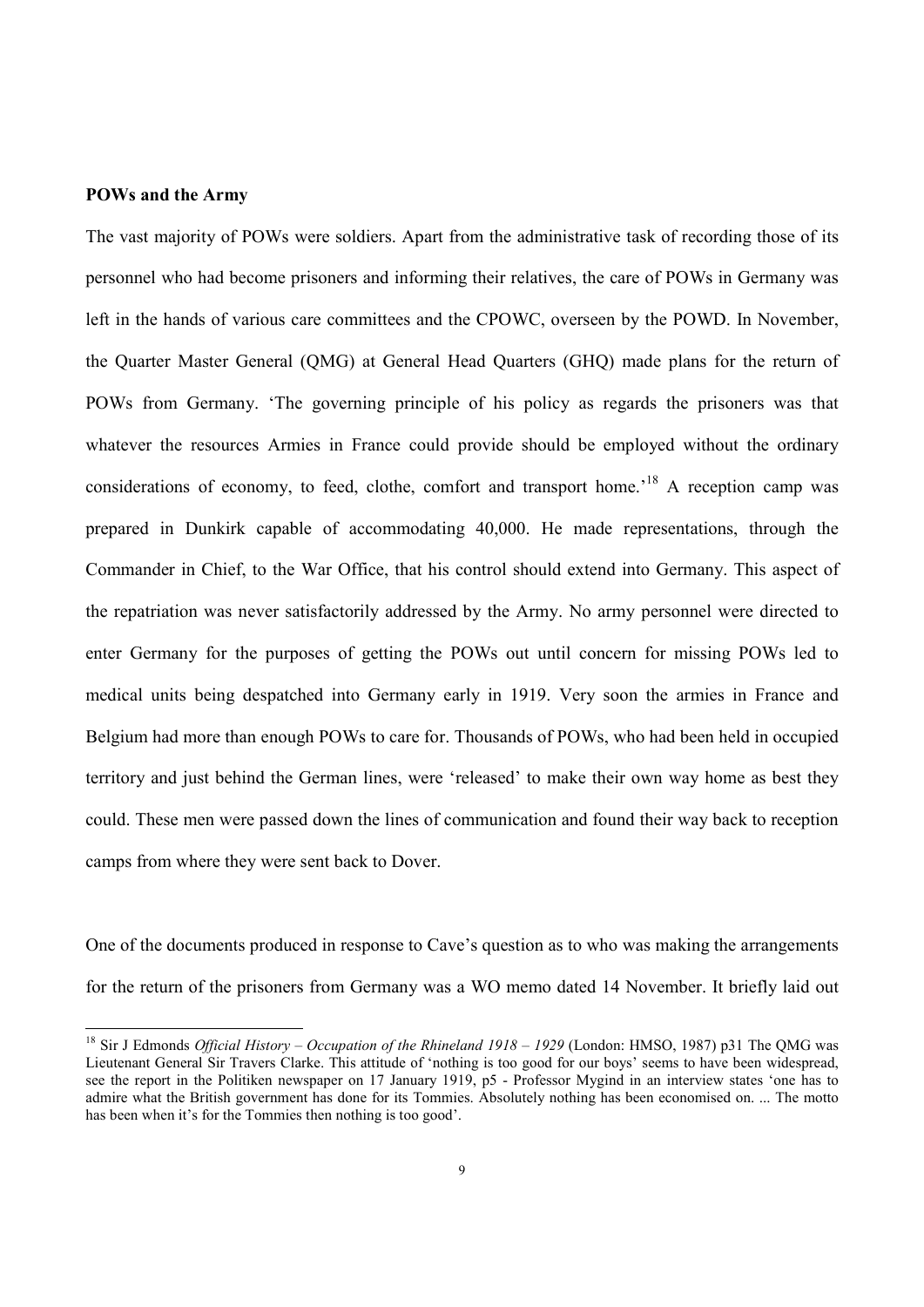the division of responsibilities for the transport, reception and disposal of returning POWs. It gave the DPOW responsibility for receiving information as to the location of the POWs and for their transportation to a British port. This was to be done through the Director General of Movements and Railways (DGMR), the MoS and QMG. The QMG had responsibility for making adequate provision for food and clothing on the journey, to arrange for the POWs' reception in the UK, to prepare camps in the UK in conjunction with the General Staff and Director General Mobilisation (DGM) and to make arrangements for their transport to these camps. The DGM was also to be responsible for their final disposal.<sup>19</sup> As a plan it leaves a lot to be desired. It is still not clear how the men were to be removed from Germany or how the supplies of food and clothing were to be taken to them in Germany. No reference is made here to the Spa conference. Edmonds states that it was announced at GHQ on 14 November that the WO had made arrangements for 100,000 prisoners to be sent through Rotterdam, and 40,000 near Swiss border were to be taken across France. 'Thus two authorities the War Office and GHQ, had begun to deal with  $POW -$  and a third, the Spa Commission, was soon to take a hand.<sup>20</sup>

#### **POW and the British Red Cross**

 $\overline{a}$ 

The organisation which will be referred to as the British Red Cross (BRC) was from October 1914 a combined organization of the British Red Cross Society and the Order of St John of Jerusalem in England.<sup>21</sup> The Central Prisoners of War Committee (CPOWC) of the BRC was established in September 1916 to standardize the work done previously by innumerable care committees in ensuring

<sup>&</sup>lt;sup>19</sup> TNA FO 383/471 appended to TSICPOW meeting of 14 November. It is not clear whether the QMG mentioned in this document is that in the WO or at GHQ.

<sup>20</sup> Sir J Edmonds *Official History – Occupation of the Rhineland 1918 – 1929* (London: HMSO, 1987) p31

<sup>&</sup>lt;sup>21</sup> The title of this temporary body was the 'Joint War Committee of the British Red Cross Society and the Order of

St. John of Jerusalem in England'. Thekla Bowser's *The Story of British V.A.D. work in the Great War* (London: Andrew Melrose Ltd., 1917) contains an explanation of the formation and operation of the combined organisation.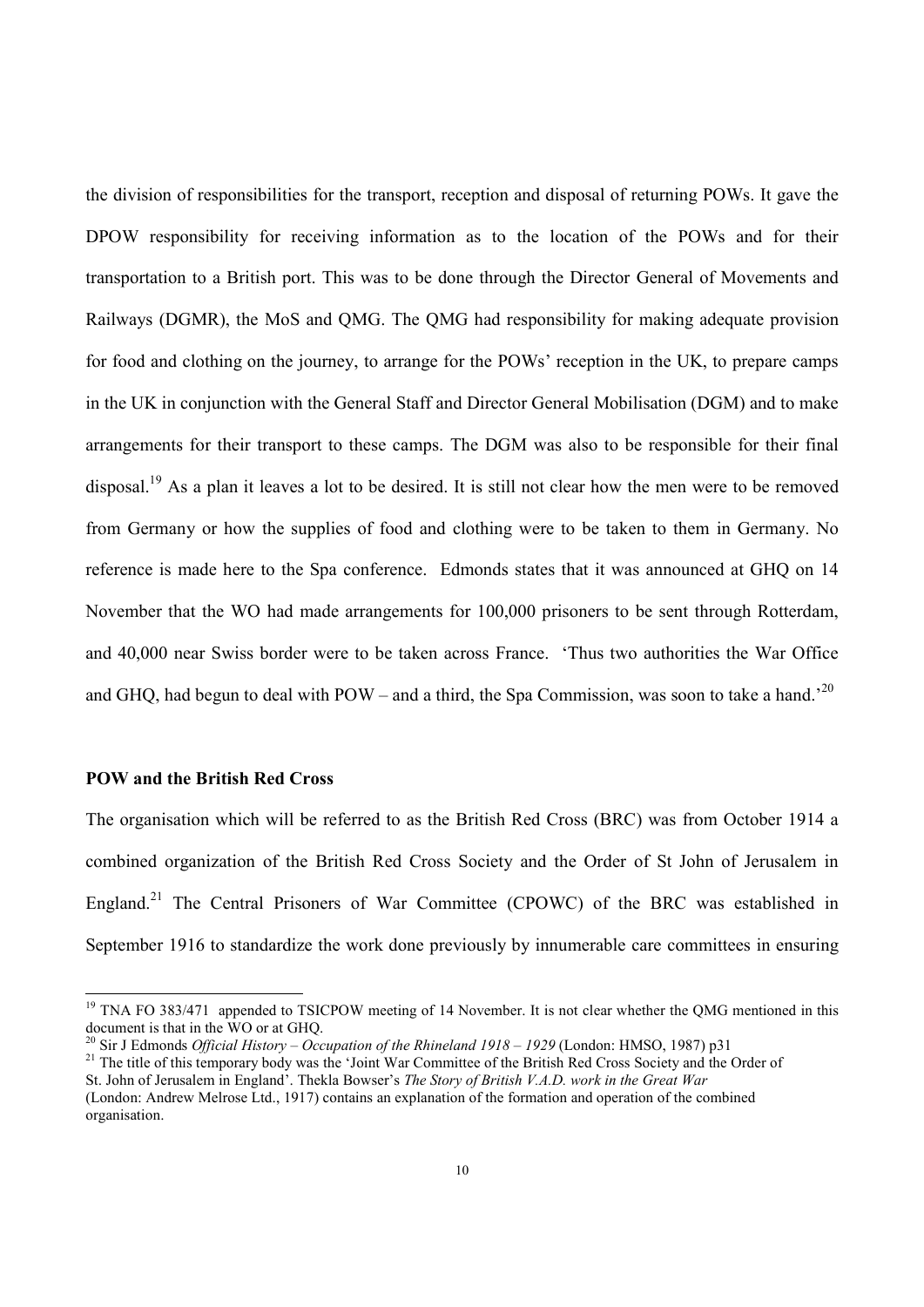all registered POWs were sent regular supplies of food and clothing.<sup>22</sup> The BRC commissions in Copenhagen and Berne were autonomous groups responsible to the CPOWC, but self financing and run by local committees. BRC staff in Copenhagen gave P.D. Agnew, the CPOWC's managing director, early intimation of the Danish Scheme when they requested authorisation to consult with Danish Red Cross (DRC) representatives with regard to facilities in Denmark.<sup>23</sup> The CPOWC took no action apart from forwarding the communication to the POWD.

#### **POW and the Netherlands**

 $\overline{a}$ 

Until 1917 the USA acted as 'protecting power' for British interests. When it entered the war the Dutch took over. A section of Dutch embassy in Berlin was devoted to looking after British interests. It was headed by M. von Rappard who operated with his staff from the British legation building. Communication with Rappard involved sending telegrams to Sir William Townley, British minister to The Netherlands in The Hague who forwarded them to Berlin. The welfare of POWs, the conditions in the camps and the distribution of relief supplies had become primary concerns of the protecting power's diplomats.<sup>24</sup> By mid 1918 the POWD had become increasingly sceptical of and frustrated by the inaccuracies in camp inspection reports which it was able to discern from the reports of returning

<sup>22</sup> Joint War Committee of the British Red Cross Society and the Order of St John's *Reports by the Joint War Committee and the Joint War Finance Committee of the British Red Cross Society and the Order of St. John of Jerusalem in England on voluntary aid rendered to the sick and wounded at home and abroad and to British prisoners of war 1914-1919* Part XXIX is an extract from the CPOWC's own report;

*British Prisoner of War* is a monthly magazine published by the CPOWC during 1918 whose articles explain many aspects of their work.

 $^{23}$  TNA FO 383/471 a letter was sent on the 29 October 1918 followed by a telegram on the 02 November. Agnew sent these onto Lord Newton as he did not think they fell within his province.

<sup>&</sup>lt;sup>24</sup> R.B. Speed, *Prisoners, Diplomats and the Great War: A Study in the Diplomacy of Captivity* (London: Greenwood Press, 1990) p21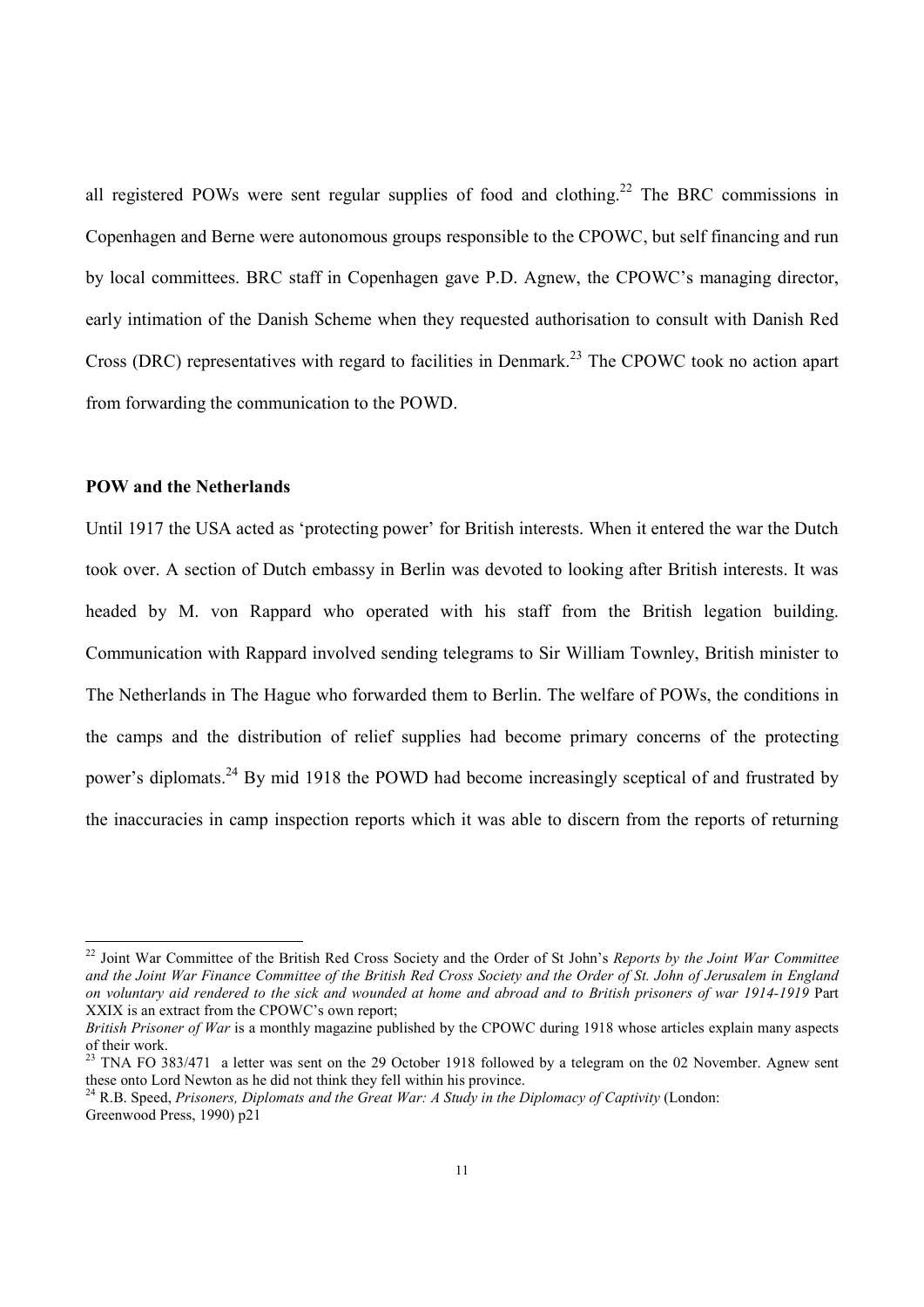POWs.<sup>25</sup> At the time of the Armistice the POWD may have felt that the Dutch had been less effective than they might have been.

Holland contained a number of interned British servicemen and a considerable number of sick, injured and long serving POWs. Occasionally groups of the sick and injured would be exchanged for German POWs held in Britain using chartered Dutch vessels. Of major concern to the POWD and TSICPOW during October and early November 1918 was the continuation of these exchanges. The Dutch shipping firms were refusing to continue their sailings throughout the winter months. They had provided a service throughout the winter of 1917/18 but had given notice that journeys would cease at the end of October 1918. They resisted all pressure the British government could apply and were seeking both an increase in payment and permission to sail into the Thames rather than to Boston.<sup>26</sup> As the Armistice approached the route across the North Sea from Holland gained in significance. Soon hundreds of POWs found their way into Holland expecting to find ships to carry them home. Eventually the TSICPOW cancelled the contracts with the Dutch shipping companies. Accommodation was found in sheds at the quayside at Rotterdam and the MoS found ships to bring the POWs out of Holland.<sup>27</sup> The reaction of the Dutch authorities was not always helpful. When threatened with a flood of POWs across their border they closed it and stopped trains arriving from Germany. Eventually Sir William Townley and his staff coped with the influx of prisoners but they were never fully in control of the situation.

l

 $25$  TNA FO 383/400 When the Dutch were challenged on the accuracy of their accounts they suggested that the Germans in authority in a camp were more likely to make improvements when their camp was given a good report. <sup>26</sup> TNA FO 383/384

<sup>&</sup>lt;sup>27</sup> TNA FO 383/545 In the MoS's report on the repatriation it states that a liner being prepared to repatriate New Zealand invalids was taken for use on the Rotterdam Hull route. Ships being used to return Belgian refugees were also commandeered.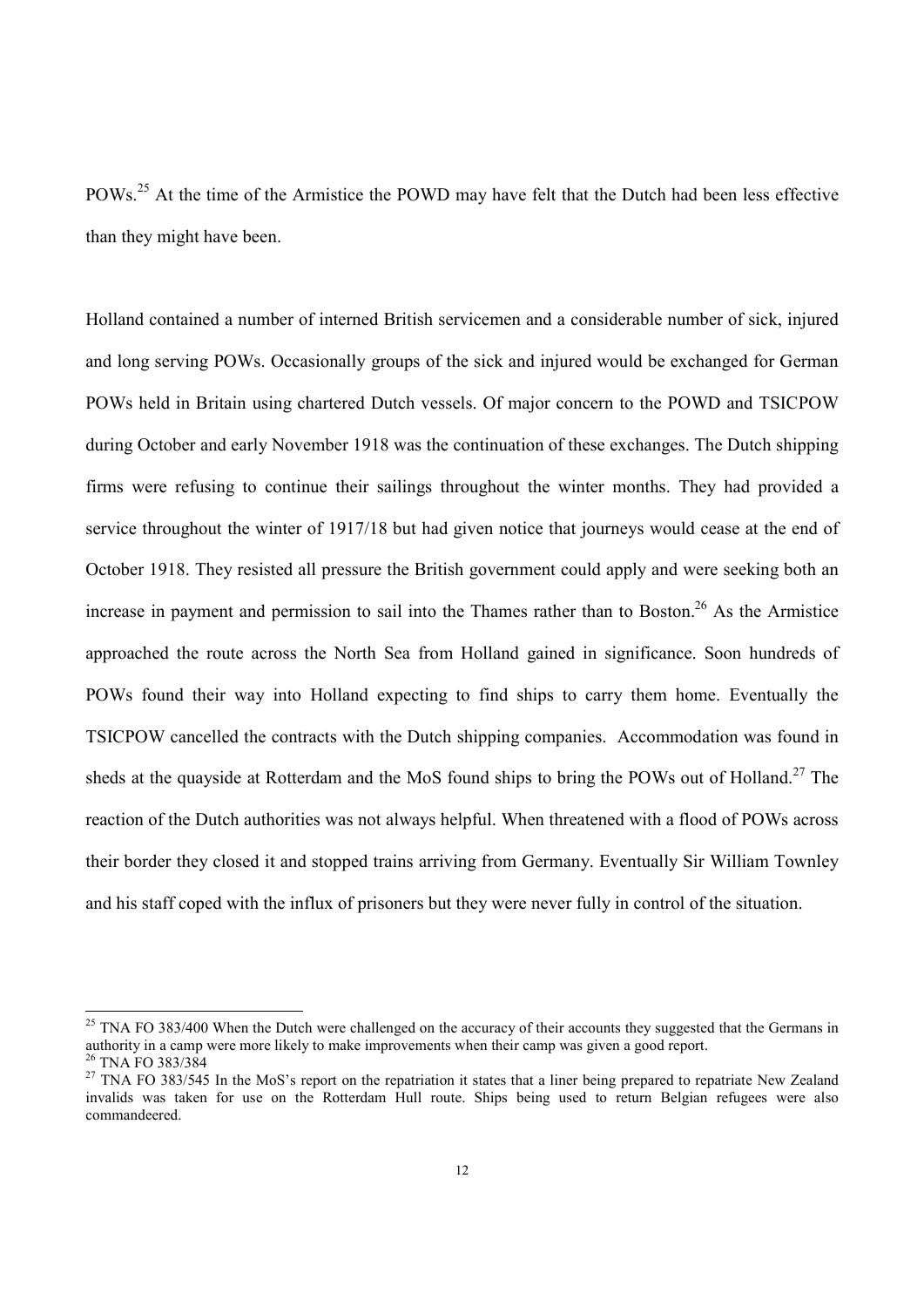#### **POW and the Armistice**

The tenth condition of the Armistice agreement signed by Marshal Foch and Admiral Wemyss on 11 November 1918 specified that allied POWs were to be repatriated immediately without reciprocity. Condition seven dealt with the handing over of railway equipment and trucks by the Germans. The two issues became closely interconnected. Edmunds states that due to forgetfulness on the part of Foch the allies failed to make fully defined provision for return of Allied POW, 'the Germans were not slow to take advantage of this in order to evade handing over railway locomotives and wagons, and to obtain certain ameliorations.<sup>28</sup> The Germans and anyone who was involved in the POW repatriation process in Germany soon became aware of the dire condition of the railway rolling stock and tracks in Germany. Many in Britain, France and Spa continued to believe that any mention of problems with fulfilling the Armistice condition relating to railway rolling stock was just a means of forcing amelioration of the conditions.

#### **So Who was going to get the POWs out of Germany?**

The TSICPOW held two meetings on 11 November and decided henceforth to hold meetings every day. They dealt with a number of matters but it is from the documents appended to the minutes of the meetings held on the 14 and 15 November that we begin to see details relating to POW repatriation being supplied by the delegates. That from the WO, mentioned earlier, merely described the division of responsibilities. The lack of detail is explained by a comment from Cave who 'pointed out that the arrangements for the repatriation of British prisoners from Germany are to be discussed by the Conference which is to assemble tomorrow November  $15<sup>th</sup>$  at Spa.<sup>29</sup> The British army was thus to be

<sup>28</sup> Sir J Edmonds *Official History – Occupation of the Rhineland 1918 – 1929* (London: HMSO, 1987) p6

<sup>&</sup>lt;sup>29</sup> TNA FO 383/489 Transport sub-committee minutes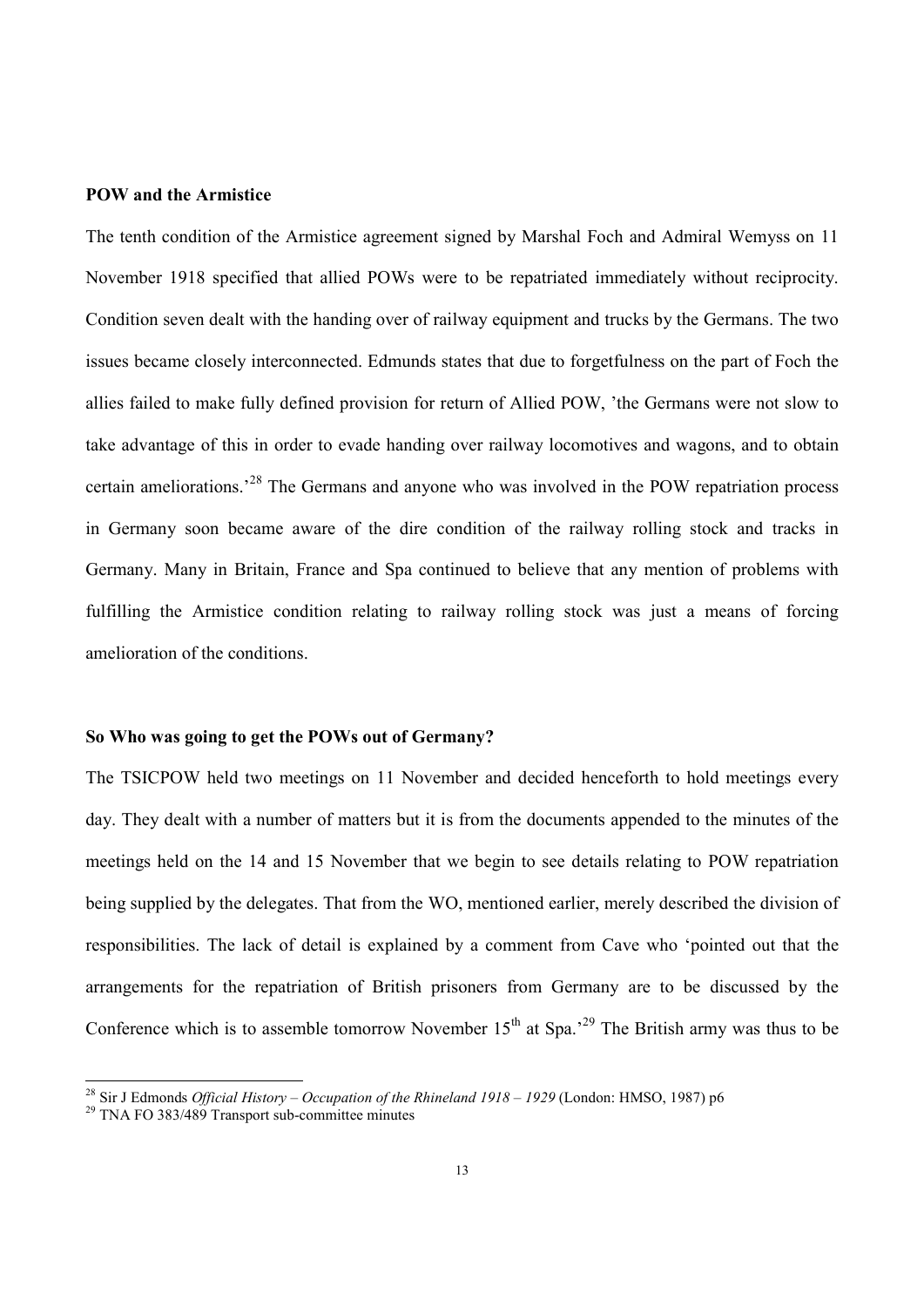prevented from taking any action pending the discussions at Spa. The details provided by the MoS showed it had started allocating ships to take POWs from Rotterdam to Hull and reported that naval transport staff was to go to Rotterdam to superintend embarkation there. Dix had continued to send telegrams to the POWD with increasing amounts of detail relating to his scheme. His was the only plan which involved British personnel going into Germany to assist in the evacuation of POWs.

#### **POWs and the Spa Commission**

 $\overline{a}$ 

The Spa Commission was set up to ensure the terms of the Armistice were carried out. Its delegates were Army personnel from France, Britain, the United States and Belgium. Lieutenant General Sir Richard Haking was the chief British delegate. Major General Sir John Adye was charged with looking after POW issues. The delegates assembled in Spa on the 15 November and were joined by a German delegation a few days later.<sup>30</sup> The Commission was to make proposals and recommendations to Marshal Foch, who was to be the sole decision making agent. On 17 November, the French made the suggestion that Germany be divided into four zones West to East and in order to avoid congestion on the railways have the POW transported along the rivers, Oder, Elbe, Wesser and Rhine, to their mouths. Those in the south of Germany were to be taken across the Swiss border. A good idea possibly, but who was to put it into action? There was a dislocation between the German delegates at Spa, who were all officers of the old German army, and those working in the POW department of the WO in Berlin. Here all actions had to be approved by Hr Schlesinger a delegate of the Workmen's and Soldiers' Council. No-one at Spa had a realistic view of the situation in Germany.<sup>31</sup> Communication between the TSICPOW and the British delegates at Spa was slow as messages went via GHQ and WO.

 $30$  Major-General von Winterfeldt was the main German representative and Major von Papst was responsible for POW matters. Adye refers to him as Pabst in letters written to General Belfield.

<sup>&</sup>lt;sup>31</sup> D. Newton, *British Policy and the Weimar Republic, 1918-1919* (Oxford: Clarendon Press, 1997) pp233-240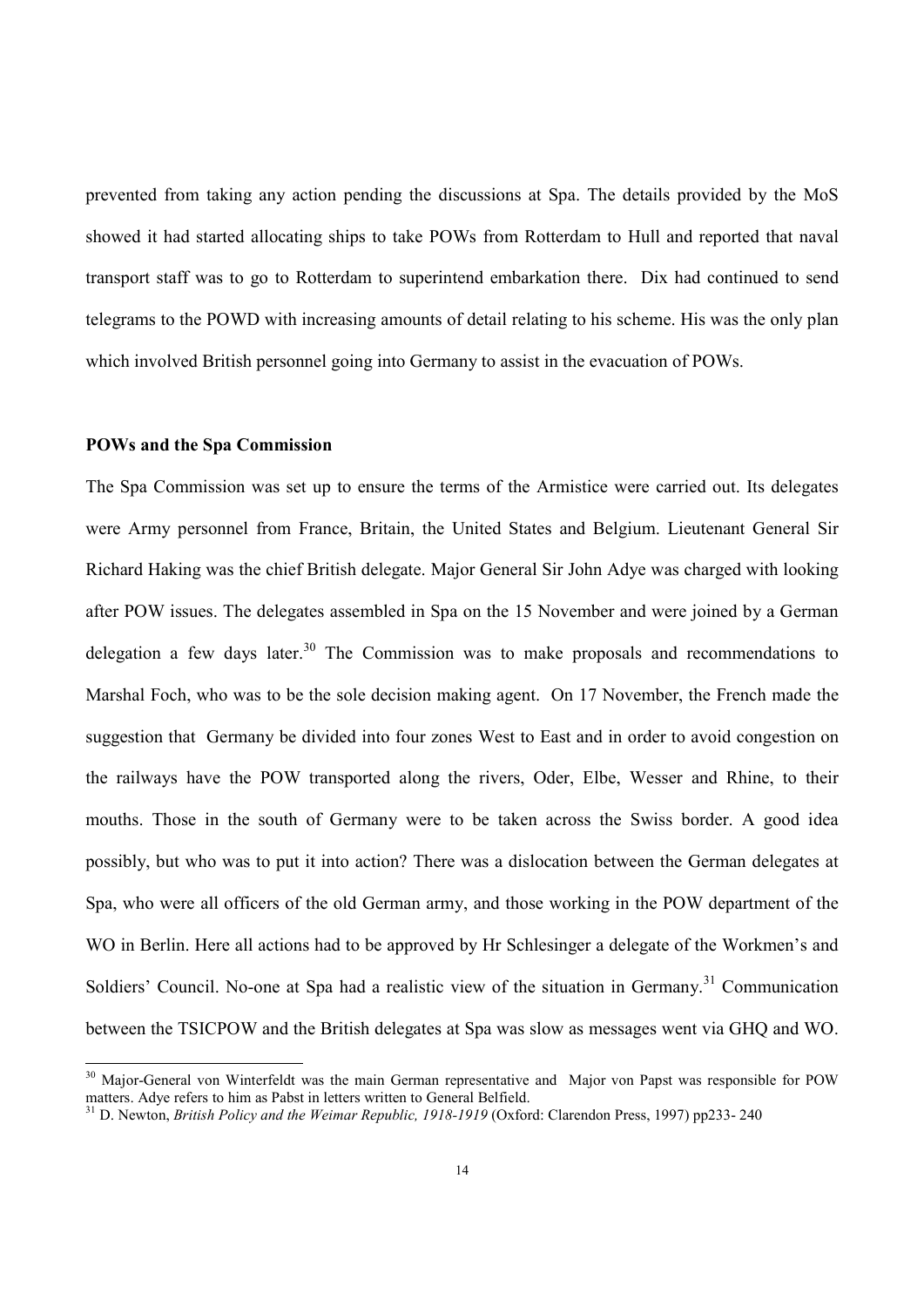Haking sent a daily report to GHQ, Adye wrote letters to Belfield listing his problems, foremost of which was lack of direction from the WO and information from any source. He initially appears to have believed he had a role in directing repatriation operations but on 30 November he wrote 'Haking has always been of opinion that we have no executive functions but are purely an advisory body.<sup>32</sup> Some good ideas were produced at Spa but because they were distanced from what was going on in Germany and had no effective means of putting them into effect, the delegates at Spa contributed nothing positive to the repatriation process they just introduced a layer of muddle and confusion and caused unnecessary delays.

#### **The Danish Scheme**

Captain Dix first tried to interest the POWD in his ideas on 01 November. His frequent telegrams to the POWD gave increasing amounts of detail as his plans developed. They elicited no great interest. On 07 November Lord Kilmarnock, charge d'affaires at Copenhagen, sent a despatch to the foreign secretary, A.J. Balfour recommending to his favourable consideration an enclosed letter and memo from Dix. The memo sets out Dix's reasoning for the scheme: Denmark was a favourable collecting and distributing centre for 30,000 to 50,000 POWs who might otherwise have to wait for months before they could be transported; the breakdown of the German railways and the potential congestion if the majority of POWs made their way through France, Belgium and Holland; the resource and information available in the BRC organisation in Copenhagen; the closeness of potential collecting ports of Stettin and Danzig to Copenhagen; the willingness of directors of Danish shipping companies to assist in the scheme, chartering ships and victualling them on a no profit basis; use of Northern UK ports to hasten turnaround times; the need to send a commission to Berlin to arrange collection of the men at the ports

<sup>&</sup>lt;sup>32</sup> TNA FO 383/474 letter to Belfield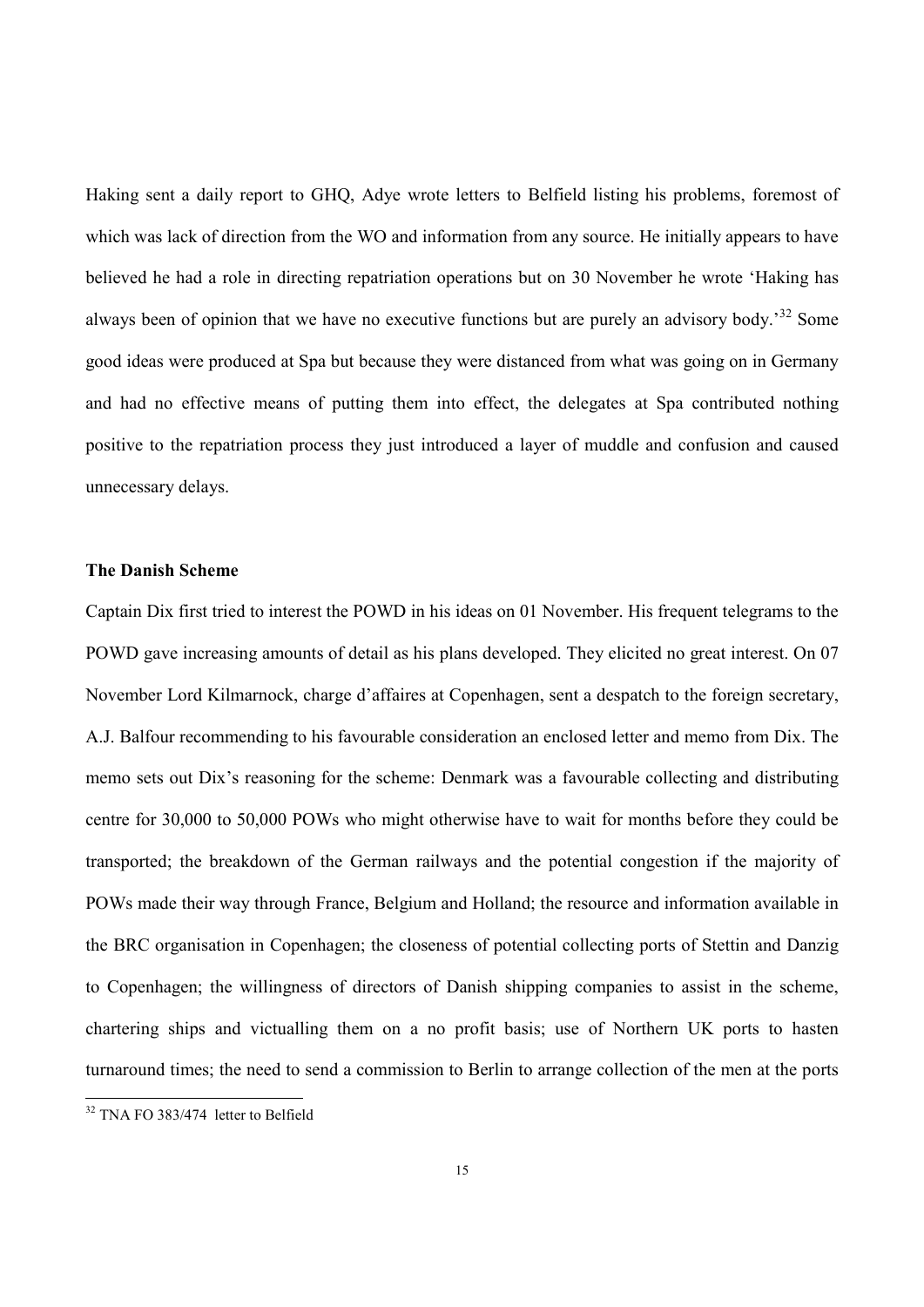and the willingness of BRC personnel in Copenhagen to undertake this task. The memo concludes 'I venture to think that there are no details which cannot be satisfactorily dealt with by the staff of the Legation and the British Red Cross in Denmark if they are given the necessary powers, for the goodwill of both the Danish government and individual Danes is unquestionable.<sup>33</sup> The confidence and certainty of this young man in his ability to run this scheme is certainly breathtaking. To repatriate tens of thousands of British POWs using a combination of British legation and BRC staff along with the goodwill and assistance of the Danish people may have appeared unrealistic to the authorities in Britain. Who would be willing to authorise it? Cave and the ICPOW or TSICPOW committees did not seem able to do so. The WO did not show any interest in it, they were reluctant to take action independent of the French and the decisions which were to be made at Spa.

When neither the despatch to Balfour, nor the sixth telegram to POWD on 12 November had resulted in a positive response, Dix had Kilmarnock send the following telegram to the Director of Naval Intelligence (DNI) at the Admiralty:

*I have partly worked out a scheme to ship all British prisoners in camps East of Elbe via ports of Warnemunde Sassnitz and Danzig. Stettin is unsuitable being a centre of bolshevism. Personal relations Cold and Andersen will materially assist scheme as far as shipping goes. Good will of Danish Red Cross and Mr Abrahamson's personal knowledge and executive ability mark him out as most suitable man to proceed to Berlin and arrange transport of men from camps to ports we have organisation here quite able to run scheme rate between 20 and 30 thousand a month in my opinion it is absolutely necessary to give legation here free hand to run this scheme. If people out of touch with local feeling interfere with it deland* [sic] *confusion* 

<sup>33</sup> TNA FO 383/471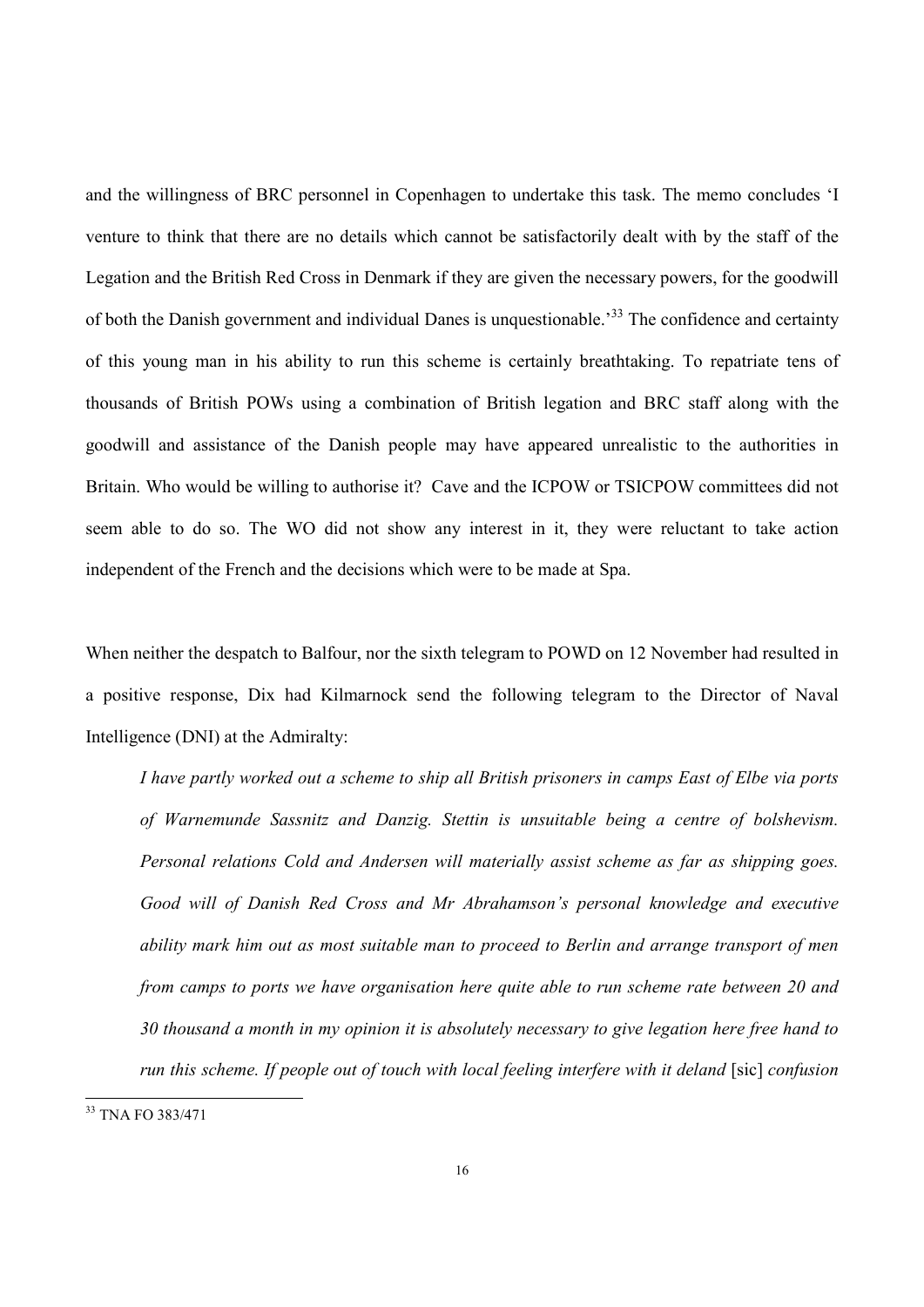*are certain. FO have been informed of shipping Companies' terms and main outline of scheme and seem vaguely interested. If general principle is accepted will you use your influence to get it started on lines of free hand to legation here.* 

The Admiralty was in possession of the earlier telegrams from Copenhagen which the POWD had copied to the WO and Admiralty. The telegram to the DNI was passed to the Deputy Director of Operations Department (DDOD) with the remark 'I approve scheme.' The DDOD(H) responded the next day with a telegram to Dix:

*Feeling here is that it is vitally important to get the prisoners of war over as quickly and comfortably as possible. Arrangements should provide for heating, proper bedding and hot meals on board. British ships will be sent if necessary to Copenhagen but some little time at least a week will probably elapse before they arrive. Would prefer term of charter submitted for approval but if time and local conditions do not permit this you are authorised to make best arrangements possible reporting particulars at once. Report if you consider a hospital ship essential. Route to be followed by vessels to UK will be telegraphed tomorrow. Number and time your telegrams and address them to Admy*. 34

It appears that the Admiralty did not feel constrained by the imminent discussions at Spa, at which there was no British naval delegate. At last Dix had obtained permission to go ahead with his scheme, which was in some quarters referred to as the Admiralty scheme. 'Blinker' Hall, the DNI, had appointed Dix to his position as naval attaché and was in a better position than most to appreciate his capabilities and the merit of his proposals.<sup>35</sup> The acceptance shows a willingness to treat the

<sup>&</sup>lt;sup>34</sup> TNA FO 383/489 These telegrams survive as they were appended to the TSICPOW minutes of the 14 November

<sup>&</sup>lt;sup>35</sup> Commander Dix was given the rank of acting Captain for this posting.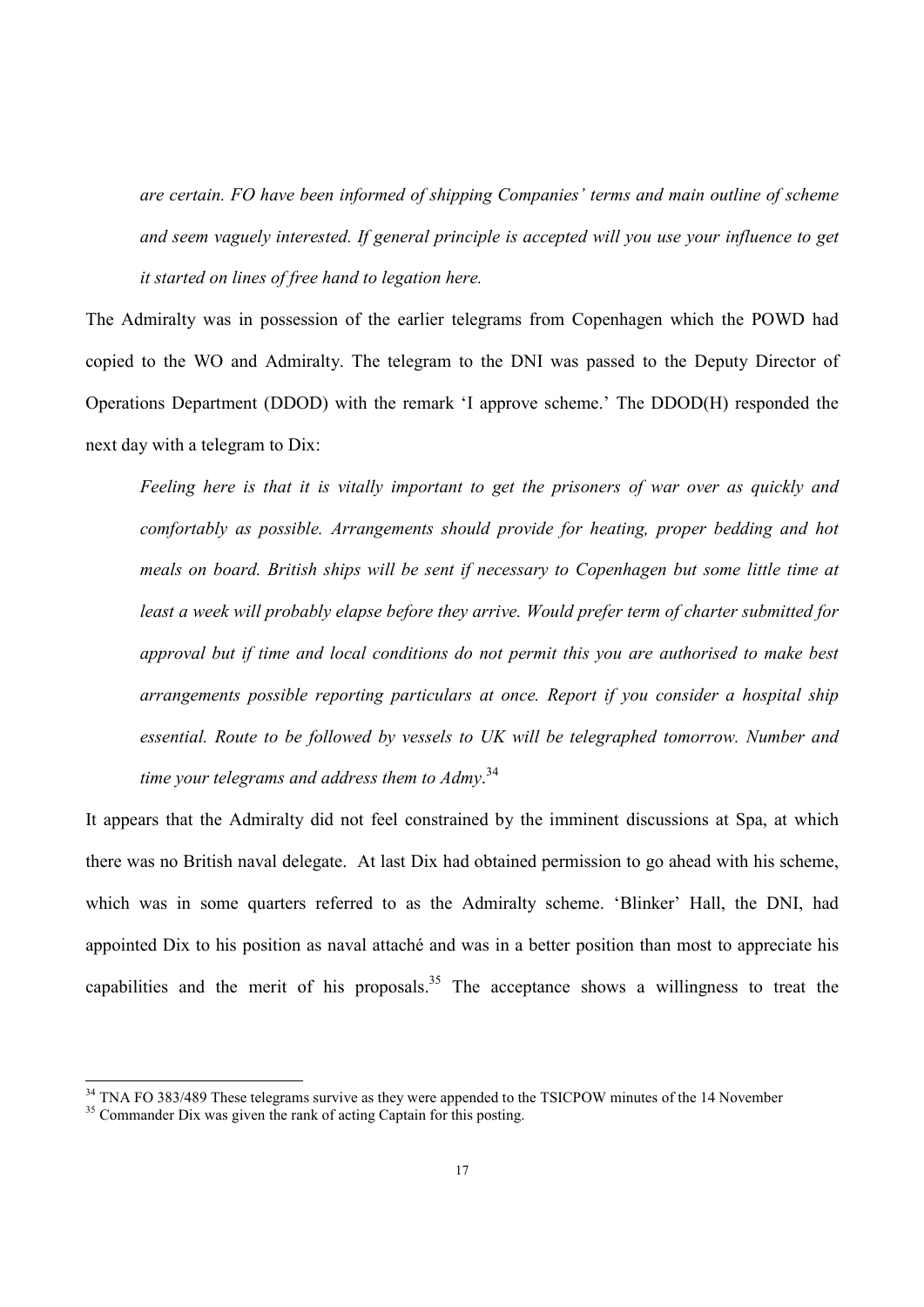repatriation of POWs as urgent, and a concern for the welfare of the prisoners themselves, features missing from WO documents at this time.

#### **Developing situation**

l

On 15 November the TSICPOW 'decided that there is no objection to members of the British Red Cross Society proceeding to Berlin from Copenhagen to make arrangements for the repatriation of prisoners.' The question of the rolling stock to transport prisoners was to be the responsibility of the Spa delegates only.<sup>36</sup> The tussle over the handing over of railway locomotives and wagons continued to be discussed at Spa without sign of resolution. The lack of independent information on the state of Germany was made worse by 'the Entente and American decision to isolate Germany diplomatically'.<sup>37</sup> Unfortunately the abysmal state of the German railways and its rolling stock turned out to be the most limiting factor in the repatriation processes. Abrahamson, on his arrival in Germany, in trying to determine the situation with regard to the railways inadvertently got embroiled in the political machinations surrounding this issue.

<sup>&</sup>lt;sup>36</sup> TNA FO 383/489 TSICPOW minutes of the 14 November. Belfield was asked by the TSICPOW to request the Army Council to telegraph GHQ, to direct Adye to deal with it there. The communication route between the TSICPOW and Spa did not improve.

<sup>&</sup>lt;sup>37</sup> D Newton, *British Policy and the Weimar Republic, 1918-1919* (Oxford: Clarendon Press, 1997) p233. Newton explains that during the next eight months the Armistice Commission in Spa was to provide the chief point of formal contact between the new government in Germany and the victorious powers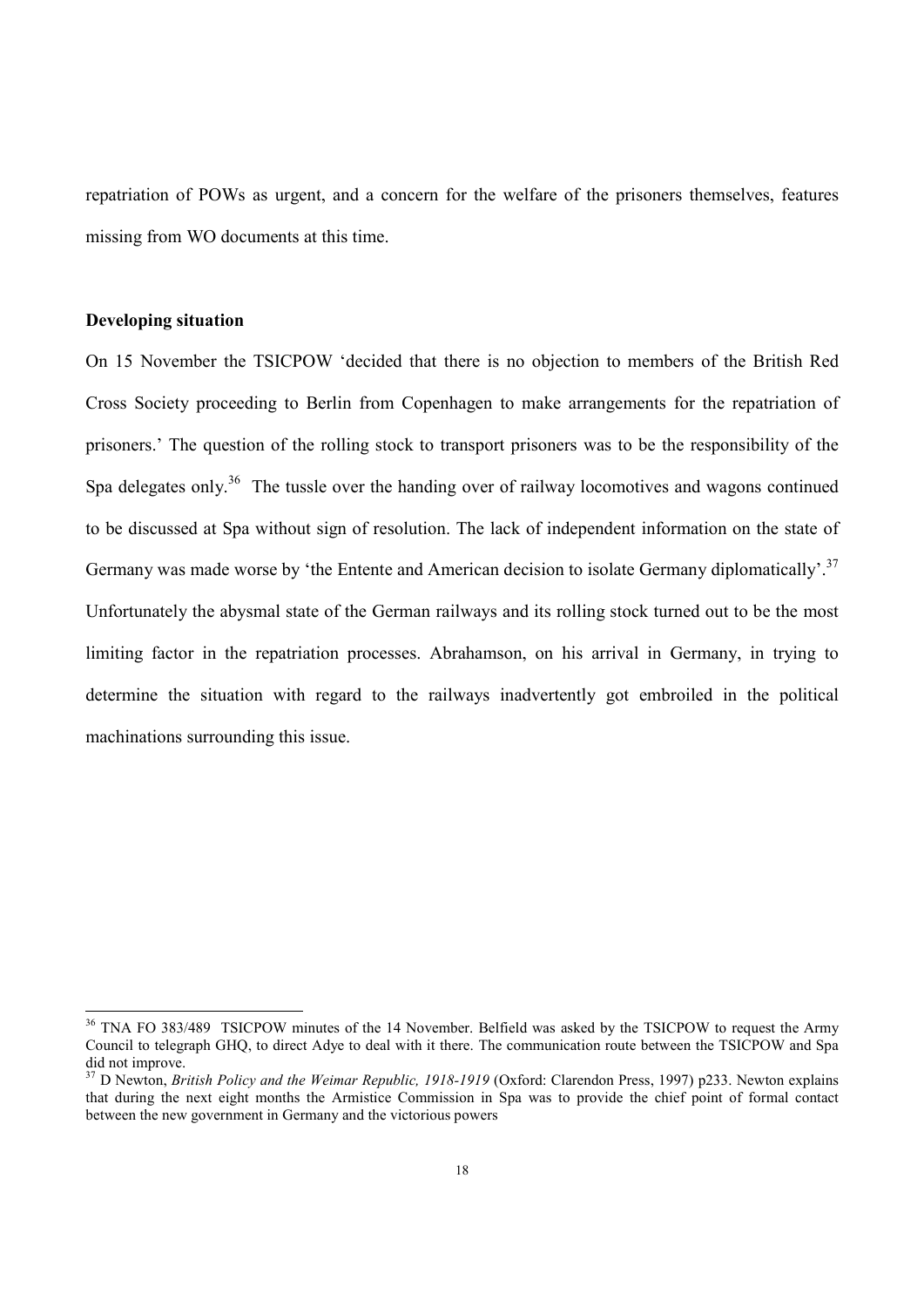#### **Admiralty versus Army Council**

 $\overline{a}$ 

Once given authority, work on the Danish Scheme started immediately. The first shipload of POWs, embarked under this scheme, sailed from Sassnitz on 23 November. The irony of this is that the delegates at Spa had done nothing operationally to organise the movement of POWs out of Germany at this time and yet the Army Council sent a letter to Lord Newton, dated 23 November noting that there were properly accredited representatives at Spa and unaccredited representatives at Berlin and that Lord Kilmarnock should adhere to the resolutions of the former and ignore those of the latter.<sup>38</sup> On 29 November Dix, when warned by BRC personnel in Berlin that a complete scheme for repatriation was being devised at Spa, responded immediately with a telegram to the Admiralty. He expressed his fear that arrangements made at Spa would interfere with the running of the Danish scheme and cause it to fail. He believed his scheme could remain completely independent of any other repatriation arrangements being made.<sup>39</sup> A letter was sent on 01 December from the Lords Commissioners of the Admiralty to Lord Newton praising Captain Dix for 'his foresight in preparing in advance a scheme for the repatriation of prisoners of war' and asking that the foreign secretary be asked to pass on these expressions of appreciation to Captain Dix via Lord Kilmarnock. The timing of such a letter only makes sense if it is viewed as the Admiralty showing support for the Danish Scheme in the face of an attack on it from the WO and from Spa.

<sup>&</sup>lt;sup>38</sup> TNA FO 383/384 letter addressed to the secretary POWD for the information of Lord Newton was marked 'Immediate'  $39$  TNA FO 383/384 this urgent telegram was sent to the Admiralty and indicated that work was well under way with Abrahamson and Mayne and increasing number of Danish Red Cross officers.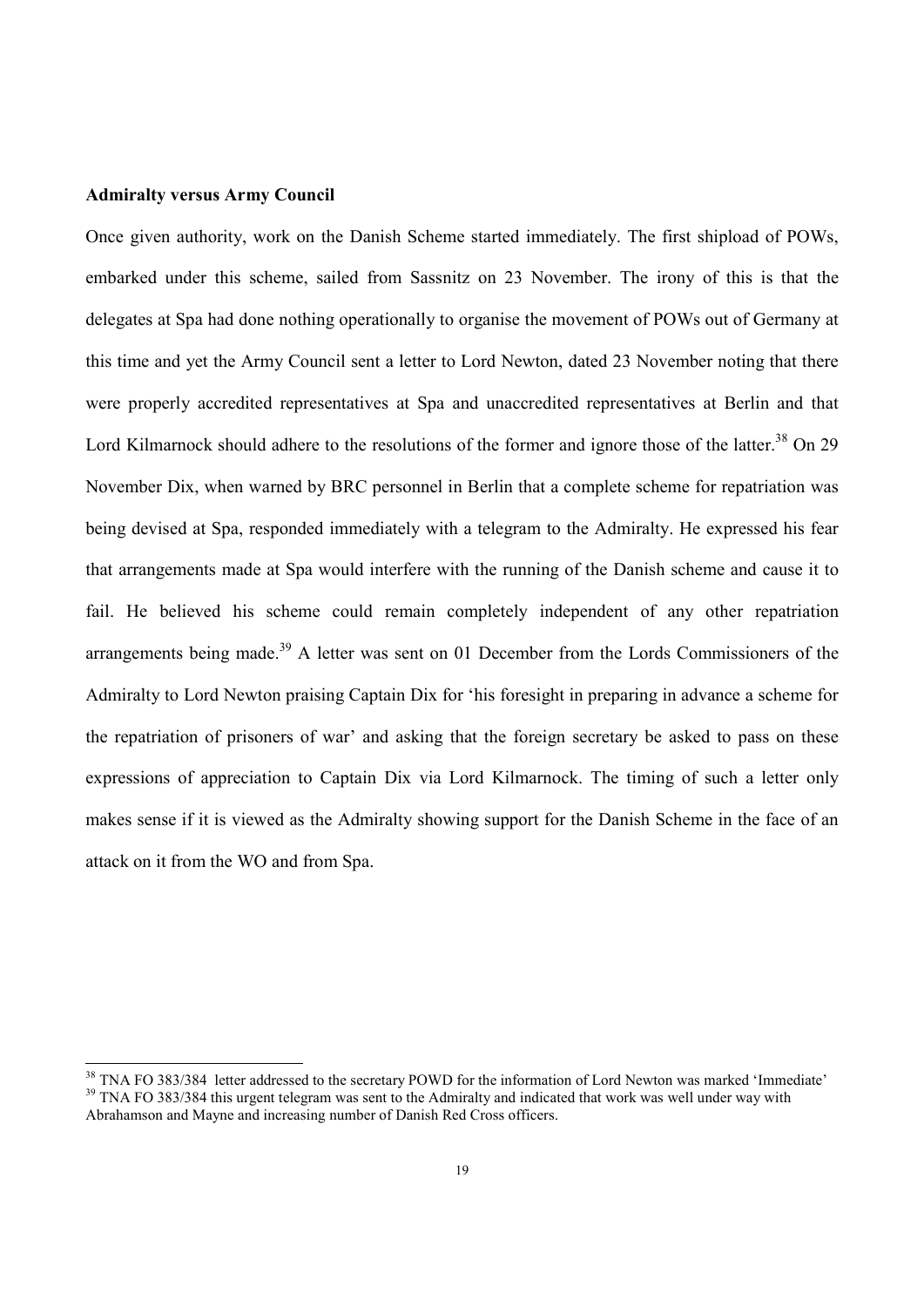#### **Attacks on Danish Scheme personnel**

 $\overline{a}$ 

When pressed on the issue the TSICPOW found little difference between the work being done in Berlin and the plans being made at Spa and were content to let both carry on. However, controversies arose at this time which could have resulted in the removal of both the Danish Scheme' representatives from Berlin. Abrahamson's problems arose when the French minister in Denmark took an exaggerated exception to reports he made to Dix and Kilmarnock on the conversations he had had with German politicians. The French demanded Abrahamson be removed from the Red Cross. A telegram from Kilmarnock on 28 November contained an explanation from Abrahamson that he had no intention of going beyond his brief, he had been merely seeking information to help in the repatriation and regretting any annoyance caused to the French. Kilmarnock ends 'Abrahamson has displayed conspicuous ability in making arrangements for prisoners and I trust French Minister's request for his removal from Red Cross will not be acceded to as his services are of utmost importance to success of repatriation scheme.'<sup>40</sup> The TSICPOW discussed the situation and decided that the request to remove him from the Red Cross would not be acceded to but that they would prevent him from returning to Berlin. This telegram was not sent however, a note on the file explains why - Balfour was prepared to let him return to Berlin, which he did on 01 December.

The controversy over Mayne had a political basis. A German press bureau report suggested that Mayne, whilst addressing a large group of POWs in Berlin, had spoken of his support for the Labour Party.<sup>41</sup> Kilmarnock was instructed to recall him to Denmark. Kilmarnock responded saying that

<sup>&</sup>lt;sup>40</sup> TNA FO 383/384 urgent telegram sent by Kilmarnock on 28 November along with other documents relating to issue including response to French minister in London dated 07 December.

<sup>&</sup>lt;sup>41</sup> TNA FO 383/384 contains many items relating to this incident, including Mayne's own explanation. He was reported as having proclaimed himself to be a Fabian Socialist at a large meeting organised by Schlesinger, delegate of the Soldier's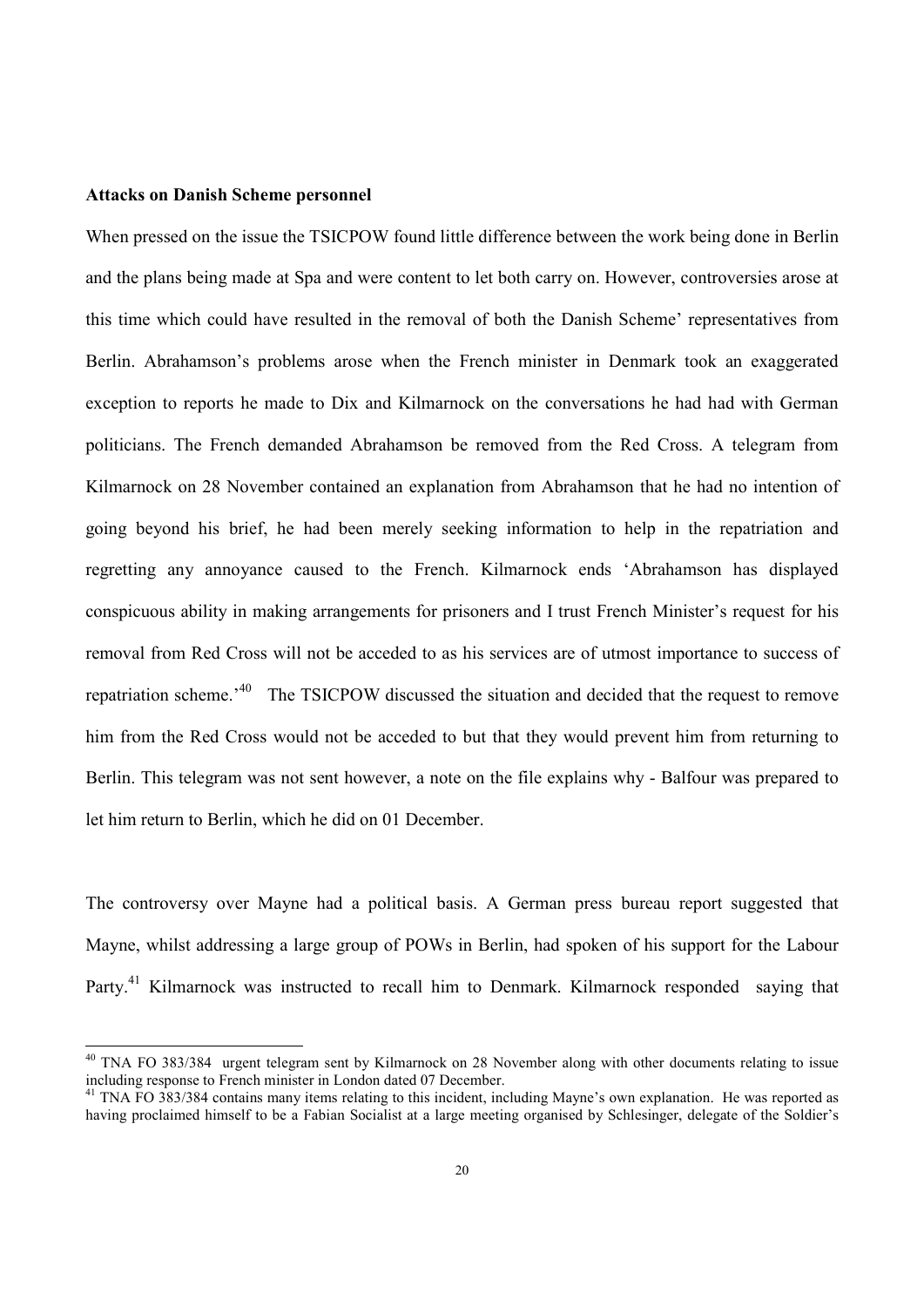removal of Mayne, who was the only BRC representative currently in Berlin, would wreck the work of moving the POWs from the camps to the ports, and that the Soldiers' and Workmen's councils who were currently assisting might object to his being removed on political grounds. He added that Dix considered his retention essential.<sup>42</sup> This happened towards the end of November and although both controversies were considered serious enough to be made known to the King and the War Cabinet a worse possibility also arose at this time.<sup>43</sup> According to Mr Snouk his assistant. Rappard was on the point of resigning. He said he had become confused about the relative authority and responsibilities of the British section of the Dutch legation of which he was head, and the BRC representatives from Copenhagen. The TSICPOW acted quickly and decisively to prevent the resignation and a fracture with the Dutch legation. They informed everyone concerned that all BRC delegates in Berlin were to work under Rappard's authority. They further decided to ask Major General Sir Richard Ewart to go to Berlin as senior BRC representative to take charge of repatriation of POWs from all parts of Germany.<sup>44</sup> Despite these events the Danish Scheme and its personnel survived. It is a measure of its acceptance into the mainstream that press releases issued by the ICPOW around this time started to mention Copenhagen and the Baltic Ports in reports of the preparations being made for the repatriation of POWs.

and Workmen's councils for the POW department, to which over 800 British POWs had been invited from the nearby camps. The Germans wanted the POWs to understand that Germany was now very different, and that those in power now were not responsible for their suffering and the treatment they had endured. An account of this meeting and Mayne's part in it can be found in P. Brown, *Germany in Dissolution* (London: Andrew Melrose Ltd., 1920). Brown was a British journalist who had been interned in Ruhleben. Instead of accompanying his fellow POWs back to the UK he went to Berlin to take up his work again.

<sup>42</sup> TNA FO 383/384

<sup>43</sup> TNA CAB/24/150 Cabinet minutes on 27 November and 04 December

<sup>44</sup> Ewart was a BRC representative in Berne at the time.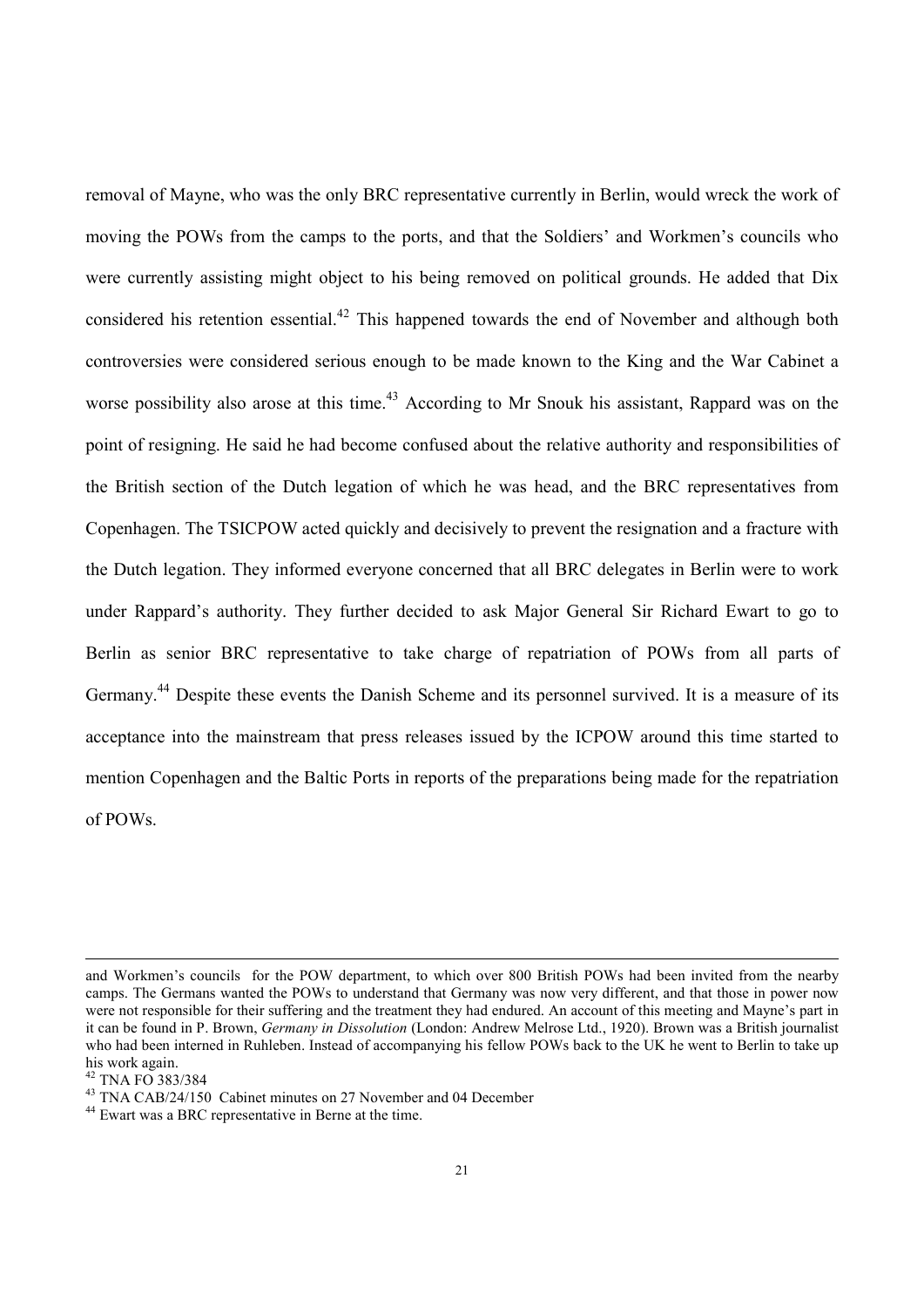#### **CHAPTER TWO**

#### **DENMARK**

#### **British Legation in Copenhagen**

 $\overline{a}$ 

Denmark acquired a military attaché, Lieutenant Colonel H.A.L.H. Wade, in November 1916 and a naval attaché, Captain Charles Cabry Dix, in August 1917. Previously the Danes had shared the services of naval and military attachés with other Scandinavian countries. Sir Ralph Paget, the British minister in Copenhagen, appears to have played virtually no part in the repatriation effort. Lord Kilmarnock, first secretary and chargé d'affaires, was closely involved in the scheme throughout. He was the route by which communication was made with London.<sup>45</sup> The FO archives provide the skeleton of the story on which we can wrap the details obtained from other sources. Dix's own account, written in the 1940s without access to official material is devoid of some specific details. It gives us a good picture of a young man who, recognising a good idea, had the strength of personality and determination to act upon it and make it the success it undoubtedly was. <sup>46</sup>

<sup>45</sup> M. Seligmann *Spies in Uniform: British Military and Naval Intelligence on the Eve of the First World War* (Oxford: Oxford University Press, 2006) describes how documents were weeded out from the archives of the Admiralty and the War Office during the post war years. It is only because Military and Naval attachés were repeatedly told to send their reports through the Foreign office, who then forwarded a copy to the relevant department, that information sent by them survives in the Foreign Office archives. Unfortunately Dix, when his scheme was endorsed by the Admiralty, was told to communicate directly with the Admiralty. It is probable these direct communications do not now exist. Kilmarnock continued to communicate with the POWD through the FO and passed Wade's messages to the WO/Army Council the same way.

<sup>&</sup>lt;sup>46</sup> IWM PP/MCR/427 Commander C.C. Dix RN unpublished autobiography p369. This account was written during the early 1940s after Dix was evacuated from Singapore to Australia. It was presumably written without access to official papers and therefore gives no specific dates. Most of the events however can be corroborated from other sources.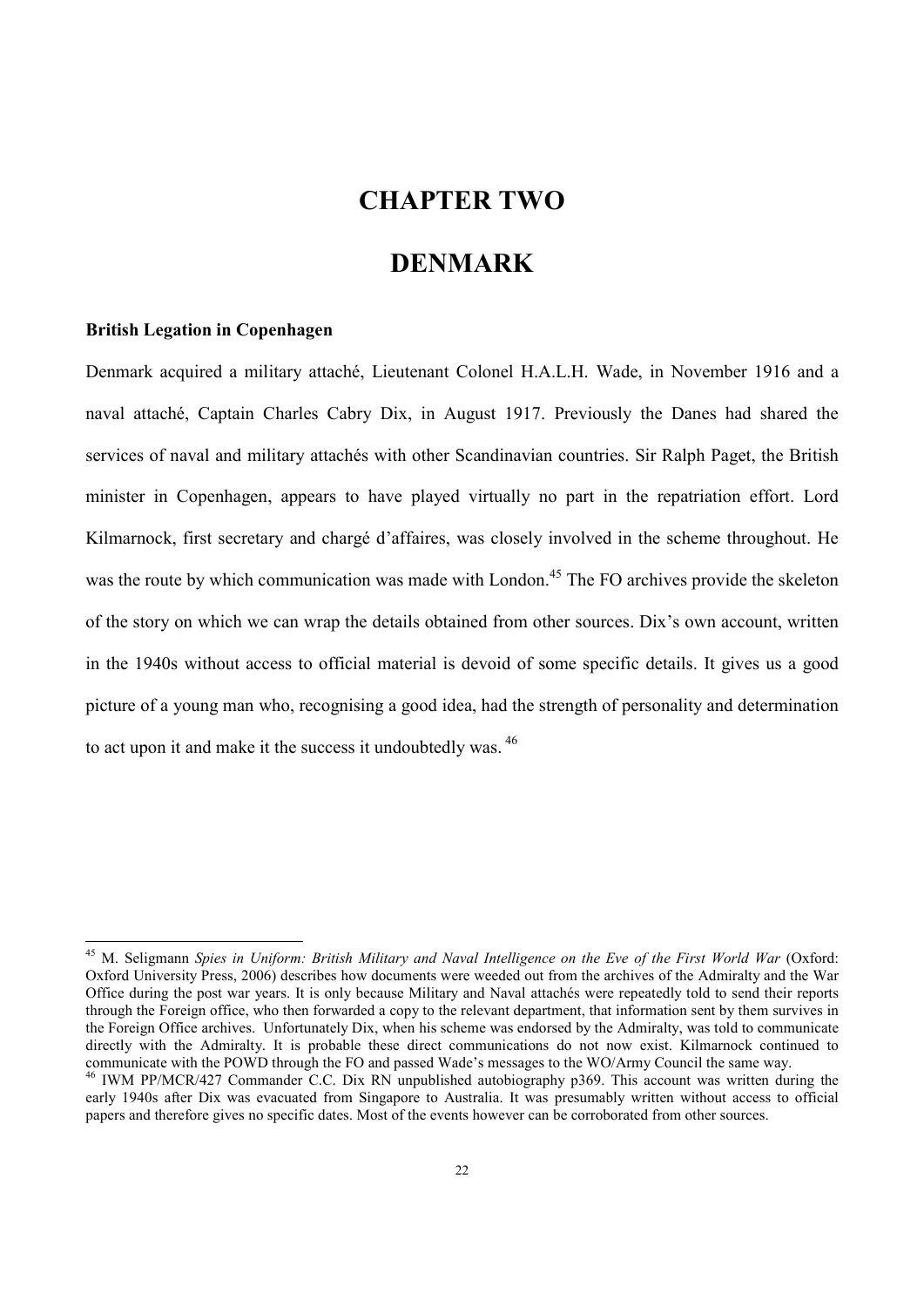#### **British Red Cross (BRC) in Copenhagen**

l

BRC staff arrived in Copenhagen in late 1916 when it was decided to set up a bread bureau along the lines of that operating in Berne. A committee was formed and Mr Martin Abrahamson a businessman living in Copenhagen became its vice president.<sup>47</sup> In late 1918 he was joined by Mr Arthur Mayne, a BRC commissioner who had been working in the Berne bread bureau.<sup>48</sup> At the time of the Armistice there was about 200 paid and volunteer staff involved in the BRC organisation in Copenhagen. It was sending out 10,000 parcels of bread daily to POW camps throughout Germany.<sup>49</sup> They had an alphabetic card index containing the names and whereabouts of about 165,000 POWs in Germany. Clearly this was a fund of information which would be very useful to anyone involved in the repatriation process. Additionally they had some useful contacts. They had worked with the German Red Cross (GRC) in Copenhagen and the Danish Red Cross (DRC).<sup>50</sup> The DRC had an excellent relationship with the German authorities because of the work they had done for German POWs in Russia, and they had offices in Berlin.

 $47$  Abrahamson family private archive contains several draft autobiographies. He has described discovering, when the war first broke out, that he was English and he went to the British legation to register as such. Despite having travelled in Germany before the war nationality had not been an issue as passports were not required. From mid 1917, when the director of the bread bureau was removed from his post, Abrahamson became involved in its day to day running to the detriment of his two businesses. By his efforts alone the BRC in London were persuaded to keep the bread bureau in Copenhagen open in 1917 after they had decided it was to be closed down.

Other members of the original committee were: Lady Paget wife of the British Minister was its President, Mrs Picton-Warlow who came out from Britain to set it up, Mr Slade who was to be the Director, Reverend Kennedy the chaplain to the legation, Pastor Storm the chaplain to the Citadel church in Copenhagen, two Danish business men Messrs Jarl and Olsen, Robert Erksine the British consul, and a member of the legation to be chosen by Lady Paget.

<sup>48</sup> Arthur Mayne had retired from the Indian civil service by 1916. He is described by Percy Brown in *Germany in Dissolution* (London: Andrew Melrose Ltd., 1920) as a retired Indian judge. He could speak both French and German. The BRC reports contain descriptions of the working of the Bread Bureau in Copenhagen. There are reports also in the March issue of BRC magazine 'The Prisoner of War'.

<sup>49</sup> Joint War Committee of the British Red Cross Society and the Order of St John of Jerusalem in England *Reports by the Joint War Committee and the Joint War Finance Committee of the British Red Cross Society and the Order of St.John of Jerusalem in England on voluntary aid rendered to the sick and wounded at home and abroad and to British prisoners of war 1914-1919* (London: HMSO, 1921) pp562-565

 $50$  Abrahamson's private family archive  $\overline{ }$ -suggests that Dr Schairer, head of the GRC in Copenhagen, had worked with the BRC to ease the lot of British prisoners in Germany and look into reports of mis-treatment. The Danish Red Cross had to handle all BRC parcels passing through Denmark.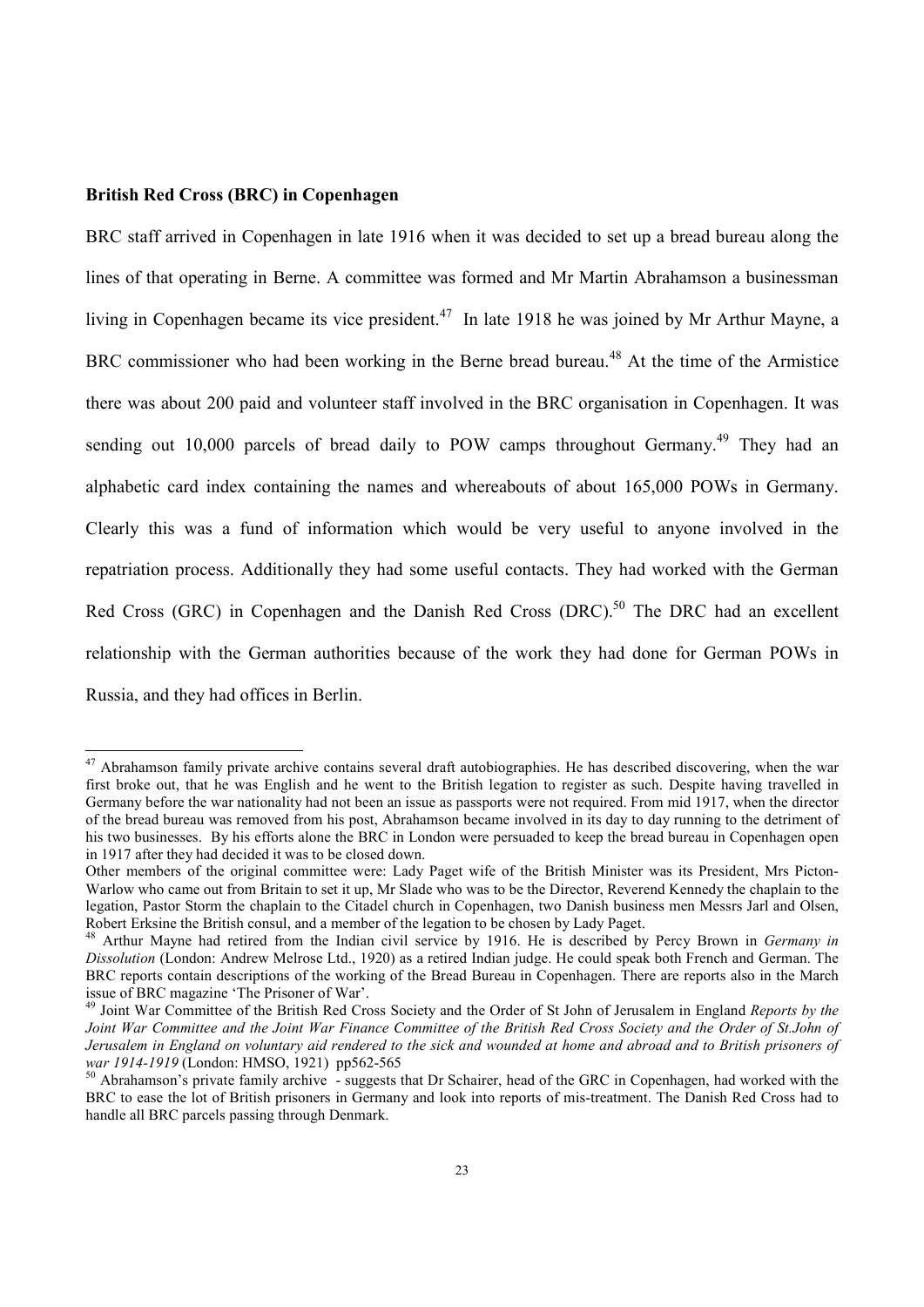#### **Genesis of the Danish Scheme**

Dix describes how, as the war was coming to an end, he began to consider the situation of the British POWs. He realised that given the condition of the German railways and the great shortage of Allied shipping, Danish passenger ships and friendly feelings might be put to good use.<sup>51</sup> Dix's first discussions were with Mr Cold, director of the United Shipping Company, whom he found very willing to help.<sup>52</sup> Knowing it was possible to charter a number of passenger ships which could transport men from the Baltic ports to Copenhagen, Dix began to develop his plan during discussions with Wade and Kilmarnock at the legation. He sought information from Abrahamson about the numbers and whereabouts of the British POWs. Abrahamson took up Dix's idea immediately and started making his own suggestions about how the DRC could be of assistance, what could be asked of the Danish authorities and how they could be approached. Prior to the Armistice a meeting was held between members of the legation, Abrahamson and Mayne at which DRC members were present. Then after broaching the topic with the POWD Dix started detailed discussions with Cold about the number of ships which could be chartered and how they were to be fitted up. It was arranged that six ships would be run by the company with the sailing directions issued by Dix. A scale of rations was worked out which included a bottle of beer a day for each  $POW<sup>53</sup>$ . The victualling was to be done by the company

<sup>51</sup> IWM PP/MCR/427 Commander C.C. Dix RN unpublished autobiography p399

<sup>52</sup> A.C. Bell *A History of The Blockade of Germany and of the countries associated with her in the Great War Austria-Hungary, Bulgaria and Turkey 1914-1918* (Historical Section, Committee of Imperial Defence, 1937) Mr Cold's shipping interests had been affected by the changes in regulations during the blockade with large amounts of goods being held up in British ports. Although referred to in most documents as the United Shipping Company it is more commonly known as DFDS.

<sup>53</sup> IWM PP/MCR/427 Commander C.C. Dix RN unpublished autobiography p400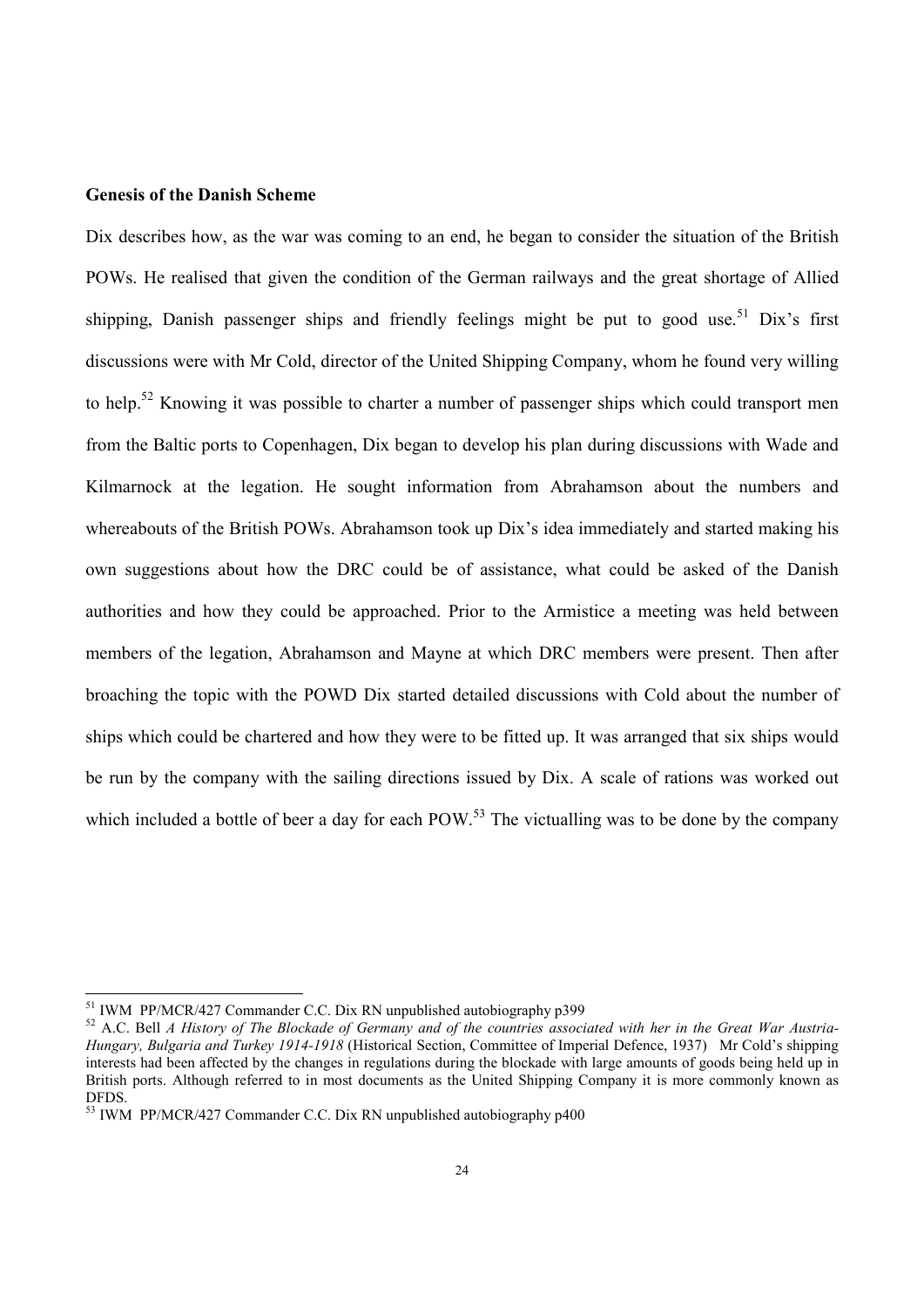without profit.<sup>54</sup> By 07 November Dix was able to inform the POWD that he had also been offered the use of two large ships by Mr Andersen of the East Asiatic line.<sup>55</sup>

Dix realised that success of the scheme would depend on close liaison between those working in Denmark and the German War Office. He looked for a volunteer to go to Berlin to help make arrangements for the care of British prisoners as they travelled from the camps to the ports. This involved ensuring supplies of food and warm clothing, especially underclothes and overcoats, were taken into Germany and distributed to camps and staging posts on the routes to the Baltic ports. Professor Mygind volunteered to travel to Germany but it was decided that both Abrahamson and Mayne would go to Berlin and base themselves in one of the DRC offices there.<sup>56</sup> They did not travel until clearance for them to go into Germany was given by the TSICPOW. Permission to travel into Germany was obtained from the German ambassador in Copenhagen. Kilmarnock provided Abrahamson with a letter of authorisation which spelt out his task. He was 'to proceed to Germany to make the best possible arrangements with German authorities towards the early repatriation of British prisoners of war in that country by way of German ports of Danzig, Sassnitz and Warnemunde.<sup>57</sup> There followed a list of points described as orders and instructions for guidance. On arrival in Berlin they were to communicate with the Dutch Legation and work with their official as far as was expedient. Any American POWs found in the camps being cleared were to be included in the arrangements. The

<sup>54</sup> TNA FO 383/ 471 telegram numbered 3343 from Dix dated 12 November

<sup>&</sup>lt;sup>55</sup> H.N. Andersen was well known in court and FO circles in London as he was advisor to and unofficial ambassador of King Christian X. He had travelled to London on a number of occasions during the war. These two ships became known to the British as the *Russ* and *Mitau* although during the chartering process they are usually referred to as *Russia* and *Burma*. Both needed repairs before they would be fit for use.

<sup>&</sup>lt;sup>56</sup> Professor Holger Mygind was an eminent doctor. He was married to an Englishwoman, Annie Mygind who was an honorary secretary to the BRC committee in Copenhagen. By November 1918 Professor Mygind was on the committee of the DRC and a member of the BRC in Copenhagen.

 $57$  Abrahamson's private family archive contains the transcript of the letter from Kilmarnock to Abrahamson setting out their task.and giving authorisation.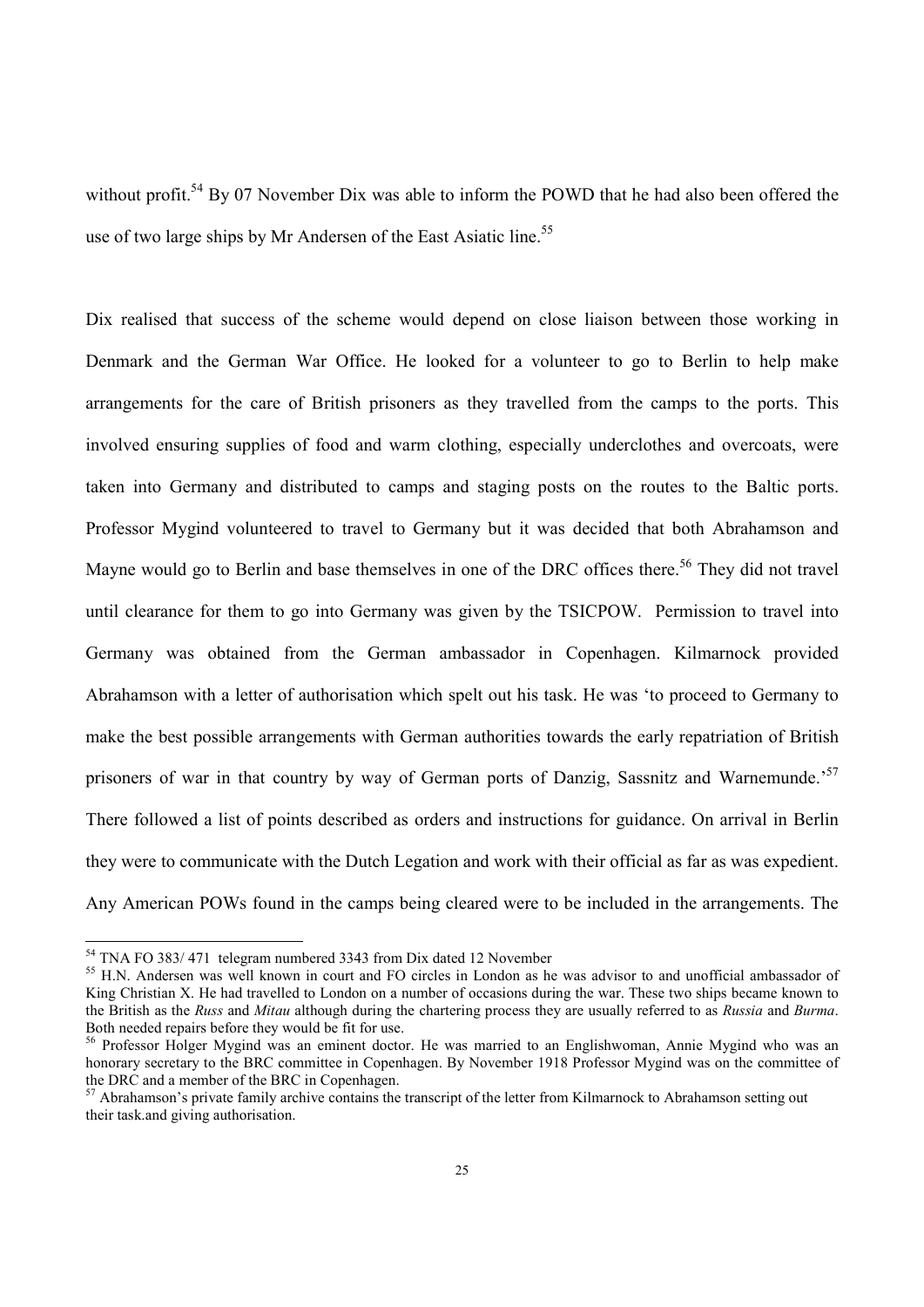organisation in Germany was to be in the hands of Abrahamson who could delegate authority to Mayne as he saw fit. Ships were not to leave the German ports until full, unless otherwise desirable and not more than five to ten percent of each shipload should be officers. With such guidance and 1000kgs of food in their luggage Abrahamson and Mayne, along with Miss Gulstad, Abrahamson's secretary, left for Berlin on 18 November.<sup>58</sup>

#### **British Red Cross (BRC) Copenhagen Ambulance Section**

 $\overline{a}$ 

Professor Mygind was asked to provide doctors and nurses for the Scheme's chartered ships. Thus the BRC Copenhagen Ambulance Section came into being.<sup>59</sup> Advertisements for doctors and nurses were placed in Danish newspapers and even though the influenza epidemic was at its height, hundreds of volunteers were forthcoming. After appointing thirty eight doctors and sixty four nurses, other suitable applicants were placed on a reserve list.<sup>60</sup> Many of those engaged had done Red Cross work earlier in the war, some working in the lazaret camps in Denmark, some elsewhere in Europe and Russia.<sup>61</sup> The volunteers seem to have had a keen sense of adventure and have felt they were taking part in a unique historical event. Most took leave of absence from their daily work. One such was Dr Abrahamsen, who after helping Mygind decide which applicants to accept, and what equipment was required on each of the ships, then had to requisition the medical supplies, much of which was initially loaned from the Danish army. As senior surgeon on the *Russ*, he then had to organise the 'hospital area' and facilities

<sup>&</sup>lt;sup>58</sup> Abrahamson's private family archive. they were accompanied by Dr Schairer, head of the GRC in Copenhagen.

<sup>&</sup>lt;sup>59</sup> I have found no mention of this organisation in the BRC reports, but they did have their own letter headed stationery.

 $60$  The maximum numbers engaged were 44 doctors and 77 nurses. Payment ranged from thirty five shillings per day for the most senior medical men to nine shillings and sixpence for the nurses. Amounts of between three and six hundred pounds was guaranteed to be paid in the event of death or injury from accidents or mines.

 $61$  In 1916 Denmark, at the request of the ICRC, built two lazaret camps. Ready in 1917 they were occupied until mid 1918 by sick and injured soldiers. Those of the German and Austro-Hungarian armies were accommodated in Hald, near Aarhus and those of the Russian army at Horserød, in North Zealand. All the belligerent nations had been offered these facilities. Britain had turned the offer down saying they had sufficient capacity for sick and injured POWs in Switzerland. see TNA FO 383/243.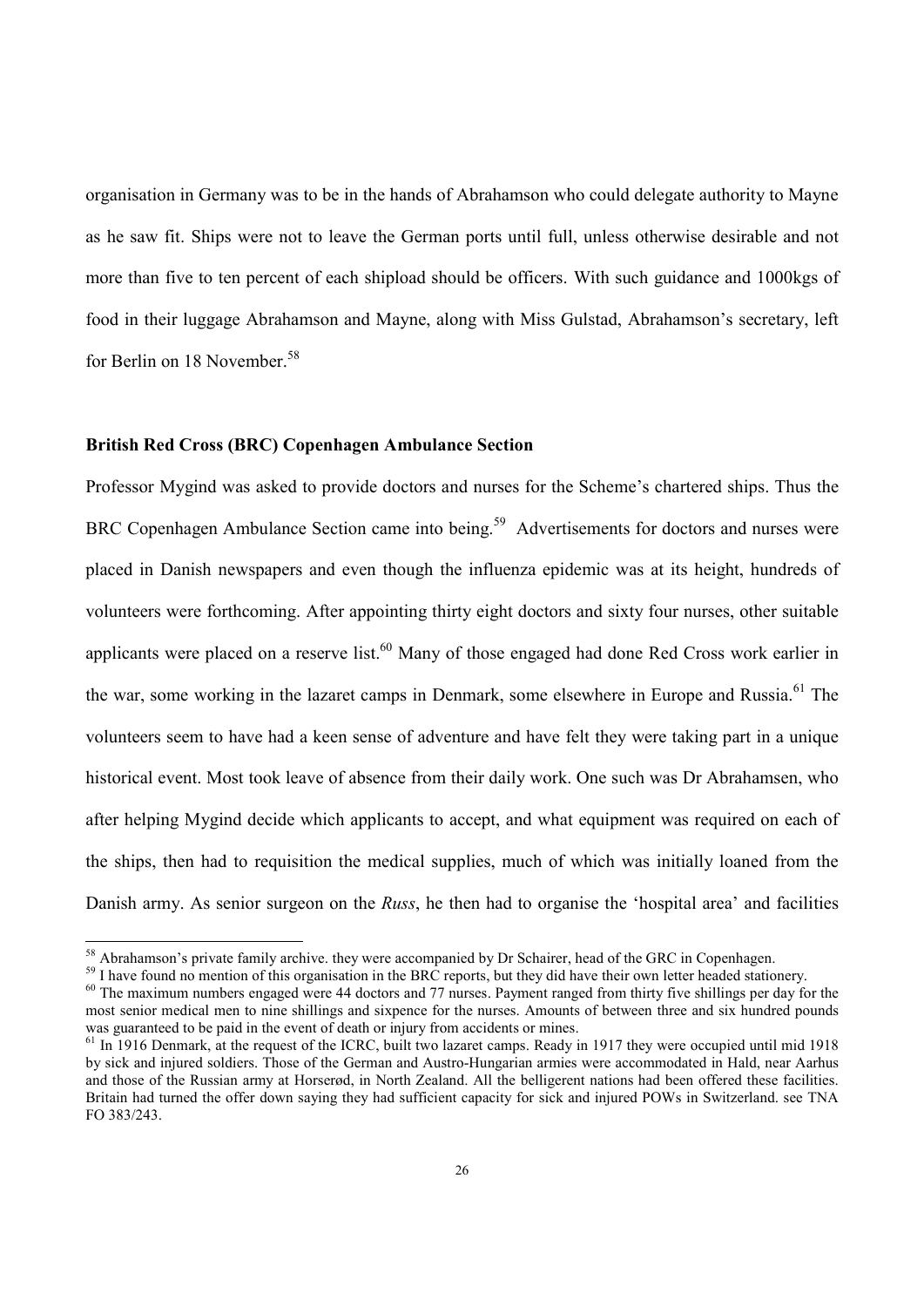on his own ship.<sup>62</sup> The first ships of the scheme to sail were the *Dronning Maud* and *Kong Haakon;* they left Copenhagen on 21 November for Sassnitz to pick up POWs from Ruhleben. Cecilie Lütken, a senior Danish army nurse, was on this first trip. On return to Copenhagen she transferred with the POWs onto the modern trans-atlantic liner *Frederik VIII* of which she was to be the matron. These were the first POWs evacuated from Germany and shipped by the Danish Scheme to land in Britain, at Hull on 27 November. *Frederik VIII* made three more voyages between Copenhagen and Hull.<sup>63</sup> All other ships of the Danish Scheme which sailed to the UK disembarked their passengers at Leith.

#### **The Danish Government and the Danish Committee for the Repatriation of Prisoners of War**

Dix writes that Paget arranged for him to speak to Hr. Erik Scavenius, the Danish foreign minister. He explained his scheme and that he believed it would be desirable to allow the POWs to stay for a few days in Denmark where they could be fed and kitted up before recommencing their journey back to Britain. Dix records that Scavenius was more than helpful and immediately arranged for three Danish army camps to be put at the disposal of the scheme, 'absolutely and for as long as I wanted them.'<sup>64</sup> The Danish government established a committee under the Justice ministry to deal with all Danish government matters in connection with the scheme. This 'Danish Committee' was in existence by the end of November.<sup>65</sup> The Danish Committee were called upon to do and provide a wide variety of

 $62$  Abrahamsen's private family archive - Letters & diaries of Dr Abrahamsen and the diary of his wife Karen Abrahamsen. They also give a description of how the Russ was transformed.

<sup>63</sup> C. Lütken *Livserindringer og Rejseoplevelser* (Copenhagen: Nyt Nordisk Forlag Arnold Busch, 1944) This book of her life memoirs and travel adventures was written towards the end of her life but as it is based on diaries it has proved to be accurate in such details as the dates of sailings.

 $64$  IWM PP/MCR/427 Commander C.C. Dix RN unpublished autobiography pp400-401.

 $^{65}$  It was headed jointly by Dr Thorvald Madsen and Commander Gotschalk. Dr Madsen was the director of Serum Institute in Copenhagen and the officer of health for the city. Commander Gotschalk was a retired army officer. Their office was situated a couple of minutes walk from the British Legation office.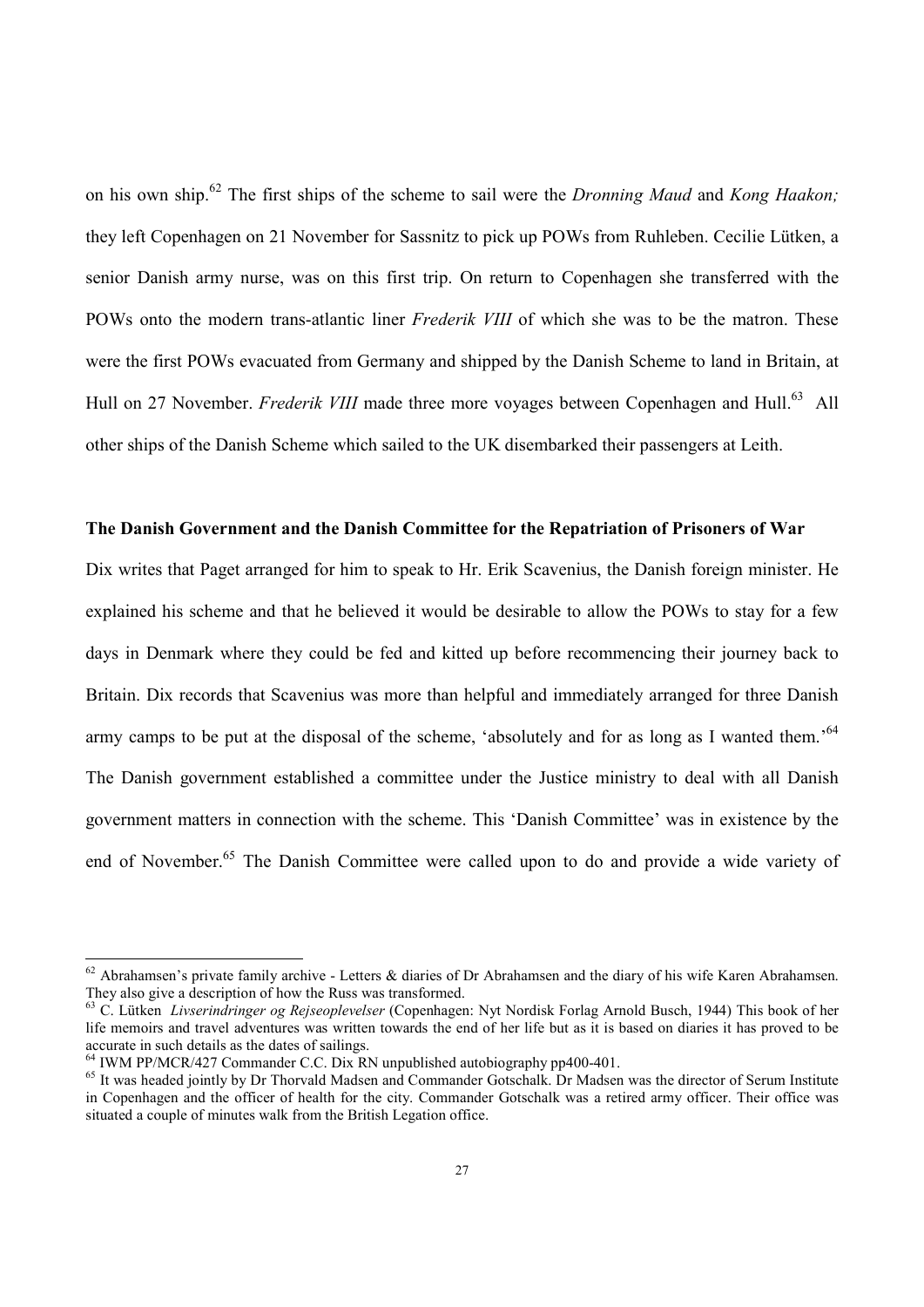things.<sup>66</sup> Initially the Danish authorities seem to have responded positively to every request and suggestion made of them.

#### **British Military Repatriation Office (BMRO)**

 $\overline{a}$ 

Dix was over optimistic in believing that the staff at the legation would be sufficient to run the scheme, more manpower was soon needed. The Admiralty had responded quickly, getting a Divisional Naval Transport Officer (DNTO) and his team, and a hospital ship to Copenhagen by the 23 November.<sup>67</sup> At some point two Army officers had arrived from the UK with NCOs to handle supplies and ordnance. Wade applied, unsuccessfully, to the WO for a senior administrative officer to be sent from the UK to organise a staff in the repatriation office. It had been decided to separate off the repatriation work from that of the legation. The British Military Repatriation Office (BRMO) was created and housed in a separate building. Major C.J. Hazard, a returning POW, volunteered to stay in Copenhagen to help.<sup>68</sup> Hazard took over the day to day administration from Wade. As the extra staff requested from the WO were not sent the majority of those working in the BMRO were returning POW officers. Nine volunteers, officer POWs from Holzminden camp were sent to Copenhagen at the end of November. Most were deployed as Senior British officers (SBO) in the Danish rest camps. On 03 December Wade

<sup>66</sup> Rigsarkivet 1253 Statens Krigfangelejre Kt. for Hjemsendelse af fremmede tropper 1918-1920 Korrespondence Boxes 32 and 33 contain a wealth of detail about the setting up of the camps and the work of the Danish Committee which was asked to loan army rations, clothing, benzene, motor trucks and motor cycles; open up and staff the two lazaret camps, Hald and Horserød; provide extra telephones so the British in the rest camps could be in contact with the Copenhagen office; provide train passes to allow POWs to visit Copenhagen; organise a system to allow officers to cash cheques; provide English speaking officers for the camps, and so on.

TNA FO 383/489 Captain Crawford wrote a report on his work as DNTO in Copenhagen, dated 18 January 1919. He explained that he did not interfere in any way with the existing scheme which was using the chartered vessels but instead endeavoured to fit the British transports and hospital ships into that scheme.

<sup>&</sup>lt;sup>68</sup> Major C.J. Hazard was an early returning POW who got off a boat bound for the UK and volunteered to assist the scheme. Wade sent a telegram requesting he be given GSO2 rank. He was promoted and appointed Officer Commanding British Troops in Denmark. The London Gazette supplement 20 March 1919 p3734 shows Temp. Major C.J. Hazard being promoted from 10 December 1918 'whilst specially employed' and in the supplement 29 March 1919 p4141 that he was reverted to Temp. Major 'on ceasing to be specially employed' on 16 February 1919.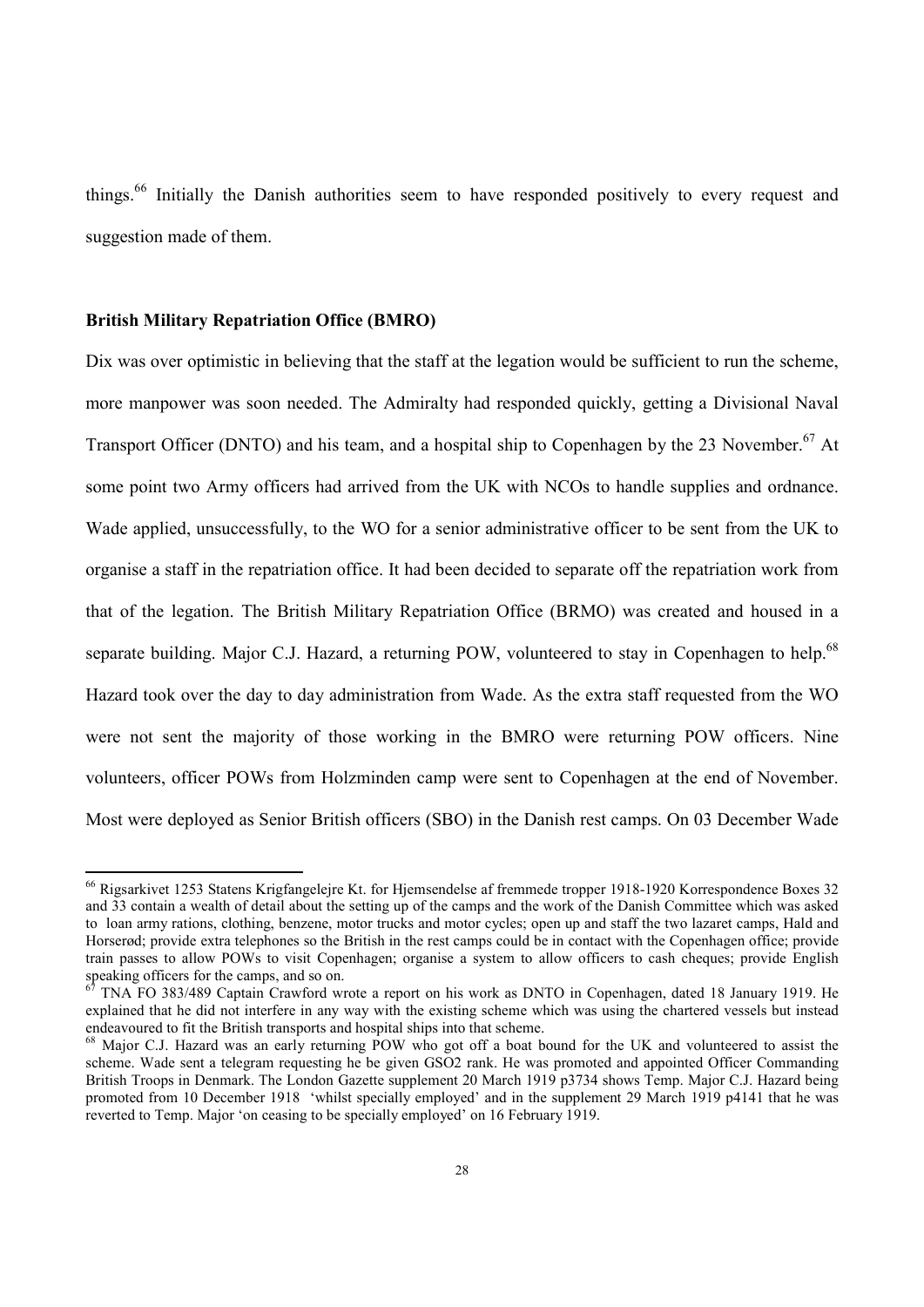asked for fourteen more. In the middle of December Wade sent a number of increasingly urgent telegrams to the Director of Military Intelligence (DMI) asking why no response had been made to his earlier requests and asking again for specialist Army officers. He needed more doctors for the camps, a financial expert or paymaster to deal with the division of expenses with the French and other administrative staff.<sup>69</sup>

#### **Rest Camps in Denmark**

 $\overline{a}$ 

Dix stated that it had always been his intention that the military POWs would be given the chance to rest in Denmark before the final part of their journey home. 'I determined that our men should go home looking like soldiers and feeling that their government had gone out of its way to look after them.<sup>70</sup> Discussions with the Danish WO had indicated that 4000 POWs could be accommodated, in fully equipped camps.<sup>71</sup> These were army camps, some of which had been constructed during the war as part of the defence arrangements against German invasion.<sup>72</sup> The Danish Government agreed to the proposal in principle but offered only 2,800 places immediately. The camps were to remain under Danish army administration but British officers would be provided for each camp. Having gained this degree of assistance from the Danish government Kilmarnock was asked to convey the British government's thanks and endeavour to obtain more places. The situation was soon made much more

<sup>69</sup> TNA FO 383/385 ?? telegram from Military Attaché sent to the DMI on 15 December. He added 'we are working with improvised staff consisting of young regimental officers on their way home from Germany.'

 $70$  IWM PP/MCR/427 Commander C.C. Dix RN unpublished autobiography p403

<sup>&</sup>lt;sup>71</sup> TNA FO 383/384 telegram from Kilmarnock to FO/POWD on 28 November. This also stated that the Danish government's had yet to agree but were discussing it today. Danish army personnel billeted in these camps had first to be found accommodation elsewhere. It was also agreed that the Danish government would supply bedding and fuel to begin with, which would be replaced at the earliest opportunity.

<sup>72</sup> K. Becker-Larsen, *Tunestillingen:Feltbefæstningen fra Roskilde fjord til Køge bugt* (Roskilde, Roskilde Museums Forlag,1986);

M.H. Clemmesen, *The Danish Armed Forces 1909-1918: Between Politicians and Strategic Reality* (Copenhagen –from author's web site)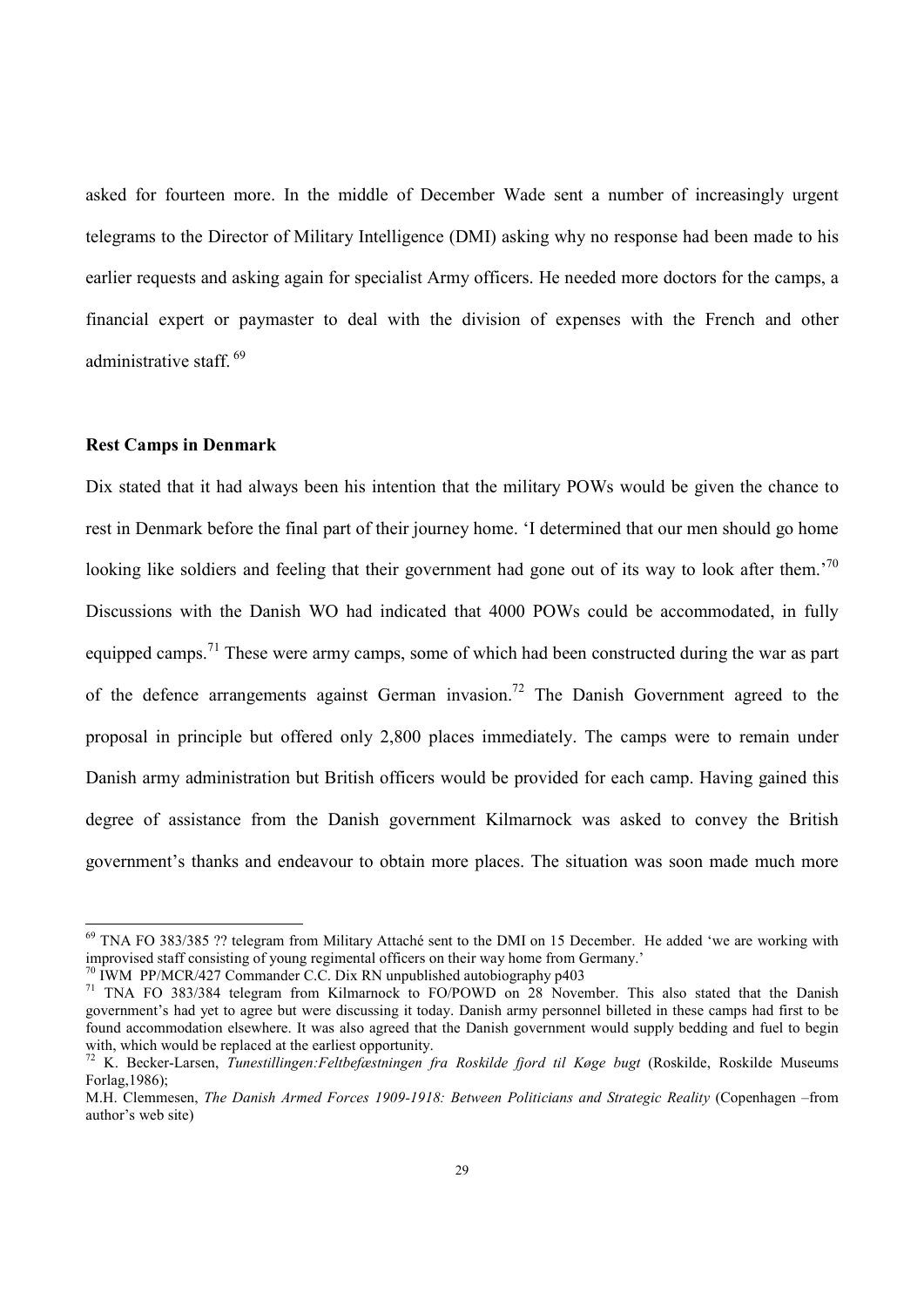difficult by the decision to allow the organisation to assist in the repatriation of allied POWs.<sup>73</sup> Kilmarnock approached Scavenius on 04 December to ask if it was possible to increase accommodation capacity to 10,000. He also asked for accommodation for 800 officers, suggesting they could invite offers of hospitality from Danish families who would take two or three officers each into their homes.<sup>74</sup> Despite the number of offers from Danes to accommodate small groups of officers, the Danish authorities never permitted it. Instead officer accommodation was found in some of the large hotels situated on the East and North coast of Zealand which had closed for the winter. Wade asked the British military attaché in Sweden whether accommodation could be found in army camps in southern Sweden.<sup>75</sup> Accommodation in the barrack ship *Fyen* was offered and accepted.<sup>76</sup> Kilmarnock reported when having to repeatedly request more accommodation from the Danes that their response increasingly was to ask why more ships were not sent.

#### **Operation of the Scheme**

 $\overline{a}$ 

Dix himself controlled the movements of the chartered ships, the DNTO the transports and hospital ships. The *Russ* and *Mitau* each made four voyages evacuating POWs from Danzig. Other Danish ships made this direct voyage from Danzig to Leith when required.<sup>77</sup> Sassnitz was only used for those first trips which brought out the Ruhleben internees. Thereafter *Dronning Maud* and *Kong Haakon*, worked

 $73$  This was done unwillingly and against the advice of most participants as it was realised that it would result in delays in getting British POWs home. The French accepted that The Danish Scheme would expand to handle French POWs and that costs would be split. Dix initially chartered two Danish ships for the French, St Croix and St Thomas, to work as Baltic feeders. Later the French looked into the possibility of chartering Swedish vessels.

<sup>&</sup>lt;sup>74</sup> Rigsarkivet Foreign office box UM 6  $\overline{U}$  186

<sup>&</sup>lt;sup>75</sup> On 06 December the Swedes offered Ljungbyed camp near Helsingborg which would accommodate 2000 and would be ready in ten days. This was to be run by the Swedish army, but supplied from Copenhagen

<sup>76</sup> E. Wessel, *Orlogsminder – Skildringer og Skitser fra danske Orlogstoger 1878-1919* (Copenhagen: V Pois Boghandel, 1926). The Fyen could accommodate over 600 men, but unfortunately the POWs had to sleep in hammocks. Nevertheless she sheltered hundreds of POWs in the six weeks she was occupied.

 $\frac{77}{77}$  The Danish government did not want POWs evacuated from Danzig to be brought to Denmark as there were cases of dysentery in the East German camps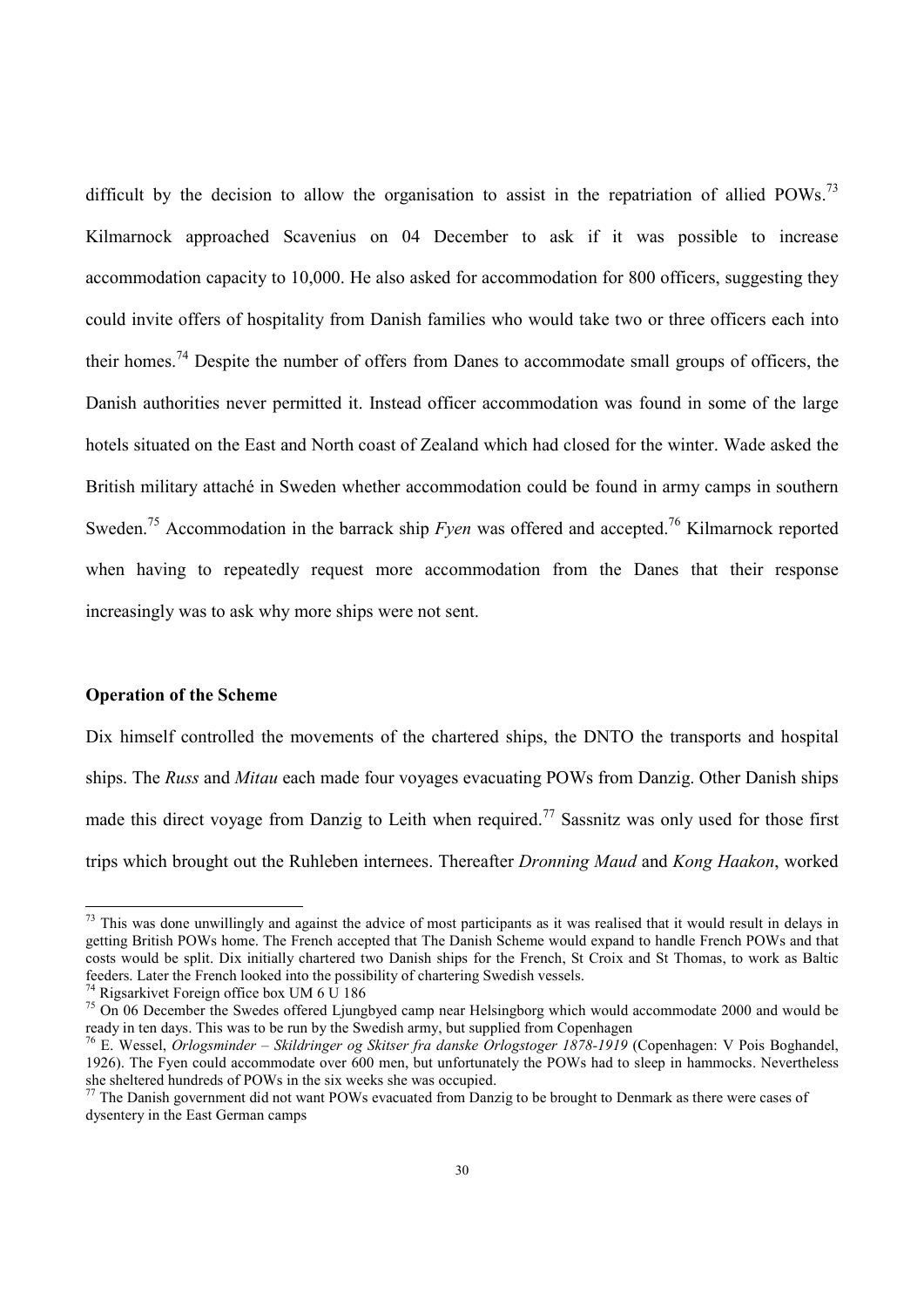together taking POWs from Stettin. Extra ships were charted and used as Baltic feeders. Evacuation was later started from Warnemünde, the port of Rostock, and Lübeck. The voyage through the Baltic waters was not without danger as both German and Danish minefields had been laid in 1914. There were also minefields to the north of Jutland, in the Skagerrak, and it was not unusual for passengers on the journey back to the UK to see free-floating mines. To minimise the risk, ships sailed in the vicinity of the minefields only during daylight and when the seas were relatively calm. The whole task was made more difficult by the unpredictable wintry weather which could severely affect the arrival and departure of ships.

The scheme's busiest period was the five weeks beginning 04 December. There were thirteen charted Danish ships bringing POWs out of the Baltic ports, some travelling to Copenhagen some to Leith. Eventually five British transport vessels were added to the Copenhagen Leith route. Appendix 3 shows details of the vessels involved. *Frederik VIII* sailed between Copenhagen and Hull. There were eight rest camps in use in Denmark one of which was used exclusively for French POWs, and one in Sweden, as well as a barrack ship, more than a dozen hotels, a stationary hospital ship, and three mobile ambulance ships. The medical staff onboard the Baltic feeders identified those who needed hospital treatment and these men were placed in one of three hospitals in Copenhagen or transferred to a hospital ship.<sup>78</sup> Most arrivals were disembarked at Frihavn in Copenhagen and travelled to their

<sup>78</sup> Less serious cases were placed in the improvised hospital ship the *Reval*. The *Formosa*, an ambulance transport, was used to carry sick and badly injured POWs back to the UK. Two more hospital ships *Western Australia* and *Garth Castle* were added to the scheme later and each made one trip back to the UK with patients. Later the hospital ship *Berbice* was used as a feeder ship in the Baltic. POWs who died during the voyage to Copenhagen, or whilst in Denmark were buried in the Vestre Kirkegaard. Some of those who died during the voyage from Denmark to the UK were buried at sea.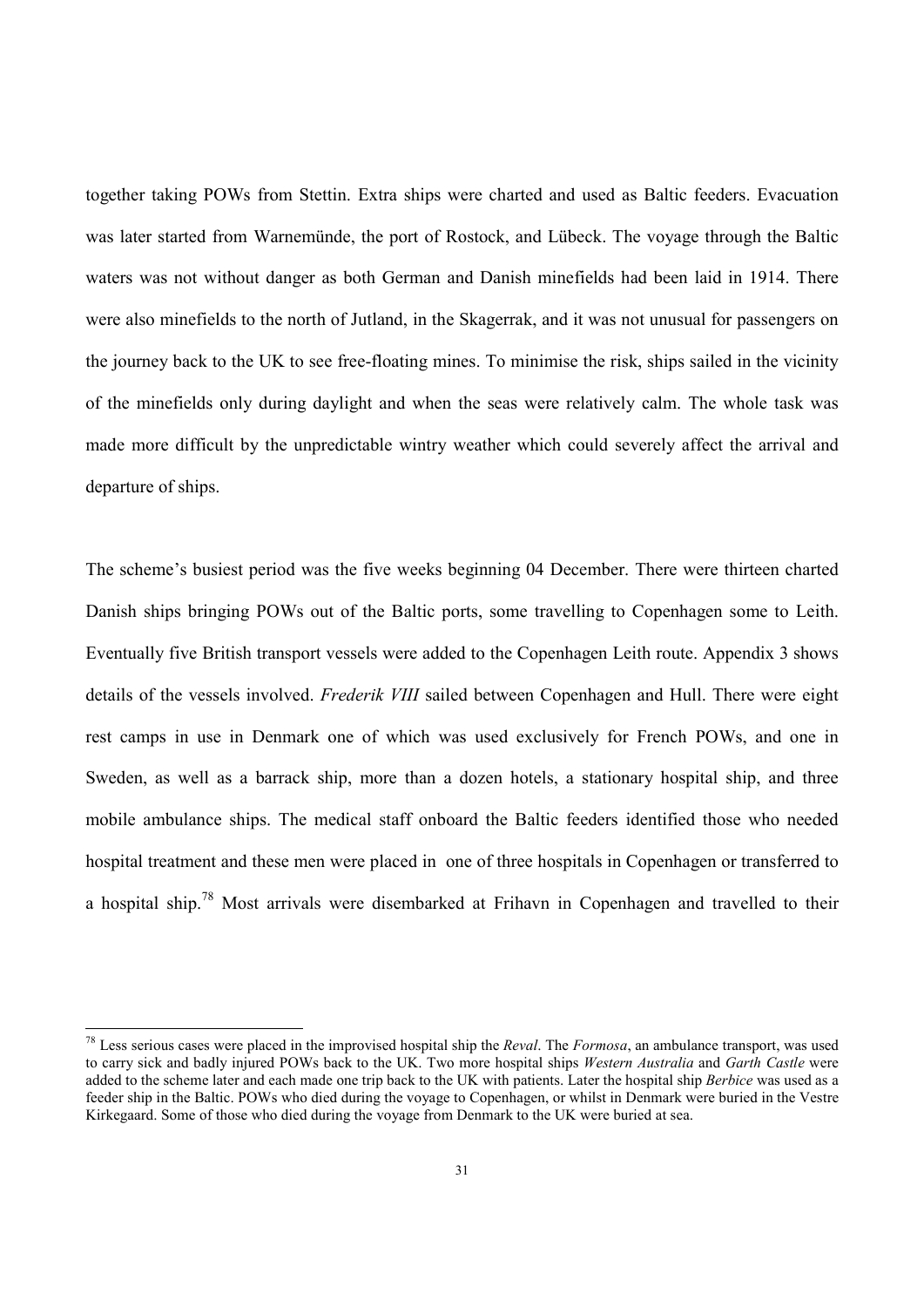camps by rail.<sup>79</sup> Men usually spent between two and six days in the camps, and were evacuated for home in turn, having had the opportunity to become clean, have medical attention, be re-clothed and fed regular and substantial meals. Hazard became responsible for the distribution of the POWs to the Danish rest camps and then to the ships that would carry them back to the UK. He was assisted by Captain Davidsen who was employed as railway transport officer, and a growing number of volunteers.<sup>80</sup> One cannot be other than very impressed at what was achieved by this adhoc collection of men and women, given the complex choreography that was required.

The peak British occupancy of the Danish rest camps occurred between 19 and 22 December. On 17 December Wade told the DMI they must have more ships to get POWs out of Germany more quickly and suggested naval vessels be used if necessary.<sup>81</sup> The Admiralty would not move from its previously stated position; that it had been tried before and was unsuccessful as there was insufficient accommodation on board warships for extra men.<sup>82</sup> The Admiralty also refused to allow British POWs to be repatriated on German ships, as some of the French were. The MoS responded to the appeals for more ships by switching several large transports from the Rotterdam Hull route to that of Copenhagen

 $79$  The camps lay up to 4.5 miles from the nearest railway station, a formidable distance for a march in wintry weather for those who were inadequately clothed and under nourished. Those arriving at Frihavn late in the day would often be housed in sheds on the quay overnight.

<sup>&</sup>lt;sup>80</sup> Captain Davidsen was a Danish army officer who was employed by the British. The WO objected to this and the situation was resolved by him temporarily leaving the Danish army for the duration of this work.

<sup>&</sup>lt;sup>81</sup> TNA FO 383/475 Alarmed at Kilmarnock's warnings of the increasingly urgent situation, Cave wrote to the Admiralty insisting that naval vessels be used to embark POWs from the Baltic ports. The Admiralty's reply was adamant, warships would not be so used as they were exceedingly unsuitable for carrying passengers.

<sup>&</sup>lt;sup>82</sup> There is evidence that this ruling was broken twice. *HMS Coventry* took 500 POWs from Stettin on 20 December (IWM 83/5/1 Lieutenant Colonel E.C. De Renzy Martin), and HMS Concord and HMS Wessex took over 500 POWs from Danzig on Christmas day when there were no Danish ships expected and food supplies on land were inadequate (IWM 83/50/1 Corporal C.E. Green).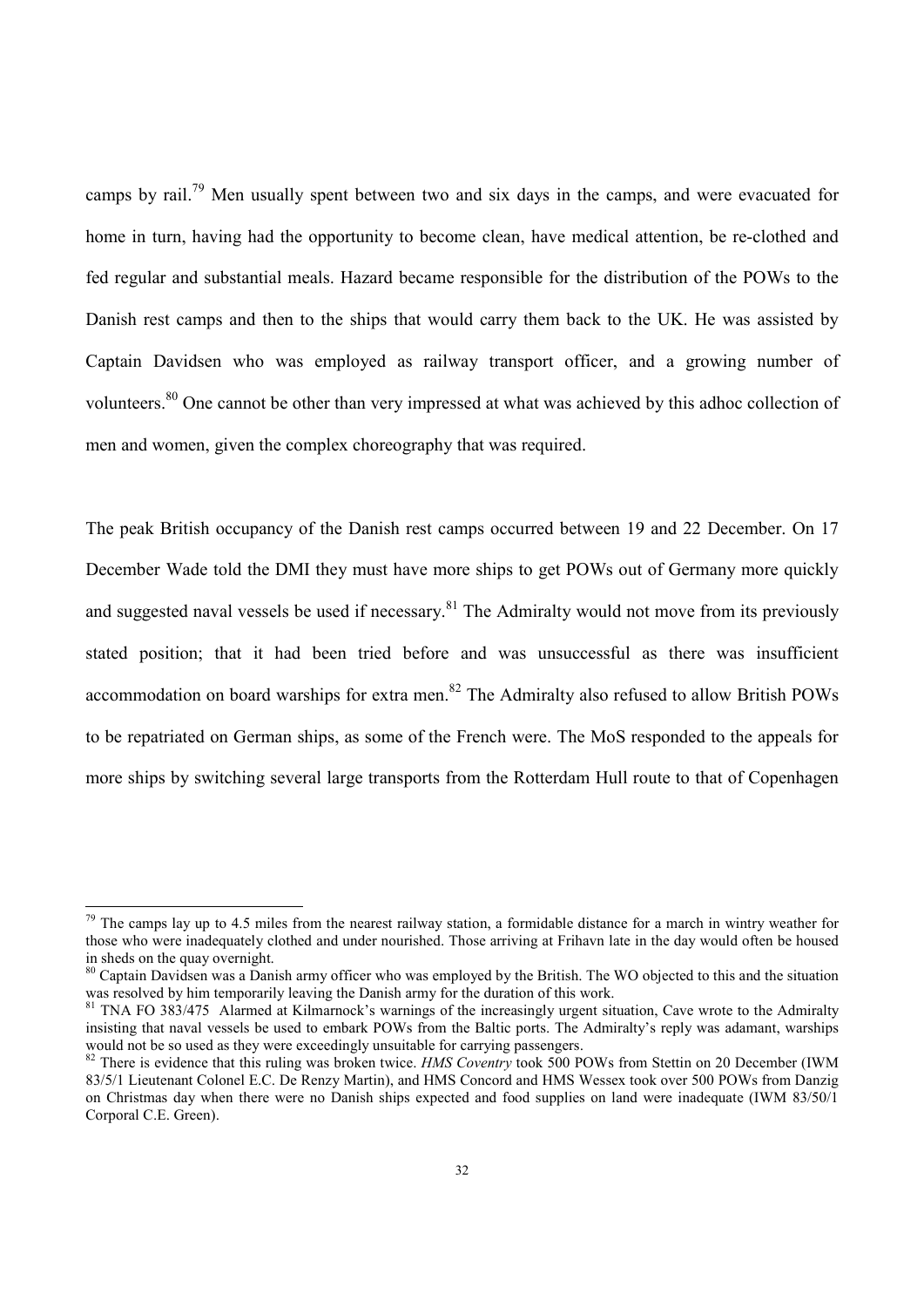Leith.<sup>83</sup> Supplies from the UK never kept up with demand and throughout the period Wade had to repeatedly ask the WO for more.

#### **Critical Period**

 $\overline{a}$ 

The condition of some of the POWs coming out of the North Eastern German camps was causing concern. Unrest amongst POWs across Germany was increasing and the ability to supply the camps with food was becoming more difficult. All the allies wanted their POWs out of Germany as soon as possible, many of whom were in a worse plight than the British and were pushing to use the scheme's organisation and ships. British requirements had continued to escalate and requests were made of the Danish government with increasing force and urgency. More shipping, food, quarters and railway rolling stock were required. Wade wrote a strongly worded letter in which he criticized the Danish officials for their obstruction. He said he realised that the Danish government could not agree without inconvenience to themselves but felt they should share the sacrifices that the rest of the world had been making for the last four years. Kilmarnock forwarded Wade's despatch to Balfour on 16 December, adding his own views. He agreed that the Danish government could do more, and that the British government would have to apply pressure in some way. He suggests this may be done either by relaxing some of the blockade restrictions or offering a prompt supply of coal. They both believed the problem was with the bureaucrats and that goodwill towards the British was still felt by the Danish people.<sup>84</sup>

<sup>83</sup> Four large transports, *Willochra*, *Porto*, *Ajax* and *Plassy* which each could carry between four and six times the numbers the smallest Danish steamers soon eased the problem. The *Huntsend* joined them later. Increasingly the vacated spaces in the Danish camps were taken by French, Italian, Belgian, Serb, Rumanian and Portuguese POWs.

<sup>&</sup>lt;sup>84</sup> TNA FO 383/385 despatch from Wade dated 13 December and covering letter from Kilmarnock dated 16 December addressed to Balfour. As a result of this the Danish minister in London H. de Grevenkop Castenskiold was consulted.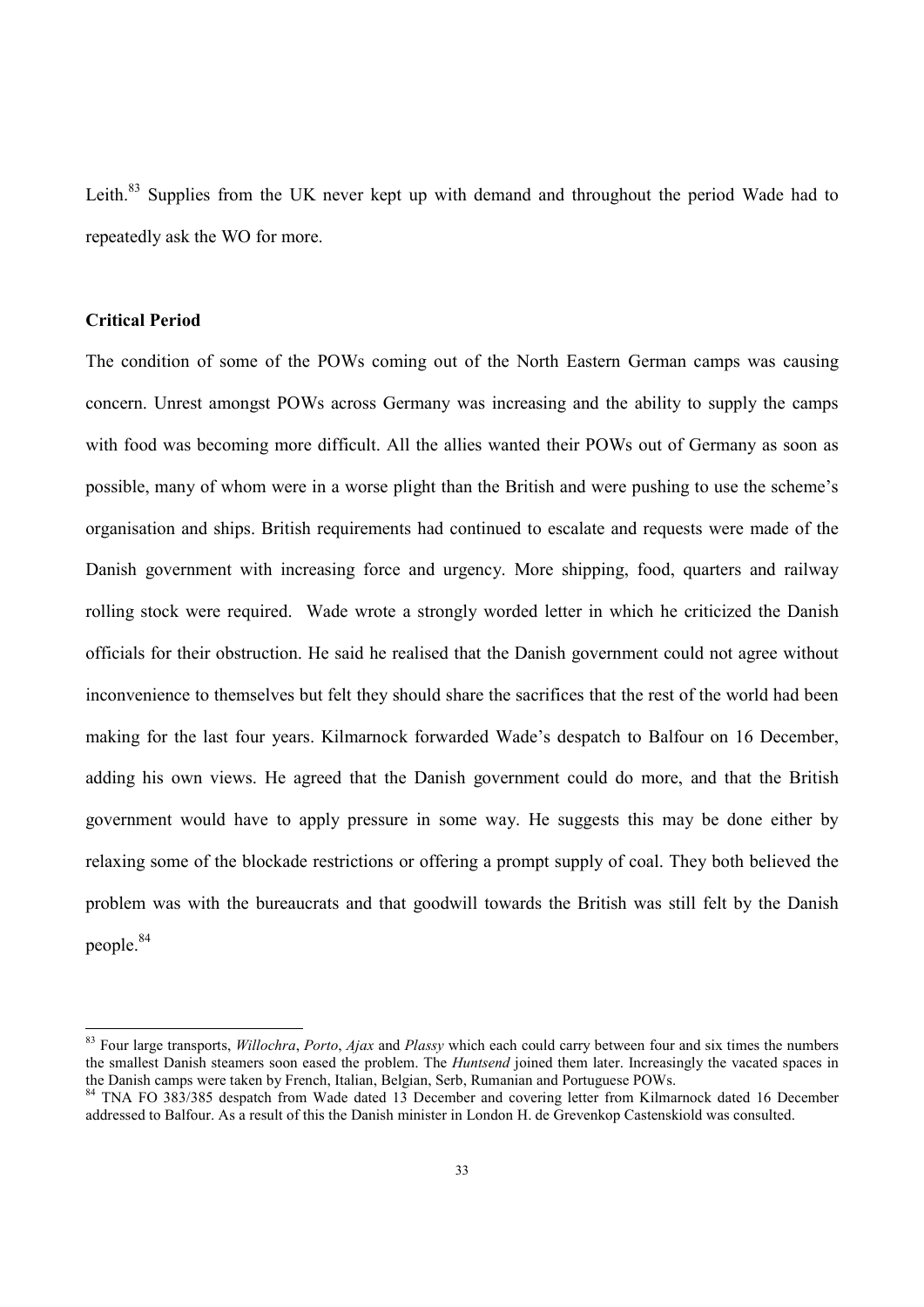#### **The Danish People**

 $\overline{a}$ 

The movement of thousands of British POWs around Denmark did not go unnoticed by the Danish people. They watched the ships arrive and leave from Frihavn in Copenhagen and cheered. They collected at the railway stations closest to the rest camps and choirs sang a greeting. When some of the less able POWs were unable to march the couple of miles to camp they found transport for them. They formed committees in the towns near the camps and invited groups of Tommies to parties which often included a film show, a talk, some singing, some dancing and food. They invited donations of literature and cigarettes for the men. Others organised guided tours around historic Roskilde. Soldiers clubs were set up in Copenhagen where Tommies could drink tea, read newspapers, magazines and books, or write letters and postcards home. The local Salvation Army band provided entertainment. They were invited into the Parliament building to look around and take tea. The BMRO asked permission of the Danish Committee to send a group of thirty NCOs to Copenhagen to act as military policemen. There were no recorded problems. One POW has left a record of a visit he and a fellow guardsmen were asked to make, to the home of a field marshal's widow and children.<sup>85</sup> The cult of the Tommy was established, sketches by the popular cartoonist Storm P. reflect this. A period of quarantine before the POWs were allowed to mingle with the populace does not always seem to have been strictly applied. It was soon realised that the medical staff on the ships were effective in identifying the sick and sending them to hospital accommodation. Also the men were bathed and given a complete set of clean clothes, as soon after landing in Denmark as possible.<sup>86</sup> The POWs who were sent to Hald probably saw the least of

<sup>&</sup>lt;sup>85</sup> IWM 83/50/1 Corporal C.E. Green was a regular soldier, 1 Scots Guards, who had been captured in October 1914. The archive contains both a manuscript and typed version of his diary. He states that a British Officer in Sandholm camp sent 5 of them (3 were guardsmen) out in two groups 'to entertain civilians on the war.' They travelled by train to the nearby town and had a 'splendid time'. The visit proved so successful they were invited back the following day to meet another group of Danes, and stayed overnight at their home.

<sup>86</sup> Rigsarkivet 1253 Statens Krigfangelejre Kt. for Hjemsendelse af fremmede tropper 1918-1920 Korrespondence Boxes 32 and 33 A sanitation report was produced by a RAMC officer and Hazard commented ' I agree with the report in theory, but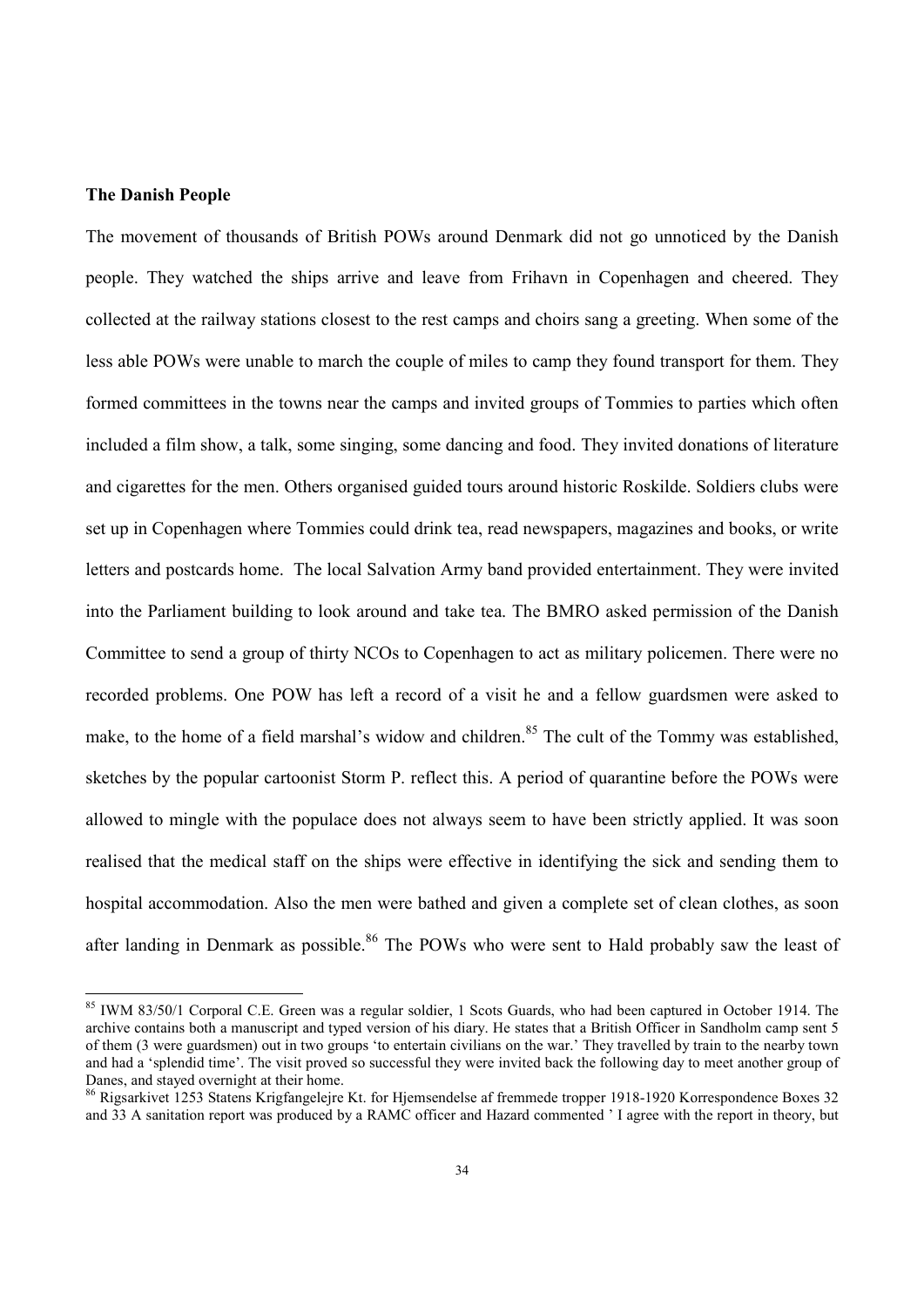Denmark and the Danes. The closest town, Viborg, was out of bounds due to the severity of the influenza epidemic in the town. Dix records the British POWs response to their stay in Denmark: 'So happy and comfortable did the Danes make them feel that it was with difficulty that we persuaded some of the younger officers into ships when homeward bound, and the other ranks also were loud in their praise of Danish kindness and hospitality.<sup>87</sup>

#### **The winding up of the Danish Scheme**

By 13 January all British POWs had been cleared from the Danish rest camps and hospitals and it remained for the staff of volunteers to leave. Naturally the legation staff wanted to thank the Danes for their efforts and the assistant military attaché requested funds to provide a dinner for a hundred Danes who had been most closely involved. The Army Council refused the request and Lord Newton suggested letters of thanks might suffice. In the event King George V sent a message of thanks to King Christian  $X^{88}$ . The party at the legation went ahead anyway and it was reported to be a glittering event.<sup>89</sup> The repatriation of French and other Allied POWs was ongoing and the Danish camps were taken over by them.<sup>90</sup> Lieutenant Colonel Wade was sent on a mission to Poland towards the end of December. Captain Dix was awarded the CMG in February 1919 and resigned from the Navy later in the year, taking a job in Denmark with a Danish firm. The volunteer staff returned to Britain and underwent the final phase of the repatriation experience. Lord Kilmarnock was awarded the CMG in

am of the opinion that if the delousing of any man is going to delay their transfer home, it is better for them to go lousy. It is a question of Lives vs. Lice.' A building was erected on Frihaven to provide disinfection facilities.

TNA FO383/489 Captain Crawford calls the baths a 'de-lousing' station which could deal with 300 men per hour. It was completed four days before the last British transport sailed.

IWM PP/MCR/427 Commander C.C. Dix RN unpublished autobiography p404

<sup>88</sup> TNA FO 383/527 contains copies of these communications

<sup>&</sup>lt;sup>89</sup> Politiken 18 January p5. There is a report of the dinner and reception which included members of the Danish royal family and diplomats from many nations. The report ends with the thought that to see some of the old pre war traditions reappearing made the end of the war seem more real..

 $\frac{90}{2}$ ,500 complete sets of clothing and 50-10,000 rations were passed over to the French repatriation office in Copenhagen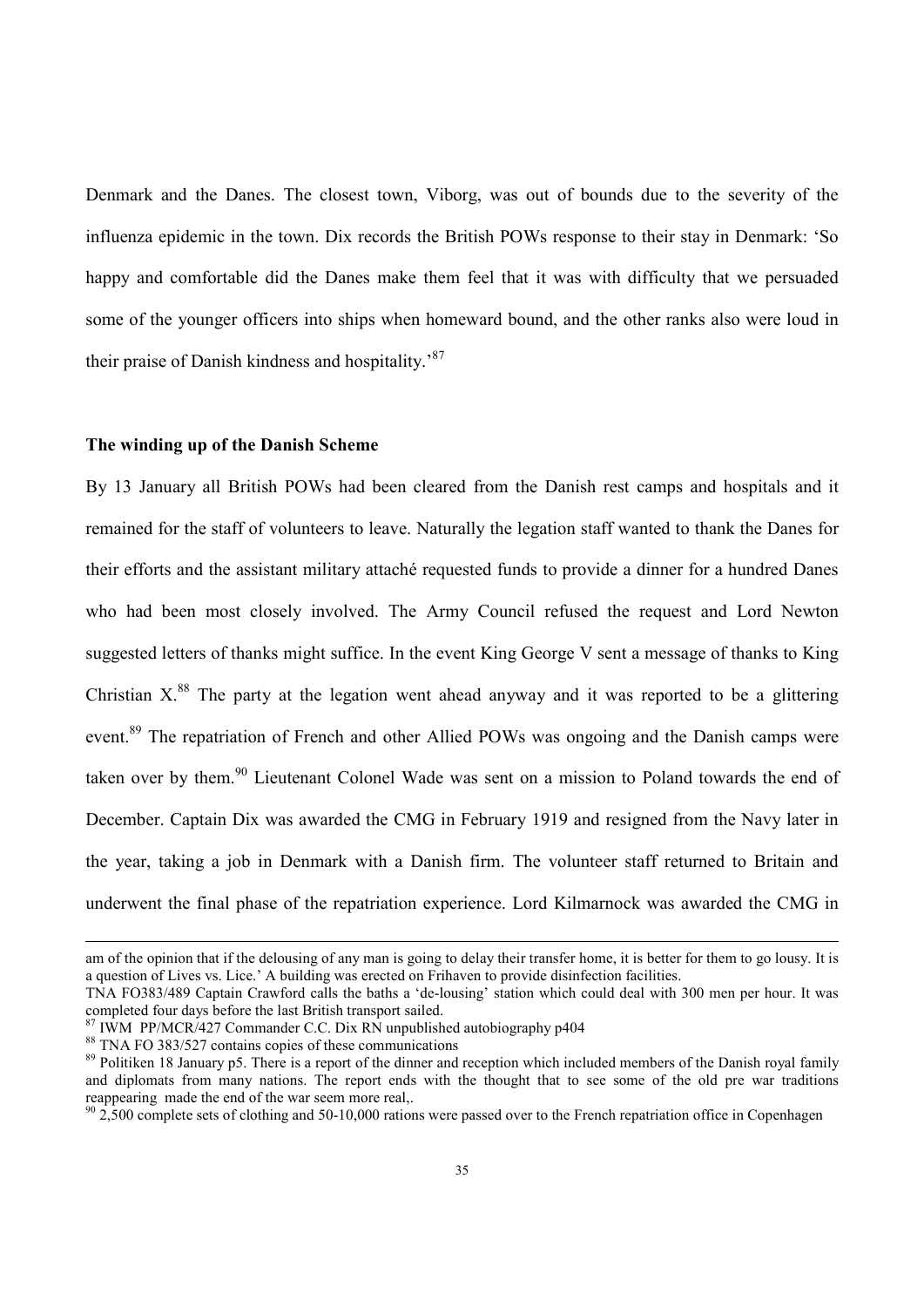June 1919 and appointed charge d'affaires in Berlin on the UK's resumption of diplomatic relations with Germany in 1920.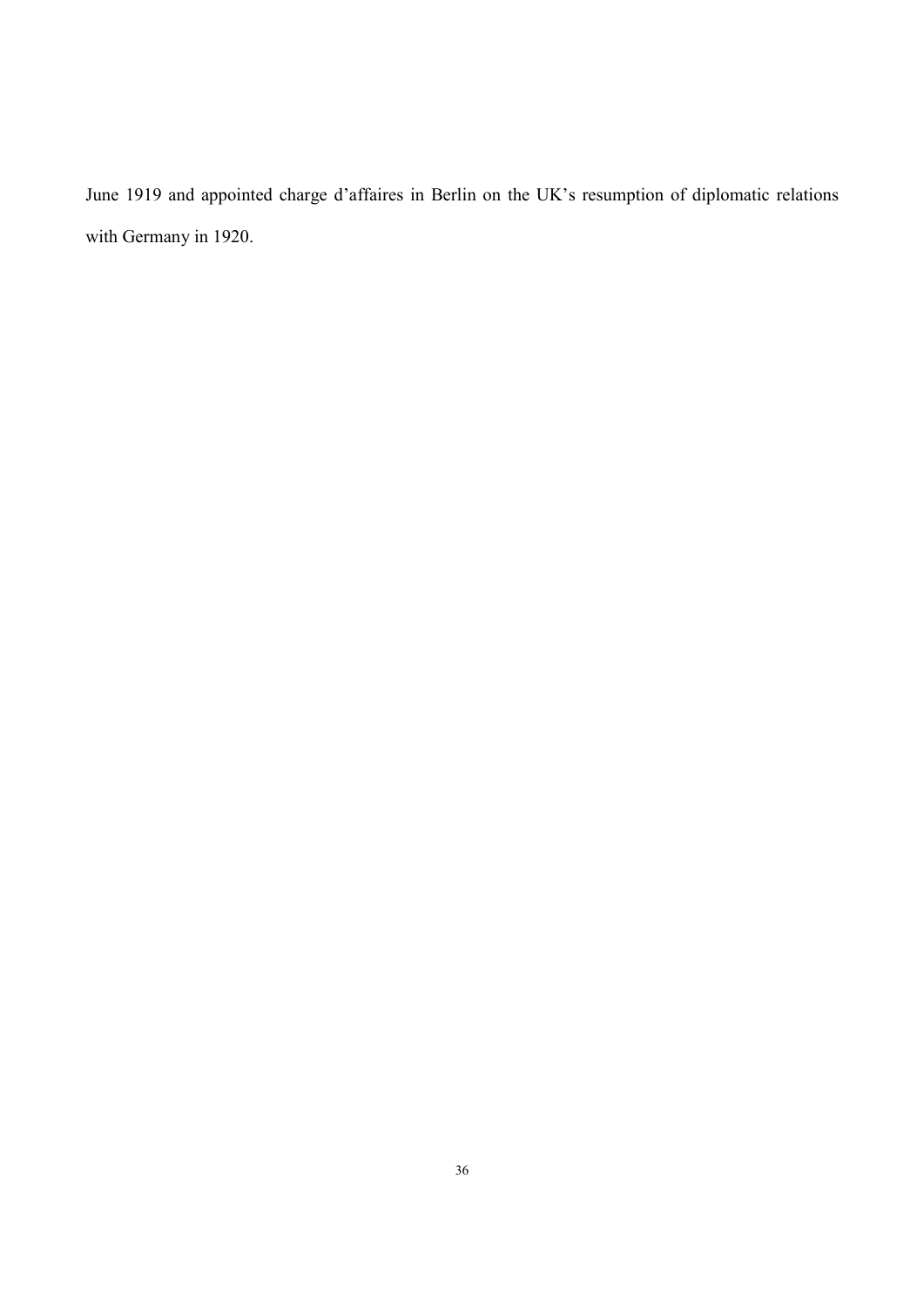# **CHAPTER THREE GERMANY**

#### **The POW Situation At The Armistice**

 $\overline{a}$ 

In November 1918 the Germans held approximately two and a half million POWs, just over seven percent of which were British. They were accommodated in one hundred and sixty five camps. Many of the eighty nine men's camps were stammlagers, that is, parent camps. Most of the POWs registered at these stammlagers 'were actually employed at tens of thousands of different locations throughout the nation.<sup>91</sup> Only those POWs who were registered at an official camp and gone through the process of making themselves known to the BRC would have been in receipt of regular Red Cross food parcels. It is now thought that as the food situation became more difficult for the German population there was a greater tendency for a proportion of parcels not to reach their intended destination.<sup>92</sup> Almost all camps containing British POWs had a Help Committee, who were in communication with the BRC. This made it easier to provide each camp with a number of emergency parcels which provided a buffer when supplies of privately addressed parcels failed. After the Armistice the TSICPOW recognised that keeping POWs supplied with food was of the utmost importance and started sending supplies to Rotterdam, Copenhagen and Berne. This was to be used for POWs returning via those countries and for BRC officials to transport into Germany when possible.

<sup>91</sup> R.B. Speed, *Prisoners, Diplomats and the Great War: A Study in the Diplomacy of Captivity* (London: Greenwood Press, 1990) pp 75-76 At least 630,000 prisoners were employed in agriculture, and 340,000 in industry and trade.

 $92$  Heather Jones 'The Enemy Disarmed. Western Front Prisoners of War and the Violence of Wartime, Britain, France and Germany, 1914-1920' (Trinity College, Dublin, PhD thesis, 2006)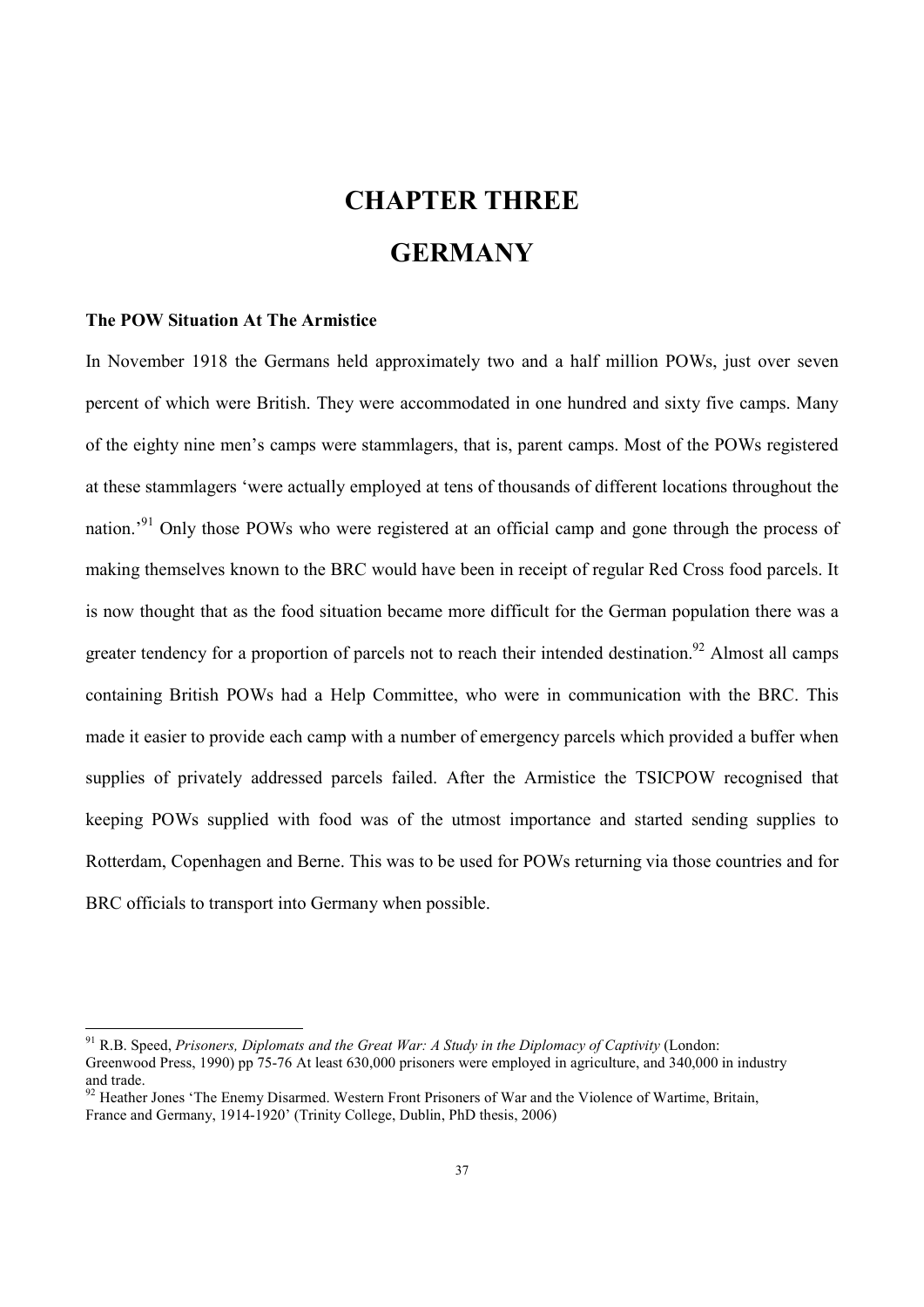#### **The Political/Military Situation**

The progressive coalition government of Prince Max of Baden which had sought peace in October 1918 was replaced during the Armistice negotiations by a social democrat government headed by Friedrich Ebert in which the Workers', Sailors' and Soldiers' Councils played an increasingly powerful role.<sup>93</sup> These revolutionary councils were powerful at a local level also, taking over a policing role in some places, controlling transport and access to the POWs camps. At this stage few disinterested reports reached the British FO of what was happening in Germany and a distorted picture was received by those in Britain and Spa. Amongst the politicians, civil servants and the military based in the UK the fear of Bolshevism was a recurring theme. Expectation of trouble in the Baltic ports led to naval warships being sent to observe and intervene if necessary.

#### **The German POW Camps**

 $\overline{a}$ 

In some camps POWs were able to follow the news and eagerly anticipate the end of the war, in others they did not hear of it until well after the Armistice. The revolution and appearance of men from the Soldiers' and Workmen's councils often led the camp guards to usurp the authority of the camp commandant. In some of the camps to the west of the Rhine prisoners were allowed to leave and many made their way to the Dutch border. On 13 November the BRC in Copenhagen asked the DRC in Berlin to place a message in German newspapers for the attention of British POWs. It was that the German WO had been instructed to hasten all food consignments to camps and that necessary steps for

<sup>93</sup> D Newton, *British Policy and the Weimar Republic, 1918-1919* (Oxford: Clarendon Press, 1997) The term 'October Constitution' relates to the constitutional changes introduced at the end of October.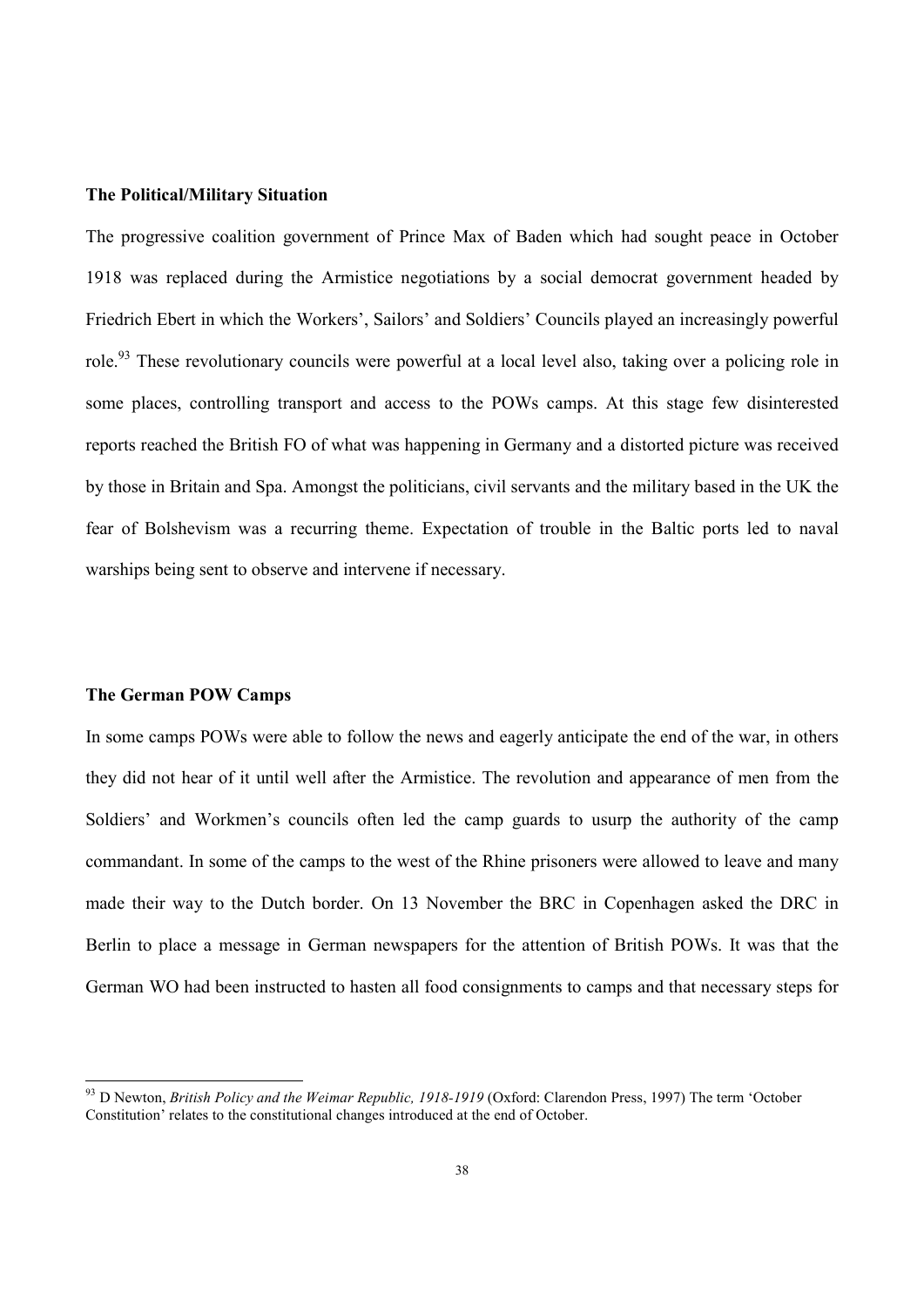early repatriation were being taken; unauthorised straggling would lead to hardship and delay.<sup>94</sup> Most POWs working in mines were asked to continue working after the Armistice. In some camps violence was threatened to enforce this, in others a refusal was unwillingly accepted.<sup>95</sup> As the weeks passed with no sign of imminent release many prisoners escaped or rebelled against the work they were forced to continue. In a few camps violence broke out and prisoners were killed and injured by guards. In the basic hospitals attached to some camps men were dying in large numbers from influenza. Conditions were deteriorating rapidly. One of the DRC officers who was allocated the Magdeburg district found very variable conditions within the camps, both with regard to food supplies and the mood of the POWs themselves.<sup>96</sup>

#### **The Setting Up of the Repatriation Commission in Berlin**

The BRC team from Copenhagen arrived in Berlin early on 19 November.<sup>97</sup> A period of intense activity began immediately. Abrahamson and Mayne first visited the Dutch ambassador Baron von Gevers. Abrahamson records that he had no objection to their proposed activities or to their dealing directly with the German authorities but asked them to call on M. von Rappard. The next visit was to Rappard who asked them to call on him for assistance whenever necessary. Abrahamson visited Geheimrath Eckhardt, undersecretary of state in the POW department of the WO, and a series of

<sup>&</sup>lt;sup>94</sup> TNA FO 383/ tel from Kilmarnock

<sup>&</sup>lt;sup>95</sup> IWM 83/50/1 Corporal C.E. Green was in a coal mine, Myslowitz Grube near Kattowitz;

IWM 88/57/1 Rifleman C.R. Cockcroft was in a mine Borna Bei Leipzig attached to Chemnitz camp.

<sup>&</sup>lt;sup>96</sup> Rigsarkivet Militære Personarkiver 1700 – 1997 Pakke 71 - Captain T.C. Zeilau's diary. In Quedlinburg he found the situation very bad with no food, no clothes, no canteen boxes. Often two men were sleeping in a bunk, others on the floor, no blankets with the situation likely to deteriorate as more POWs were expected to arrive. Many who had recently arrived from behind the lines had died from starvation, remainder ill in the hospital. In Gardelegen which he describes as a show camp conditions were very good, plentiful food and POWs in a good mood. His sympathies here are with camp commandant whose food is much worse that that of the British POWs.

 $\frac{97}{97}$  Abrahamson's private family archive - Abrahamson and Mayne were probably the first Britons to enter Germany after the war.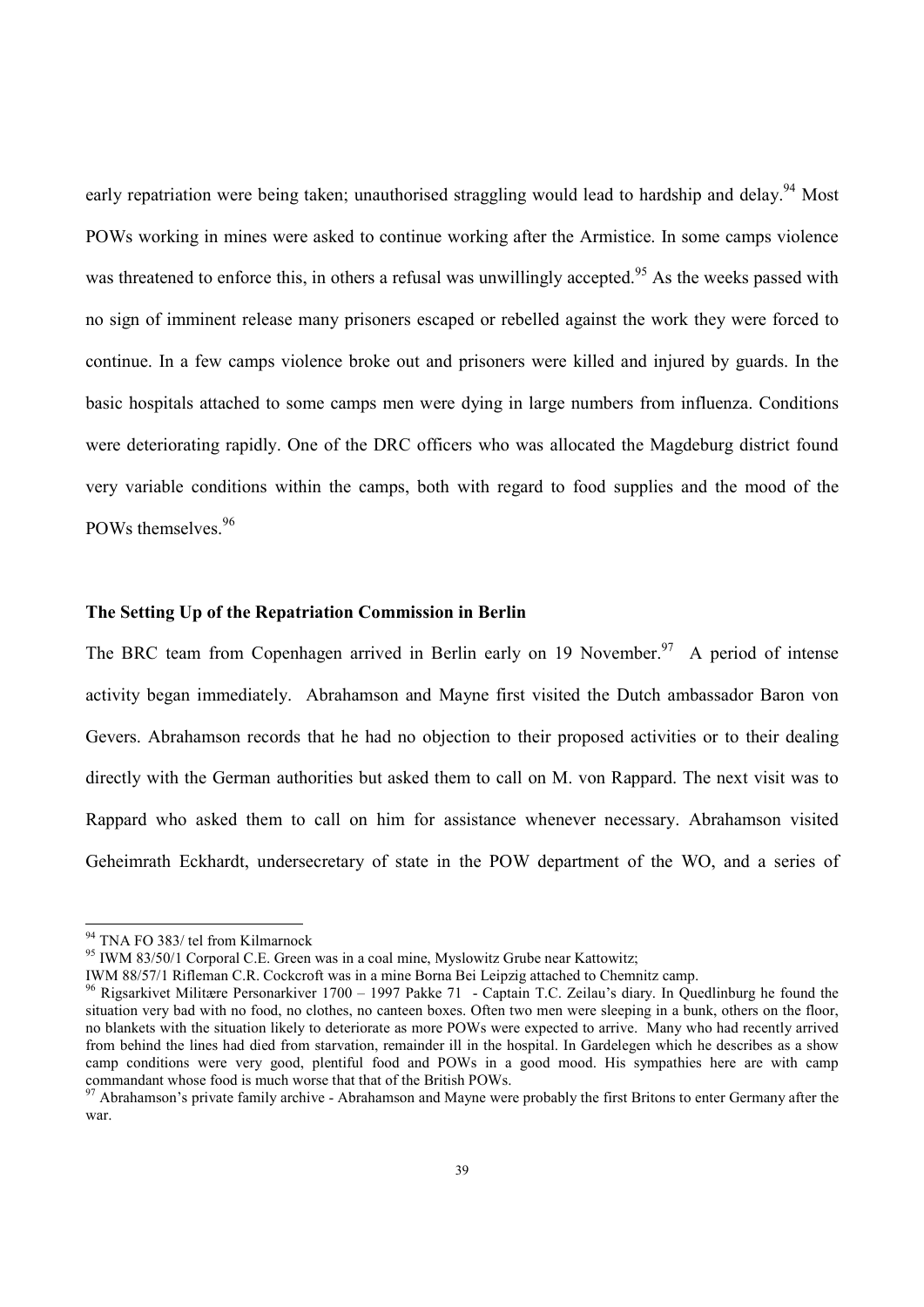meetings with German administrators and politicians followed, not sought by Abrahamson but at the request of the Germans themselves.<sup>98</sup> Abrahamson was hopeful of getting information about the transport situation which was to be crucial to the repatriation effort. It seems however that the Germans were intent on using the visit of a British representative for their own ends. On 21 November, with the consent of Rappard, the Repatriation Commission, as they began to refer to themselves, opened its office in the British legation. They employed Captain Langfeldt, an officer who had worked in the POW department of the German WO for over three years. He proved useful in communications with camp commandants. He helped also in getting a German War Office telephone extension put into their office. Having evaluated the situation, set up the office and made arrangements for assistance from the DRC Abrahamson returned to Copenhagen to report to Dix, leaving Mayne in charge.

#### **Danish Red Cross (DRC) in Germany**

 $\overline{a}$ 

Captains Ramm and Lehrbach, Danish army officers, had been working for the DRC in Berlin since 1917. Ramm and Hr Pedersen, the secretary of the DRC, were present at the first meeting Abrahamson and Mayne had with officials of the German WO on 20 November. Abrahamson wrote to Ramm later that day asking if he could get hold of four Danish officers who would serve as representatives in the ports from which the British POWs would embark. Their duties would be to oversee the POWs as they arrived, supply them with the necessary clothing, food etc and make lists as they went onboard. Abrahamson emphasised the urgency and vouched on behalf of the English government to meet their expenses.<sup>99</sup> Ramm responded immediately, sending off telegrams to Captain Tuxen at the Danish WO

<sup>&</sup>lt;sup>98</sup> The German ambassador to Denmark had given Abrahamson letters of introduction and had written a letter of explanation to Geheimrat Eckhardt. Dr Schairer accompanied Abrahamson and Mayne and took shorthand notes during the visits to German officials. Later this allowed Abrahamson to report full details of these meetings to Dix and Kilmarnock.

<sup>99</sup> Rigsarkivet 10001a Dansk Røde Kors Berlin-kontoret 1917 – 1919 Indkomne sager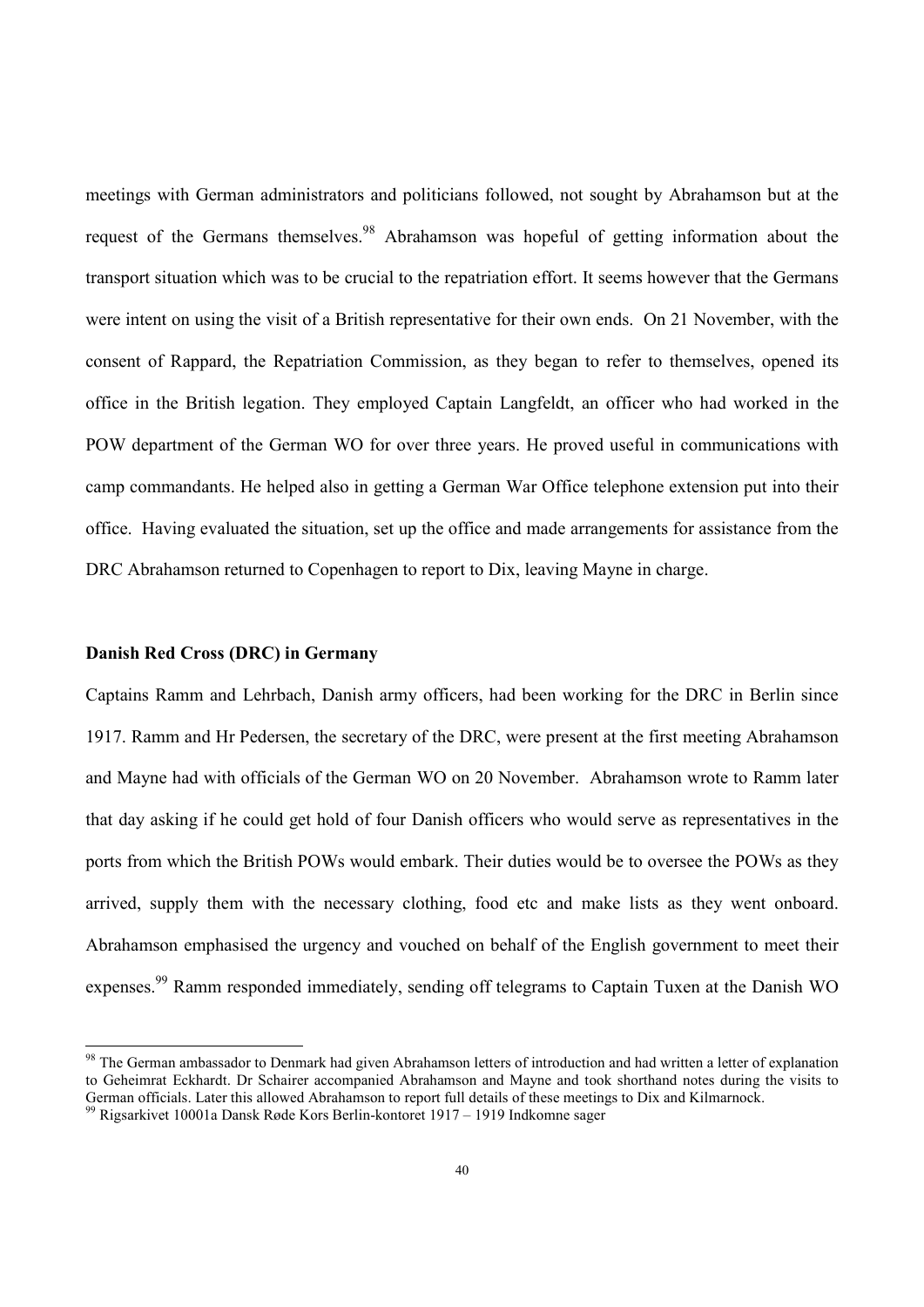and to Benny Dessau at the DRC central bureau. These were followed up by letters. He asked Tuxen for four English speaking officers to be sent to Berlin to participate in the work of transporting the English POWs home.<sup>100</sup> The transports were to begin in five days time, on 25 November. He reported that the English Commission was willing to pay travel expenses and insurance against death and accident. Ramm saw in Abrahamson's request a rare opportunity to assist the British, which might bring advantages to Denmark.<sup>101</sup> He also saw it as very good opportunity for young Danish officers to take part in a challenging task which would require them to show authority and develop negotiating skills.<sup>102</sup> The initial group of Danish officers arrived within days of the request being made. A request for a further three officers was passed on by Ramm on 30 November and another for three more on 06 December. They were needed because conditions were proving to be more difficult than expected and travel between camps by railway almost impossible.<sup>103</sup> In all, fourteen Danish army officers worked for the DRC in Germany helping the British repatriation effort. On arrival in Berlin the officers were briefed by Mayne and allocated a district containing a number of camps for which they were to be responsible. If the district contained one of the evacuation ports then they became embarkation officers,

<sup>&</sup>lt;sup>100</sup> It is not completely clear whether these officers stayed on the Danish Army's active list during this period, and in receipt of their army pay. It appears from Captain T.C. Zeilau's diary that he was ordered to Berlin, he did not volunteer.

<sup>&</sup>lt;sup>101</sup> B. Zalewski, "Den nærsynede barmhjertighed": Dansk Røde Kors' rolle i dansk udenrigspolitik 1876-1945, set i forhold til Røde Kors' principper om neutralitet, upartiskhed og uafhængighed. (Ph.D, Afhandling, Københavns Universitet, Institut for Historie, 1997) . Dr Zalewski examined the relationship between Denmark and the Danish Red Cross and whilst not finding the situation unique to Denmark remarks that the DRC has never tried to carry out an action that was not in accordance with state interests …..one of the main motivations for acting during the period 1876-1945 has been the honour of the nation.

<sup>&</sup>lt;sup>102</sup> Rigsarkivet 10001a Dansk Røde Kors Berlin-kontoret 1917 – 1919 Kopier af udgåede brever 51 - A letter to Tuxen on 23 November confirms that the request has been accepted. Ramm sent Captain Hjorth a Danish officer in Berlin working for the International Committee of the Red Cross (ICRC) to Sassnitz to help with the first shipment.

<sup>&</sup>lt;sup>103</sup> Ramm emphasised that he would rather have fewer officers sent to him if there were insufficient suitable candidates rather than take inferior candidates. He wanted officers who could speak both English and German. In fact all the officers used were captains, often quite senior ones. The rank of captain in the Danish army was slightly more senior than its equivalent in the British army as at the time the Danish Army had no rank of Major.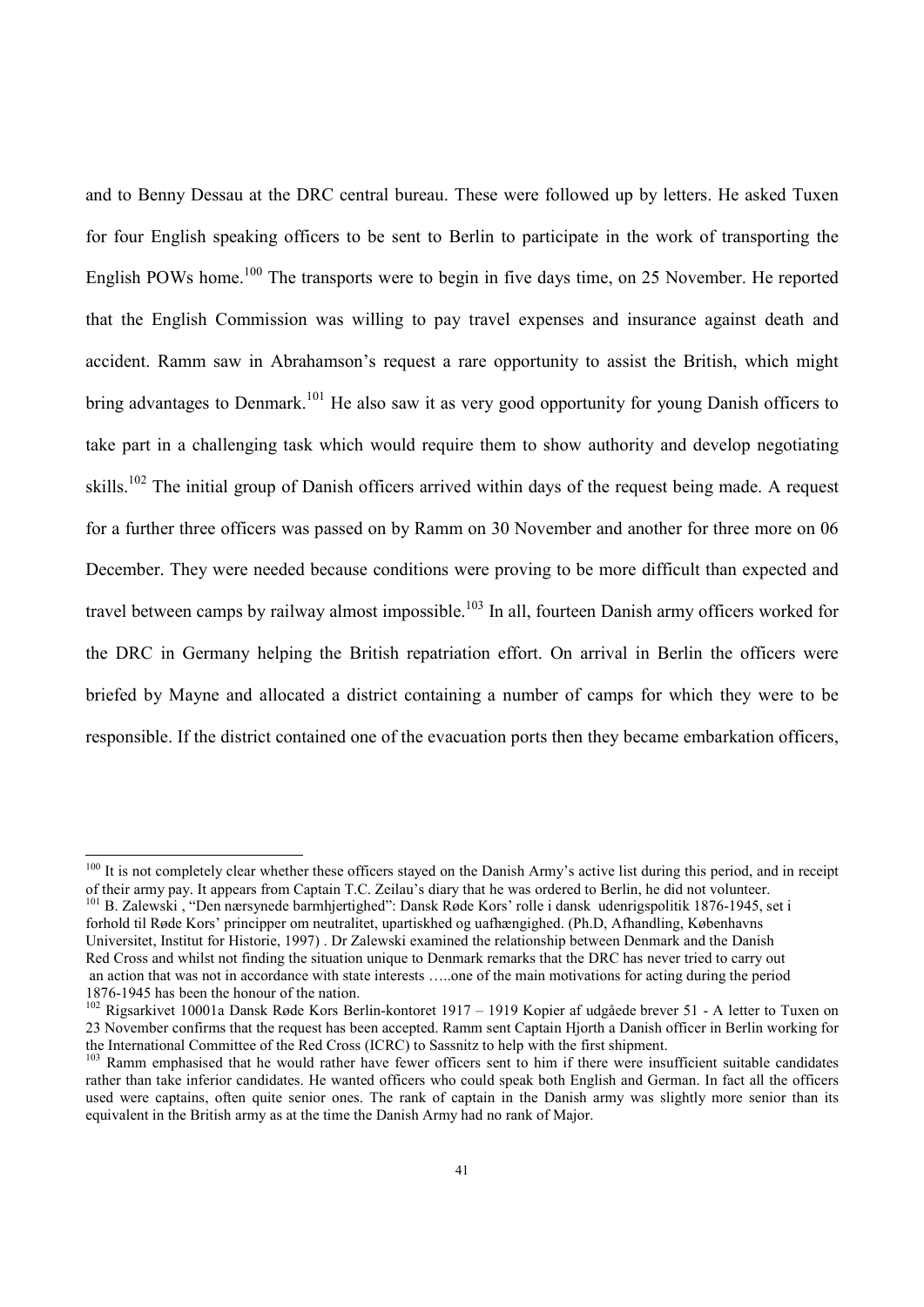as well as being responsible for monitoring conditions and facilitating the supply of food and clothing to British POWs.<sup>104</sup> See Appendix  $4 -$ Organisations.

#### **Danish Scheme in Action in Germany**

l

Dix decided to clear Ruhleben camp first.<sup>105</sup> Most of the civilian POWs would have been interned for over four years and its closeness to Berlin made it more accessible than most.<sup>106</sup>. Mayne became the manager of the repatriation office in Berlin as Abrahamson found he needed to travel between Copenhagen and Berlin on a number of occasions. On 02 December Ramm reports much activity in the English commission, there being five ladies in action as well as Langfeldt and one English officer.<sup>107</sup> By the time Ewart arrived in the middle of December there were at least six released POW officers working in the office.<sup>108</sup> The BRC repatriation office worked with the German WO to produce a plan of evacuation. A notice was sent to the camps involved which showed which army corps areas were to be evacuated from which ports.<sup>109</sup> It was found that visits to the camps were necessary to monitor food stocks and morale, as the telephone link only put them in contact with the German staff. The conditions

<sup>104</sup> Rigsarkivet 10001a Dansk Røde Kors Berlin-kontoret 1917 – 1919 Ramm/Dessau communications;

Rigsarkivet Militære Personarkiver 1700 – 1997 Pakke 71 - Captain T.C. Zeilau's diary. T.C. Zeilau was one of second batch of Danish army officers sent to Berlin. He was informed on 01 December, was in Berlin on 05 December. He does not appear to have realised he was to work for the BRC until he was briefed by Mayne on 06 December.

<sup>105</sup> IWM PP/MCR/427 Commander C.C. Dix RN unpublished autobiography p 403 Ruhleben camp was unique in holding only British civilians.

<sup>106</sup> J. Powell, & F.H. Gribble, *The History of Ruhleben: A Record of British Organisation in a Prison Camp in Germany* (London: Collins, 1919) is an account written jointly by the camp captain and another internee. It states that 'knowing the ropes and knowing the people with whom we had to deal, and being helped, with consistent efficiency, by the British section of the Dutch legation, we had no need to lean upon the representatives of the British Red Cross of Copenhagen, who came to Berlin to co-operate with us.' Little did they realise that the ships that took them from the port of Sassnitz were organised and operated by the Danish Scheme of which those BRC representatives were part.

Rigsarkivet 10001a Dansk Røde Kors Berlin-kontoret 1917 – 1919 Ramm's letter to Pedersen. The officer, we learn from Captain Zeilau was a volunteer, Captain Young, a released POW.

<sup>&</sup>lt;sup>108</sup> IWM 73/88/1 Major General R. H. Ewart's papers. Newton's description of the set up in Germany is wrong when he attributes the set up and staffing of the office to Ewart.

<sup>&</sup>lt;sup>109</sup> Rigsarkivet 10001b Dansk Røde Kors Berlin – Kondoret 1917 – 1919 Indkomme Sage 58. The notice must have been drawn up in the first days of December after sailings had started from Danzig and Stettin and before they started from Warnemunde and elsewhere. The disagreement with Rappard may have arisen over those areas included in this document which do not fall into the category East of the Elbe, i.e. some of army corps IV, X, XI and VII.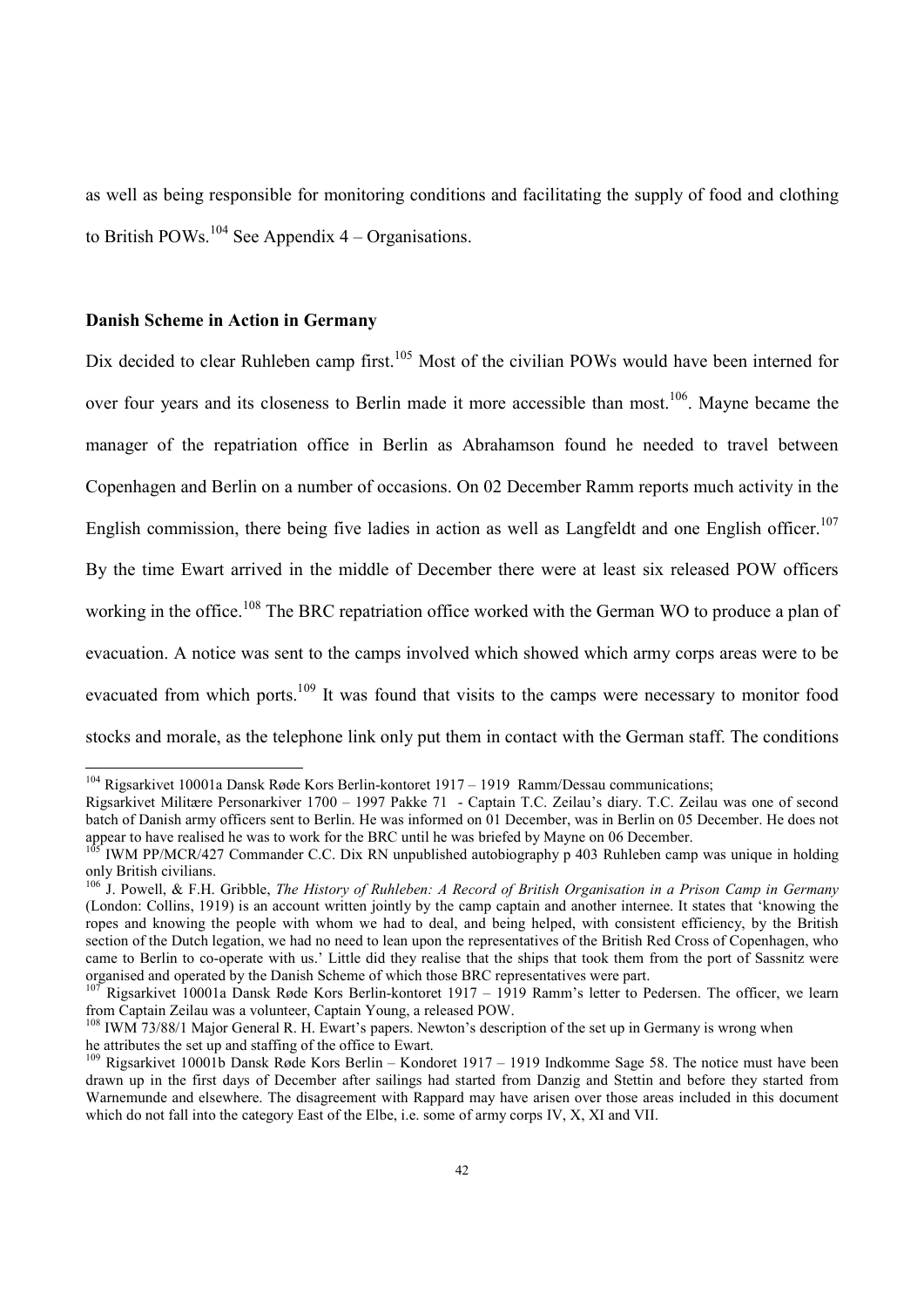the DRC representatives found varied widely, even within one district, for a number of reasons. When necessary they could order Red Cross food supplies be sent to a camp, and they reported problems to Mayne. Travelling by train in Germany had become almost impossible; one of the Danish officers commented that he expected only to be able to visit three of his allocated thirteen camps in ten days.<sup>110</sup> There was a constant danger of violence and revolt within the camps. A disturbance in Langensalza led to guards firing on POWs, killing and injuring a number.<sup>111</sup> On one occasion the German WO asked Mayne to help prevent a mutiny at Cottbus camp, which was discovered to be due to problems with food supplies. Mayne invited camp Help Committee members to Berlin to explain the actions being taken on their behalf and he requested British officer POW volunteers to go to the men's camps to instil a degree of order. Other British officers who volunteered were sent to Copenhagen to help both in the rest camps and in the BMRO.<sup>112</sup>

British POWs were usually evacuated from the camps in groups of several hundred. The SBO or Help committee would be told when a number should be ready to leave. It was usual for the POWs who had been imprisoned the longest to be chosen first, but this did not always happen. Often the designated time would come and go without anything happening and another date and time would be given. This could happen a number of times and added to the POWs discomfort and frustration. The journey itself was often a great trial. Evacuation from the mining areas around Chemnitz, in Saxony and to the south

<sup>110</sup> Rigsarkivet Militære Personarkiver 1700 – 1997 Pakke 71 - Captain T.C. Zeilau's diary.

<sup>&</sup>lt;sup>111</sup> Rigsarkivet 10001b Dansk Røde Kors Centralbureauet 1917 – 1924 Ramm in a letter to Pedersen dated 30 November stated that there had been a large row yesterday at Lagensalza in which nine prisoners had been shot, three of them English and one American.

<sup>&</sup>lt;sup>112</sup> Rigsarkivet 10001b Dansk Røde Kors Centralbureauet 1917 -1924 - On 30 November Mayne asked the Danes to provide passports for nine officers and their orderlies who were to travel to Denmark where they were required to assist in managing the camps. This was expedited on this occasion, but the British were told that if more were required the correct procedure would have to be followed. It is believed that these nine named officers were all from Holzminden camp. This was not a camp to the East of the Elbe.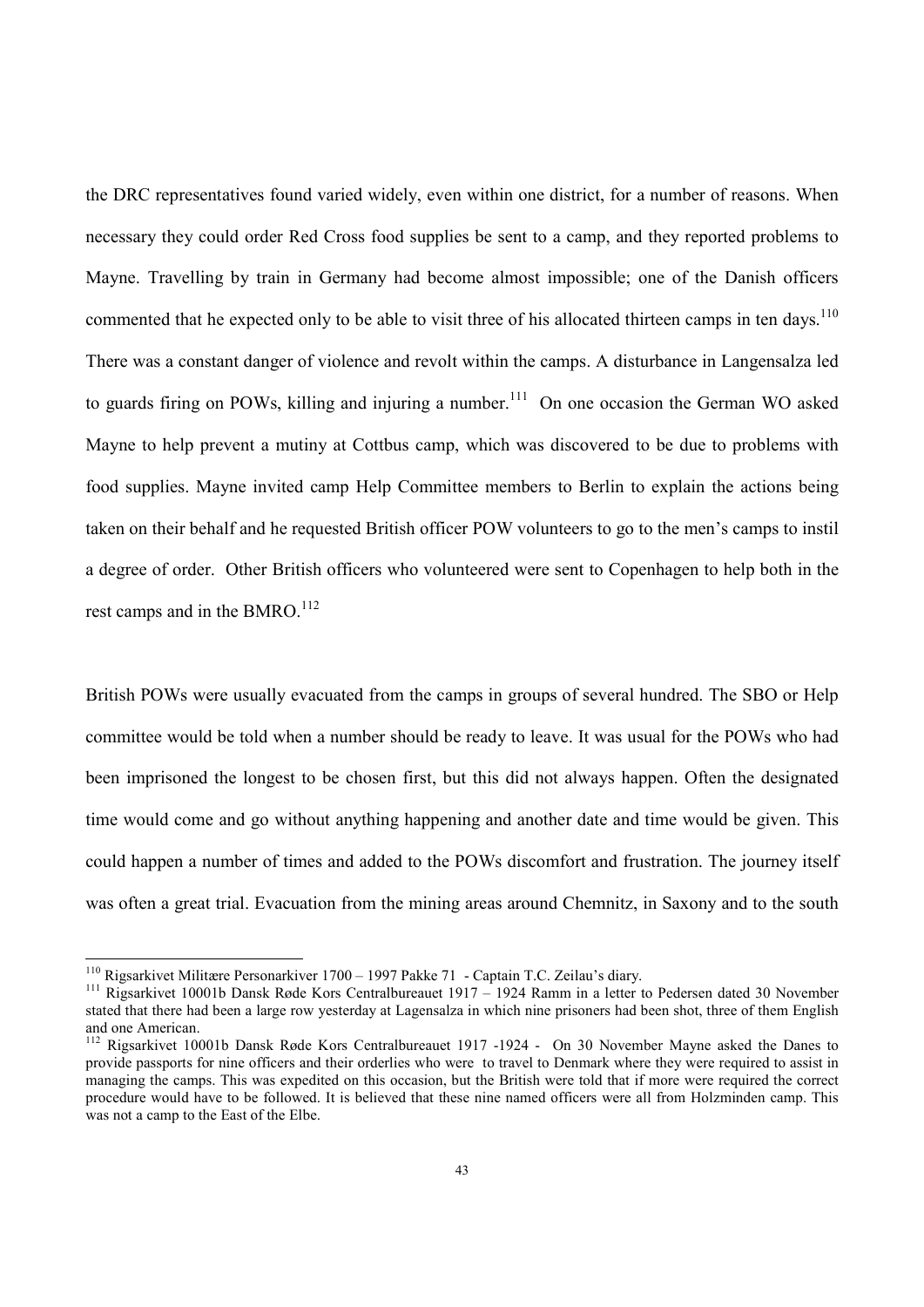of Lamsdorf in Silesia involved a lengthy and difficult journey which sometimes involved day long marches and stays of several days in improvised collection camps. At many of the staging areas a few British Officers and NCOs could be found who had volunteered to stay behind to help others on their way.<sup>113</sup> Several POWs have recorded long and uncomfortable journeys in trains with no windows which were so cold that all they could do was to lie down under their blankets.<sup>114</sup>

#### **At the Baltic Ports**

 $\overline{a}$ 

Normal activities in the German ports had ceased, officials had disappeared, replaced by members of the Soldiers' and Workmen's councils.<sup>115</sup> Chaos and lawlessness were often experienced in nearby towns.<sup>116</sup> Doctors from the Danish steamers, the hospital ships and the naval vessels were asked by the embarkation officers to visit nearby camp hospitals to examine conditions or evaluate sick POWs for fitness to travel.<sup>117</sup> Getting the allocated drafts of men to the ports via the disintegrating rail system

<sup>&</sup>lt;sup>113</sup> IWM 83/5/1 Lieutenant Colonel E.C. De Renzy Martin - he and two others volunteered to look after Altdamm camp which became the staging camp for Stettin;

IWM 83/50/1 Corporal C.E. Green relates how Lieutenant Commander Turrill, RND was running Lamsdorf as a staging camp.

<sup>&</sup>lt;sup>114</sup> IWM 83/50/1 Corporal C.E. Green records leaving the mine near Kattowitz on 18 December by train, in cattle wagons, which then spent over nine hours going around mines in the district picking up other POWs. They then went to Lamsdorf camp. He left there on 22 December and spent 42 hours on a freezing train arriving in Danzig on 24 December. Met by naval officer who told him they were not expected and no Danish ship was due in. After a night spent in a schoolhouse these 500+ men were taken by *HMS Concord* and *HMS Wessex* to Copenhagen – some of the very few who were transported by naval vessels;

IWM 88/57/1 Rifleman C.R. Cockcroft records that he left the mine near Leipzig on 29 November, marched a full day, stayed in a collection camp for many days, leaving by train on 09 December and arriving in Stettin after a 24 hour journey, where he waited in Altdamm Camp. He sailed from Stettin on 13 December.

<sup>&</sup>lt;sup>115</sup> Rigsarkivet 10001a Dansk Røde Kors Berlin-kontoret 1917 – 1919 - The confusion in Danzig is mentioned in Pedersen's letter to Ramm 24 November 1918;

C. Lütken, *Livserindringer og Rejseoplevelser* (Copenhagen: Nyt Nordisk Forlag Arnold Busch, 1944) Cecilie describes the situation in Sassnitz. In the absence of dockworkers, customs officers and other officials the ship's crew had moor the ship and secure the gangway.

<sup>&</sup>lt;sup>116</sup> IWM 83/5/1 Lieutenant Colonel E.C. De Renzy Martin who worked in Altdamm from 14 December reports on 23 December that Stettin and Altdamm were getting more hostile. He suggested a warship be sent to Stettin to keep order.

<sup>117</sup> TNA FO 383/491 contains the report dated 03 January 1919 written by the Surgeon Commander on the *Garth Castle* with reference to visits to sick POWs in the vicinity of Stettin. There is also a report on the camp at Altdamm written by a temporary surgeon from the same hospital ship.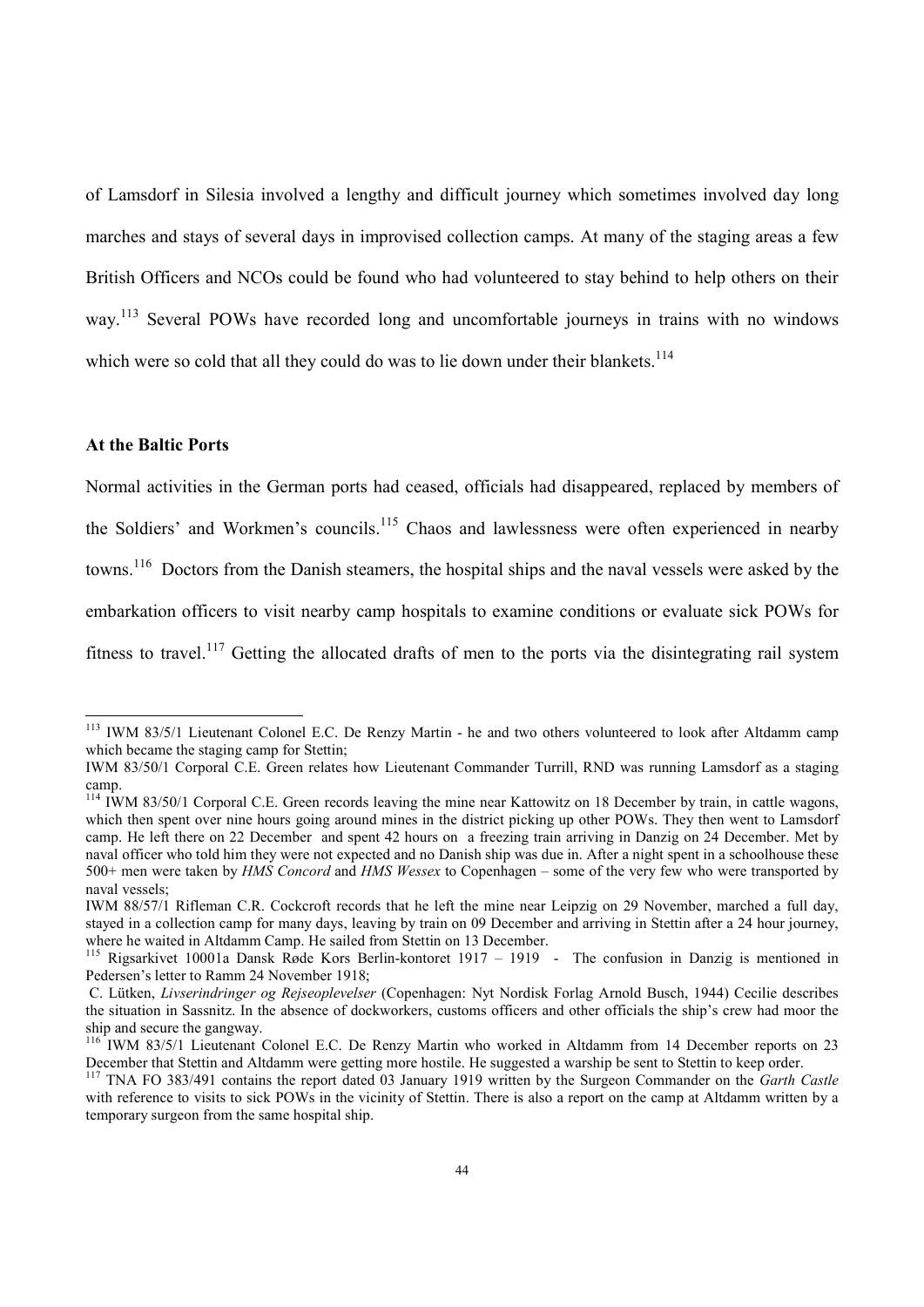became increasingly difficult. This meant the ships could be kept waiting at the ports for several days. This was worse at Danzig where there was no nearby camp that could be used as a collection centre. Altdamm camp was used as a collection camp for Stettin.<sup>118</sup> Embarkation was usually an orderly affair, being accompanied by music from the bands on board the Danish ships.<sup>119</sup> Later the presence of British naval vessels in the Baltic proved a huge psychological boost for POWs arriving at the ports.<sup>120</sup> The sailors on board gave the POWs a rousing welcome and often helped with the embarkation. Trouble was caused on a couple of occasions by officers and men from the British warships.<sup>121</sup> Pedersen became concerned about the worsening condition of the men who were arriving at Danzig and went to Berlin on 16 December to report the matter. Arrangements were made for a number of Danish doctors and nurses of the BRC Ambulance section to be sent to the area to help the sick and wounded POWs in the camps and hospitals.

l

<sup>118</sup> IWM 83/5/1 Lieutenant Colonel E.C. De Renzy Martin had been a POW at Stralsund but had volunteered with two junior officers to assist by taking charge of Altdamm camp. His diary covering this time contains interesting details. Private Archive Letters & diaries of Dr Abrahamsen

 $120$  The effect was heightened for night time arrivals by the use of strong searchlights which were often used to light up each craft.

<sup>&</sup>lt;sup>121</sup> TNA FO 383/488 Guards from Crossen camp accompanied a group of 1200 POWs who travelled to Danzig on 09 December. The commander of the guards and an interpreter both wrote reports detailing the rough treatment they met at the hands of young naval officers and seamen from the three British naval vessels docked there. The complaint was sent to the German WO and forwarded to the English Commission;

IWM 86/47/1 General L. Hollis – records that on one occasion, whilst a Lieutenant of marines on board *HMS Coventry*, the sailors reacted angrily to the state of the POWs who had just arrived at the quay by rail. They found the men in a pitiful condition, with many dead and dying and took out their anger on local Germans, killing six. These memoirs were written decades after the event described here and I have found no corroborating information.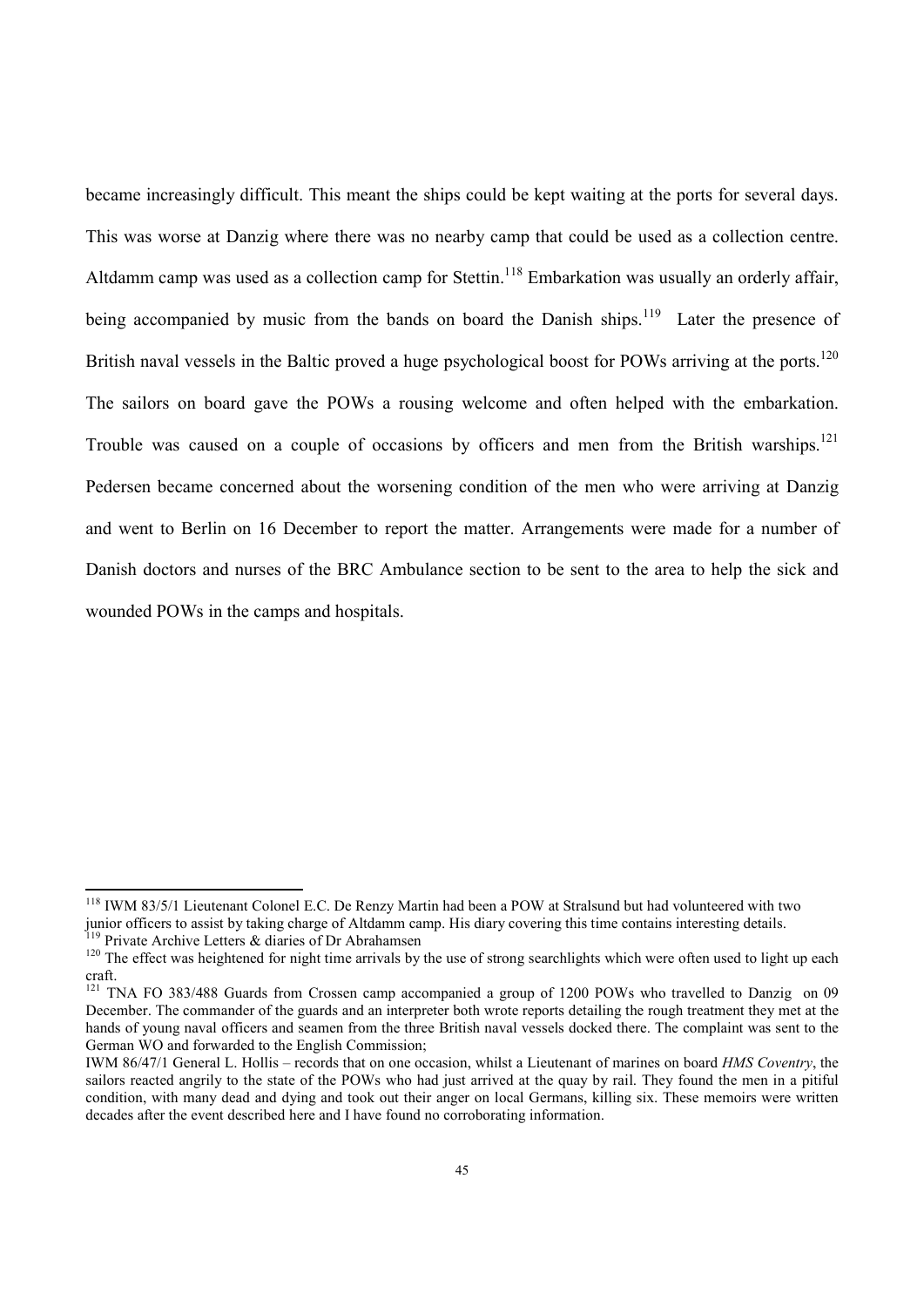#### **Ewart and the other Repatriation Commissioners in Berlin**

A French Commission under General Dupont arrived in Berlin on 07 December.<sup>122</sup> On the same day Dupont agreed with Ramm that the DRC delegates would look after the interests of the French and Belgian and well as the English and American POWs.<sup>123</sup> Major General R. Ewart arrived in Berlin on 13 December, called on the Dutch ambassador, and then visited Rappard.<sup>124</sup> Military representatives from the USA and Italy were already in Berlin. Ewart although in uniform was a representative of the BRC. General Dupont made him feel his role was anomalous, stating his belief that the military should organise the repatriation and the Red Cross feed the POWs.<sup>125</sup> Ewart was put back on the Army's active list on 09 January but the nature of his work did not change. It did, however, change his relationship with Rappard as he started reporting to the WO instead of through Agnew or Rappard to the FO/POWD.

Ewart told Agnew he thought Abrahamson and Mayne had done very good work in the matter of actual repatriation.<sup>126</sup> He associates himself with their efforts stating 'We were first in the field and it was a great score getting hold of Captain Langfeldt.<sup>'127</sup> Ewart did not interfere in any way with the work of

<sup>&</sup>lt;sup>122</sup> Rigsarkivet 10001a Dansk Røde Kors Berlin-kontoret 1917 – 1919 Ramm's letter to Tuxen dated 06 December

<sup>&</sup>lt;sup>123</sup> Rigsarkivet 10001a Dansk Røde Kors Berlin-kontoret 1917 – 1919 Ramm's letter to Hjorth dated 07 December.

<sup>&</sup>lt;sup>124</sup> Although Ewart had accepted the post of BRC commissioner in Berlin on 01 December he did not arrive until 13 December

<sup>&</sup>lt;sup>125</sup> TNA FO 383/488 a letter dated 15 December to Agnew relates this episode. On 26 December Agnew took up the question of combatant rank on his behalf. However it was well into January before he was put back on the active list. The only difference it made was that instead of reporting direct to Agnew his reports were sent to the WO.

<sup>&</sup>lt;sup>126</sup> TNA FO 383/488 Ewarts letter to Agnew is dated 15 December.

<sup>&</sup>lt;sup>127</sup> IWM 73/88/1 Major General Sir Richard Ewart's Diary – an early entry throws some light on the friction between Rappard and the BRC representatives saying 'Mayne works hard but he has not the manner or tact ever to be in a position where he can be in direct communication with higher authority and particularly with foreigners. Of all people here Rappard is the one to keep in with but he must needs ignore him, and of course lost chances of valuable assistance. I do not think it was intentional – its simply that he does not understand the proper way to do these things. However he will do all right under me and I'll keep him away from Officials! and reporting Rappard's view that it was due to Abrahamson and Mayne having arrived without warning and then devoted themselves solely to Baltic ports repatriation scheme whereas he was interested in clearing all camps! Also he felt he had not been consulted enough.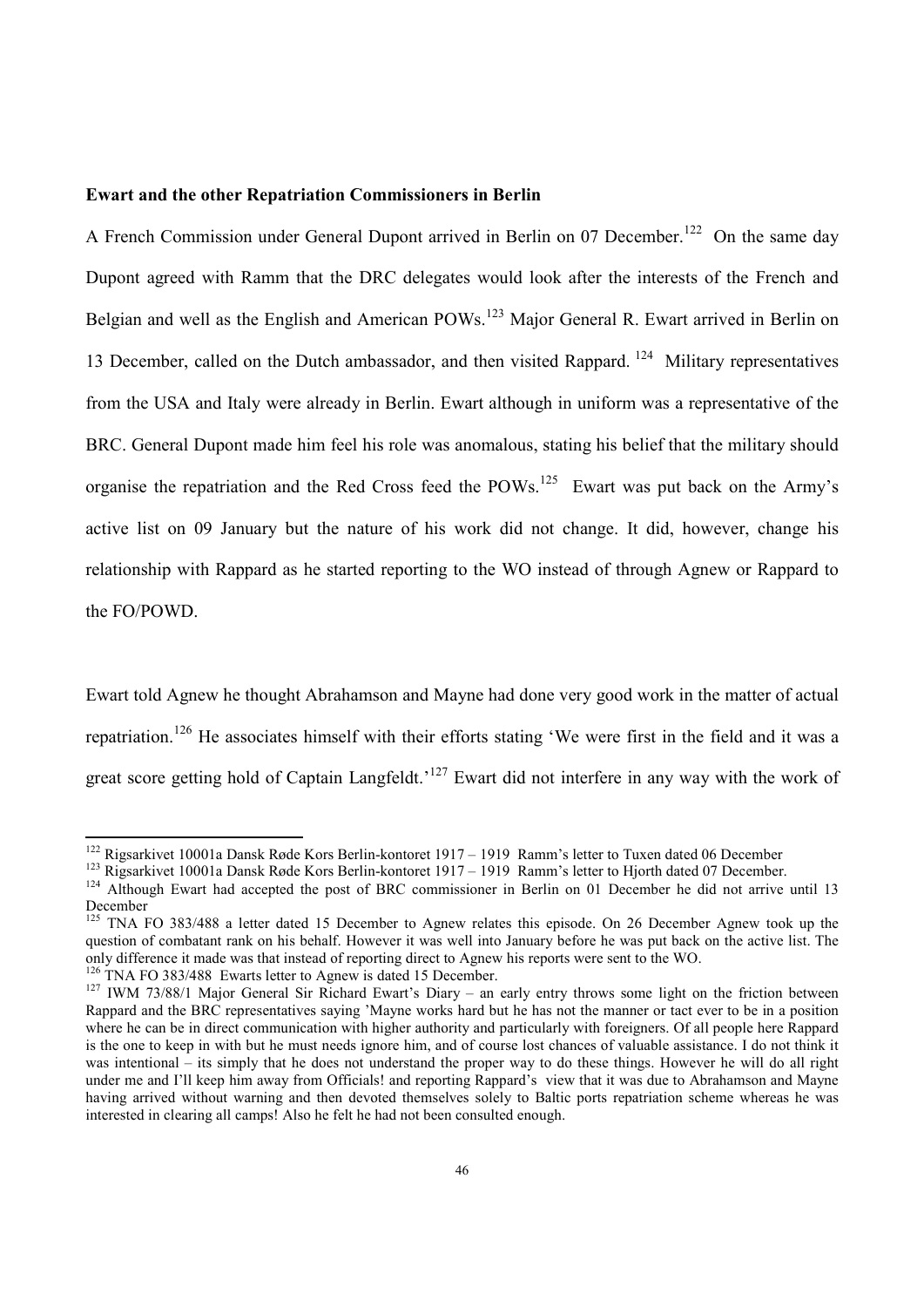the Danish Scheme. He used some of their practices in working with the camps not being evacuated by the Danish Scheme. Ewart was instrumental in setting up an effective Inter Allied Commission in Berlin with Dupont as president and Abrahamson as secretary.<sup>128</sup> Eventually he was able also to improve the communication between his office and the British delegates at Spa. Almost all of the British POWs had left Germany by mid January 1919. The British public's concern then turned to those designated as missing. Many were convinced that men, able bodied as well as sick, were being hidden in Germany. Ewart and his staff helped organise the search to find and remove the sick and stragglers. The Inter Allied Commission in Berlin went on to deal with the massive number of Russian POWs still in Germany and provide relief for them. Mayne, still a BRC commissioner, stayed in Berlin to work with Ewart, leaving in June 1919. Abrahamson finished his work for the Danish Scheme in Germany on 14 January. He continued his work on behalf of British POWs into the 1920s, being concerned with those held in Russia. He was awarded a KBE in March 1920.

<sup>&</sup>lt;sup>128</sup> IWM 73/88/1 Major General Sir Richard Ewart's Diary - Unfortunately, at the first couple of meetings at least, the French and Italians seemed to want to discuss frivolous matters such as whether French officers should be made to salute German camp commandants.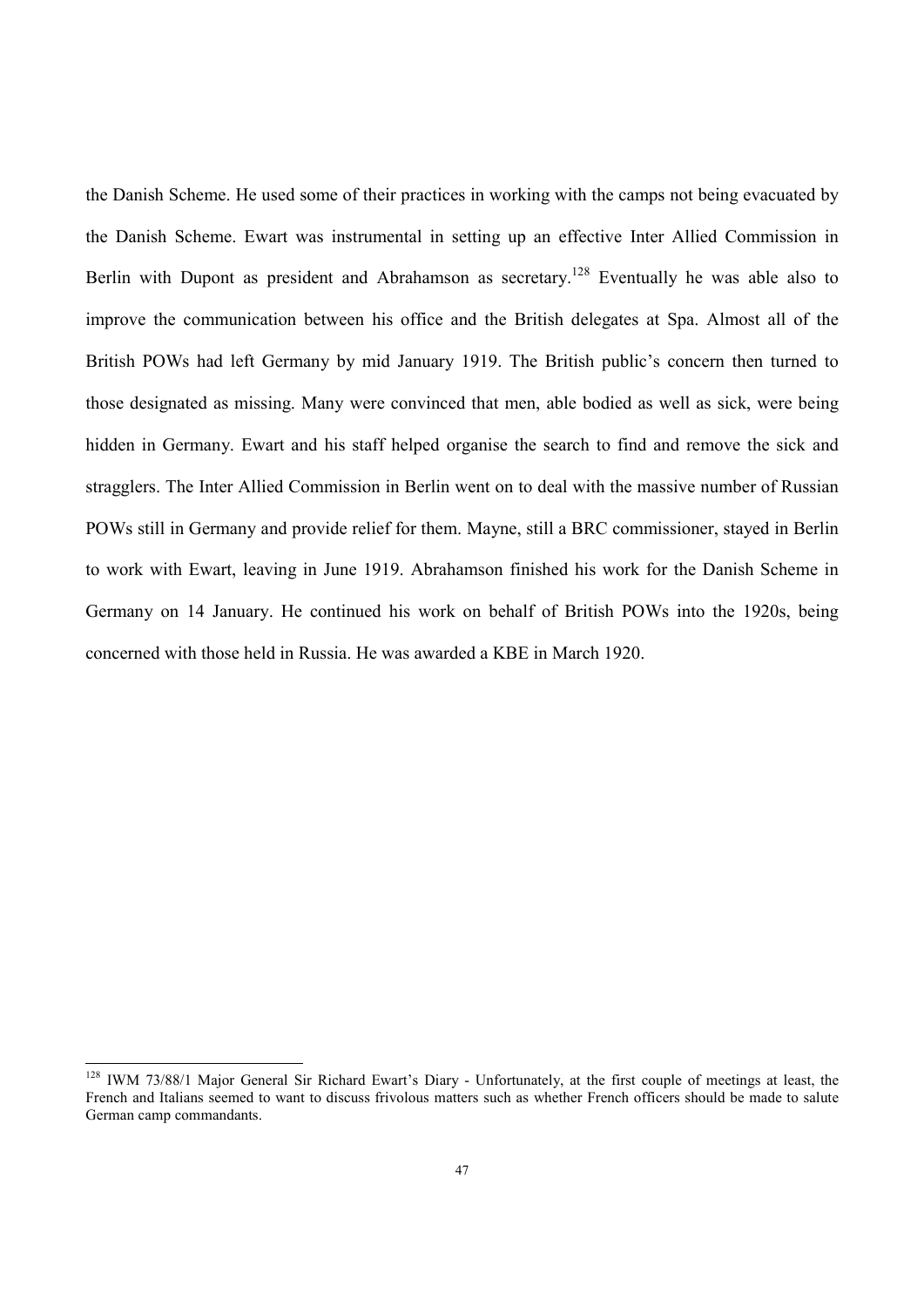#### **CONCLUSION**

The Danish Scheme was the idea of Captain Dix. He continued developing it despite failing to get it accepted by the POWD, the WO and the FO. When he approached 'Blinker' Hall it was accepted immediately and given the Admiralty's support. Despite the public's desire to see an early return of British POWs there was no plan for their repatriation from Germany and there was no adequate mechanism for forging a multi agency team to bring it about. The POWD and its committees were meant to supervise and coordinate action relating to British POWs, but before the Armistice they only had relatively minor issues to deal with. Sir George Cave had been made chairman of the ICPOW to settle differences between the committee members, not to take initiatives or make policy. He didn't have the personal or political power to make the WO or Admiralty chiefs do anything they weren't inclined to do and no directive came down from the War Cabinet or the Prime Minister. Once sponsored by the Admiralty the scheme started to get the support it needed from the other members of the ICPOW committee. The WO and Army were following the French line, which was to talk about the repatriation issue at Spa. Their expectation was that under direction of the Spa delegates the German authorities would remove allied prisoners from their jurisdiction and the Army would pick them up at the border and deal with them from there. Given the state of Germany at the time, the revolutionary activity, the lack of food and the disintegration of the railway system which was leading to an increase in POW deaths from starvation, lack of medical care and violence in the camps this attitude was culpable. When the scheme's effectiveness became apparent, and the French acknowledged this by their desire, despite Spa, to use the scheme's organisation and share the ships, then we have general acceptance of it as a British initiative.

In contrast to the WO position, the Danish Scheme was based on getting the POWs out of Germany as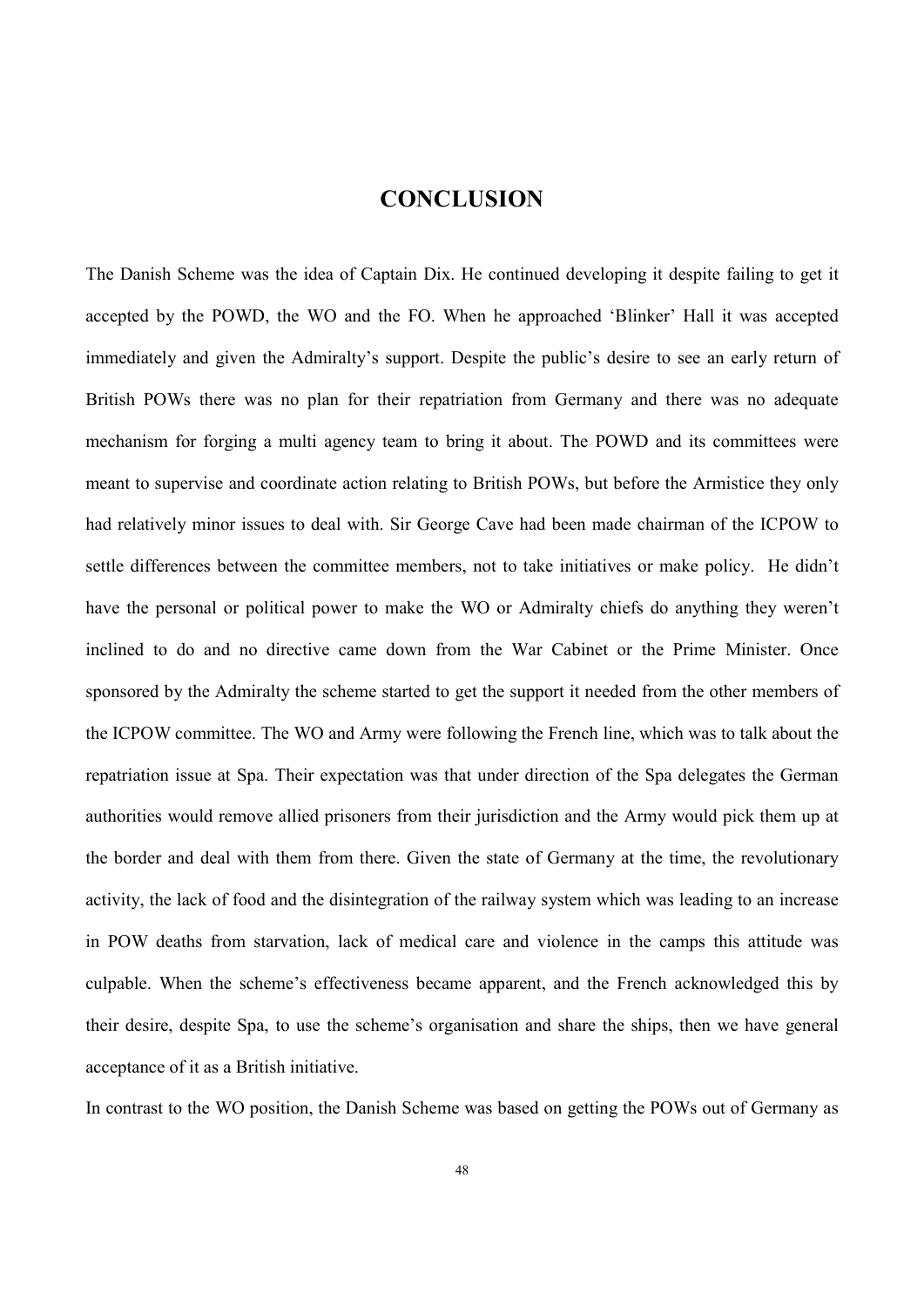quickly as possible. Crucially it also involved agents going into to Germany finding where the problems were and trying to address them. What Dix had realized was that one department or agency couldn't do it all. His inner team was certainly multi agency; Dix, the naval officer, Wade the Army officer, Kilmarnock the diplomat, and Abrahamson and Mayne from the BRC. They were able to call on the help and goodwill of many other people in both Denmark and Germany. Many of those who provided assistance were paid for their time and their efforts and the Danish government received recompense for the services it provided. This shouldn't detract from the assistance they gave. The acknowledgement made by the British government for the help given by the Danish government and people seems inadequate.<sup>129</sup> Several Danes were given recognition in the British honours system in the early 1920's.

#### **Why The Operation Has Been Virtually Lost To History**

 $\overline{a}$ 

There are two main reasons for the Danish Scheme to have been lost from history. The first being the unorthodox grouping of agents involved in the scheme. Had it been an exclusively BRC or naval, or army effort then it would have been claimed by them and recorded as such. Two of the primary agents did record something of their efforts but only much later in life. Dix's autobiography was written in the 1940s and never found a publisher and Abrahamson's attempts at an autobiography were made for private family consumption. The second main reason is the BRC's report 'Work in Berlin' which forms part of the BRC reports published in 1921. It is a strange report seemingly cobbled together from disparate snippets of information which give a very skewed picture of the work undertaken by BRC representatives in Berlin. Some of the information is plainly inaccurate. It states that Abrahamson and

 $129$  The Swedish government seemed to get the same level of thanks as the Danish government from the British government. It does not seem to bear any relation to the effort made on behalf of the British. The Swedish government only loaned one army camp for a few weeks.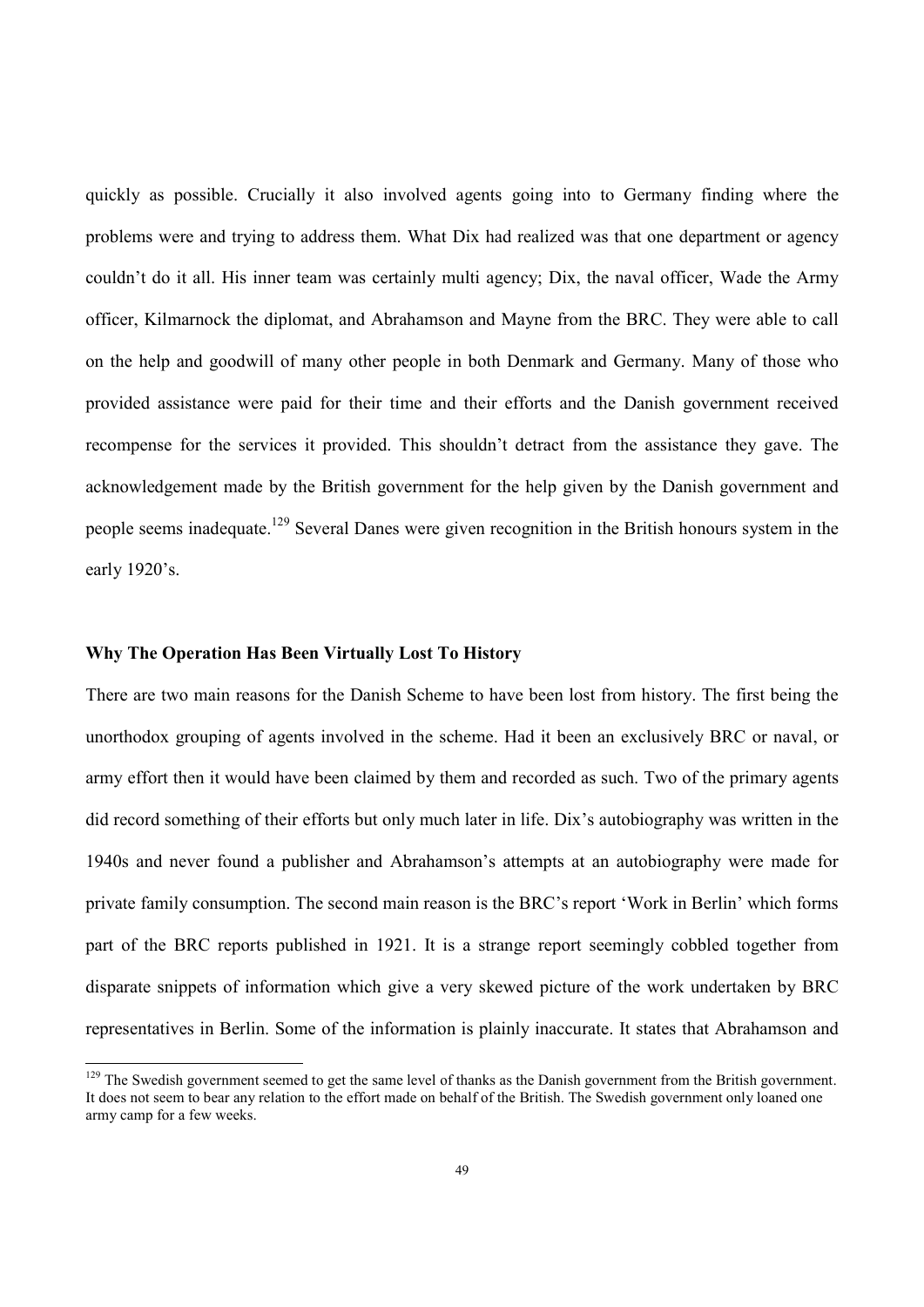Mayne 'were working in the bureau of the Danish Red Cross'.

The return of POWs to Britain was reported in newspapers in the UK but from the start of December the use of Denmark and the Baltic ports was reported in Press Releases as if it were just one more route, handled as the others were by the ICPOW and delegates at Spa with no information given as to the genesis of the scheme. And this must be how most of the POWs themselves saw it. British POWs whilst recording the fact of sailing in Danish ships, spending time in Copenhagen, of staying in camps in Denmark, of their reception at Leith, do not try to analyze why they were in Denmark or on Danish ships.

The BRC's jurisdiction did not extend to Scotland which had its own Red Cross charities, so there are no details in the BRC histories of the efforts that were made by the people of Leith for the reception of forty one shiploads of POWs who arrived there between 28 November 1918 and 21 January 1919. The Scotsman newspaper recorded almost every arrival and it ran pieces acknowledging the help received from the Danes, but none looked into it further.

Because Denmark was not involved in the war as a belligerent they don't have a mass of material about battles and war experiences. Memoirs of people involved in international actions during this period will necessarily be those which record experiences with the Red Cross or the returning POWs. Modern histories occasionally refer to these experiences, usually in relation to the help given to POWs of nationalities other than British. However, it has been possible to recreate many of the details of this story from archival material in Denmark. I have been able to use this resource only because my sister, who is a naturalised Dane, has been willing to translate dozens of items into English.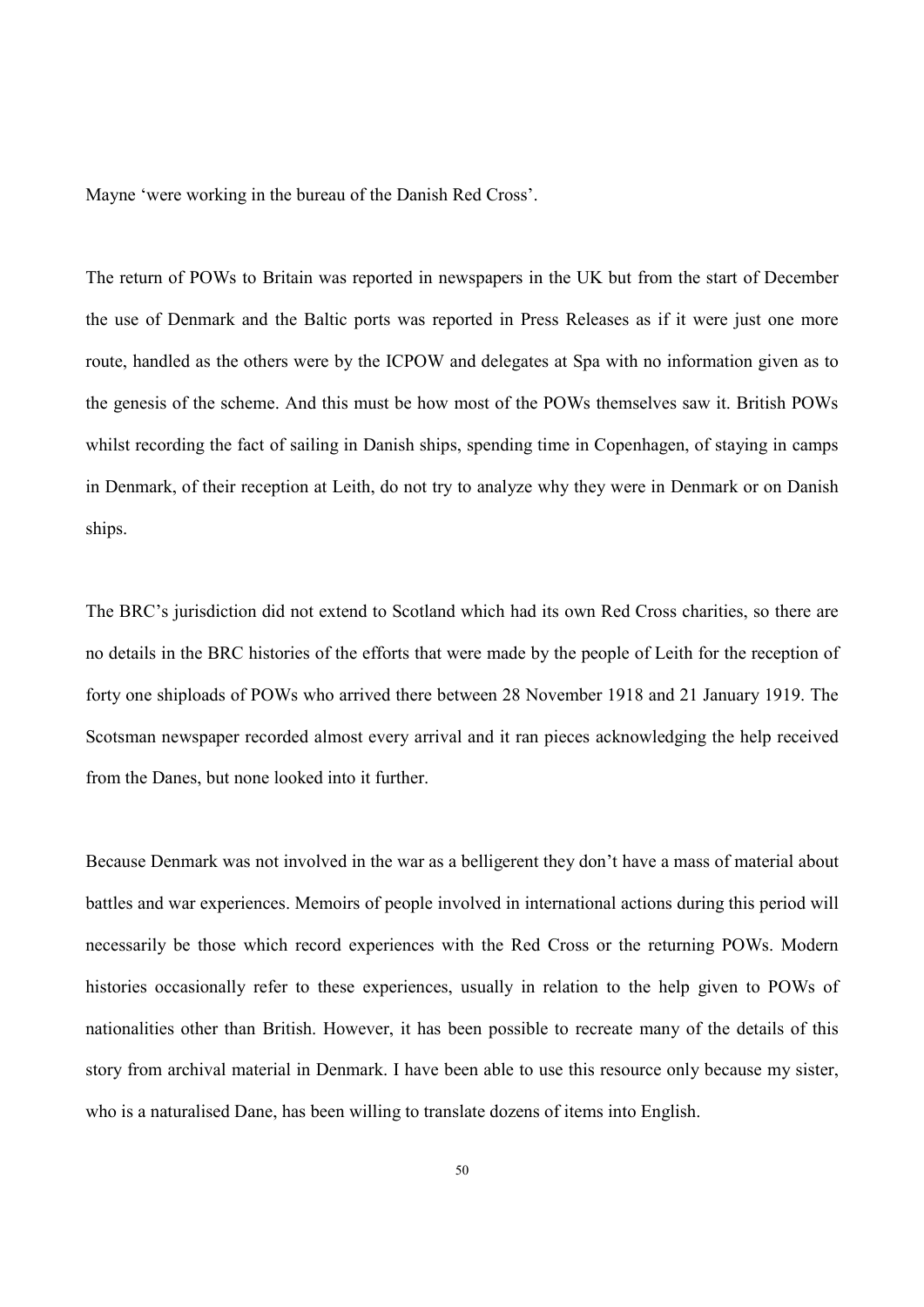# **BIBLIOGRAPHY**

#### **Unpublished Sources**

**The National Archives of the United Kingdom: Public Record Office, Kew**  Foreign Office's Prisoner of War Department papers: FO 383 series

Colonial Office papers: CO 693/10

Ministry of Shipping papers MT 25/ 18, 28 MT 86/143

Treasury papers T 1/12148 T 161/97

#### **Imperial War Museum, London, Department of Documents**

Prisoners of War private papers:

| 86/62/1 | Captain P.H. Bowes Lyon                 |
|---------|-----------------------------------------|
| 88/57/1 | Rifleman C.R. Cockcroft                 |
| 99/87/1 | Captain Cremer                          |
| 83/50/1 | Corporal C.E. Green                     |
| 74/76/1 | Captain Harper                          |
| 06/51/1 | Lieutenant A. Hollis                    |
| 83/5/1  | Lieutenant Colonel E.C. De Renzy Martin |
| 78/23/1 | Lieutenant Colonel G.D.J. McMurtrie     |
| 95/85/1 | Lieutenant G.D. Roberts                 |
| 05/8/1  | 2 <sup>nd</sup> Lieutenant Rutherford   |
| 76/46/1 | <b>Surrey Dane/James Farrant</b>        |
| 05/80/1 | C.B. Short                              |
| 05/8/1  | Sergeant W.M. Summers                   |
|         |                                         |

Memoirs of those assisting in the repatriation:

PP/MCR/427 Commander C.C. Dix RN unpublished autobiography

73/88/1 Major General R. H. Ewart's papers include a typed and annotated document entitled 'Journey to Berlin to superintend the repatriation of British Prisoners of War from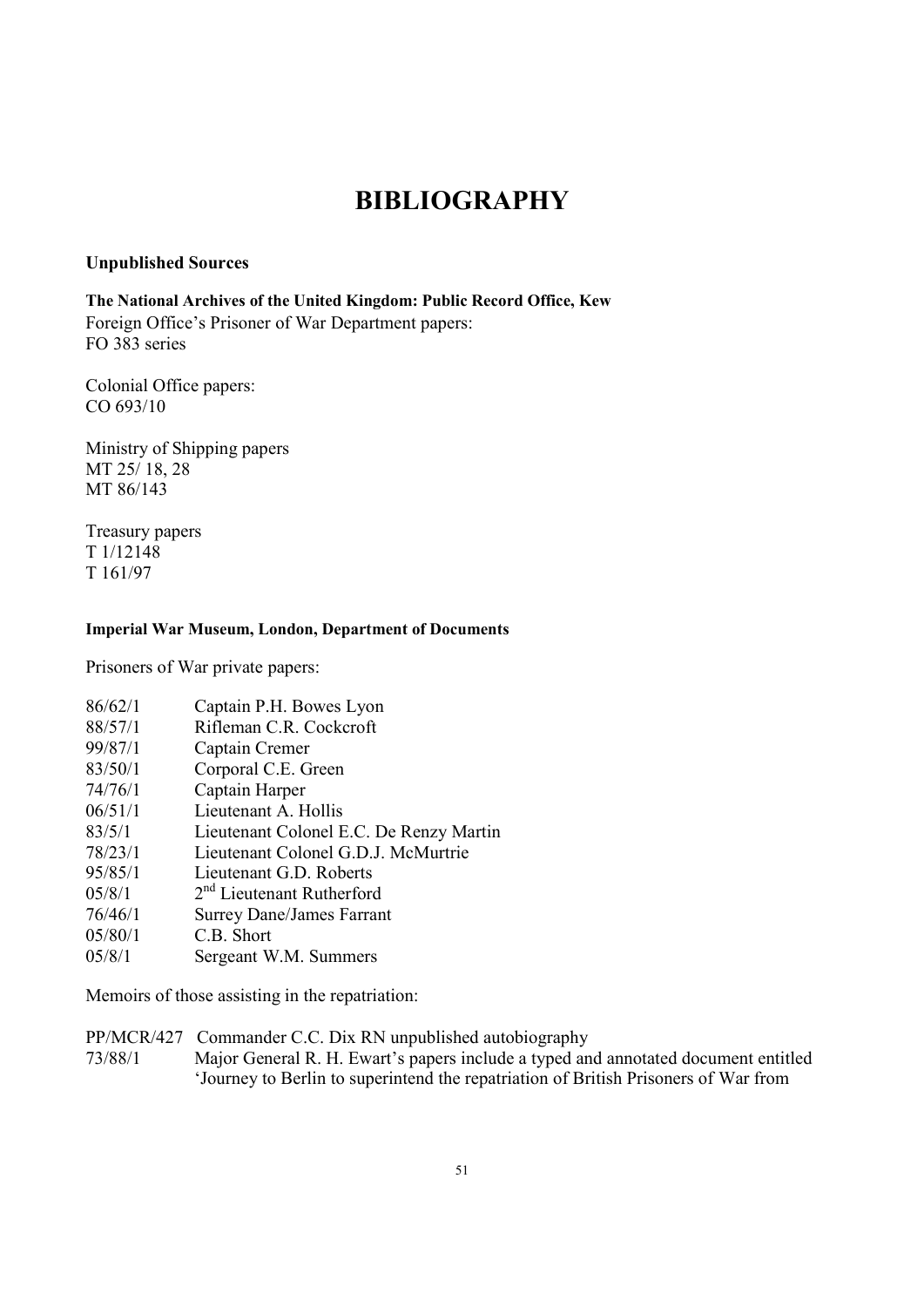Germany: Diary of Sir Richard Ewart, K.C.M.G., C.B., C.I.E., D.S.O.: 11<sup>th</sup> December,  $1918 - 23$ <sup>rd</sup> March, 1919' 86/47/1 General L. Hollis

#### **Imperial War Museum, London, Department of Printed Books**

The British Prisoner of War The Great War I Was There vol III 'Prisoner's Last View of Germany: Our Happy Christmas Homecoming' by J.B. Sterndale Bennett

#### **British Red Cross Archive, London**

Report on the Work of the Central Prisoners of War Committee 1916-1919

**City Chambers, Edinburgh** Leith Town Council Minutes

**Birmingham University Special Collections**  Papers of Lance Corporal Edward H. Jones

#### **Rigsarkivet: The Danish National Archive, Rigsdagsgaarden, Copenhagen**

Danish Foreign Office Papers

Danish Justice Ministry's Committee for the Sending Home of Foreign Troops Papers

Danish Red Cross Papers

Personal papers of Danish Army Officers working for the Danish Red Cross:

Privatarkiv for Christian Ditlev Ove Lunn (3+1001) pakke Diverse 1-2 Militære personarkiver (3+1015 – 311), Dagbøger I personarkiv Theodor Cizeck Zeilau, pakke 72

#### **Det Kongelige Garnisonsbibliotek, Kastellet, Copenhagen**

Danish Army Lists

#### **Private Archives**

Abrahamsen family papers include letters & diaries of Dr H. Abrahamsen and diary of his wife K. Abrahamsen

Abrahamson family papers include miscellaneous papers of Sir Martin Arnold Abrahamson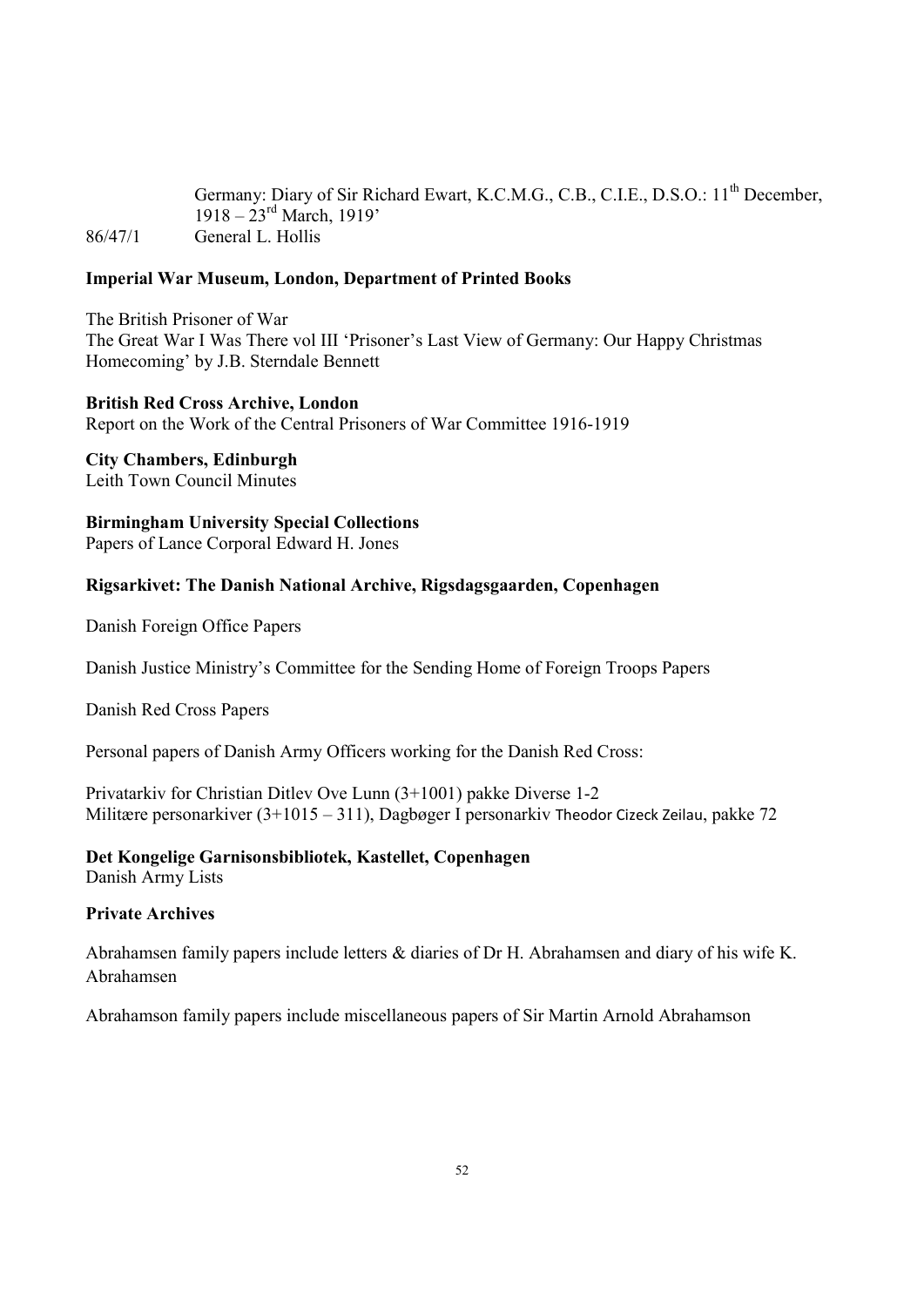#### **Unpublished Theses**

| Jones, H.                          | The Enemy Disarmed. Western Front Prisoners of War and the Violence<br>of Wartime, Britain, France and Germany, 1914-1920' (Trinity College,<br>Dublin, PhD thesis, 2006)                                                                                                                        |
|------------------------------------|--------------------------------------------------------------------------------------------------------------------------------------------------------------------------------------------------------------------------------------------------------------------------------------------------|
| Zalewski, B.                       | "Den nærsynede barmhjertighed": Dansk Røde Kors' rolle i dansk<br>udenrigspolitik 1876-1945, set i forhold til Røde Kors' principper om<br>neutralitet, upartiskhed og uafhængighed. <sup>130</sup><br>(Ph.D, Afhandling, Københavns Universitet, Institut for Historie, 1997)                   |
| <b>Published Sources</b>           |                                                                                                                                                                                                                                                                                                  |
| <b>Books</b>                       |                                                                                                                                                                                                                                                                                                  |
| Audoin-Rouzeau, S. &<br>Becker, A. | 1914 - 1918: Understanding the Great War (London: Profile<br>Books, 2002)                                                                                                                                                                                                                        |
| Barker, A.J.                       | Behind Barbed Wire (London: B.T. Batsford, 1974)                                                                                                                                                                                                                                                 |
|                                    | $\mathbf{F}$ and $\mathbf{F}$ and $\mathbf{F}$ and $\mathbf{F}$ and $\mathbf{F}$ and $\mathbf{F}$ and $\mathbf{F}$ and $\mathbf{F}$ and $\mathbf{F}$ and $\mathbf{F}$ and $\mathbf{F}$ and $\mathbf{F}$ and $\mathbf{F}$ and $\mathbf{F}$ and $\mathbf{F}$ and $\mathbf{F}$ and $\mathbf{F}$ and |

| Audoin-Rouzeau, S. &<br>Becker, A. | 1914 - 1918: Understanding the Great War (London: Profile<br>Books, 2002)                                                                                                                                        |
|------------------------------------|------------------------------------------------------------------------------------------------------------------------------------------------------------------------------------------------------------------|
| Barker, A.J.                       | Behind Barbed Wire (London: B.T. Batsford, 1974)                                                                                                                                                                 |
| Becker-Larsen, K.                  | Tunestillingen: Feltbefæstningen fra Roskilde fjord til Køge bugt<br>(Roskilde, Roskilde Museums Forlag, 1986) <sup>131</sup>                                                                                    |
| Beckett, I.F.W.                    | The First World War: The Essential Guide to Sources in the UK<br><i>National Archives</i> (Kew, Surrey: The National Archives, 20002)                                                                            |
| Bell, A.C.                         | A History of The Blockade of Germany and of the countries<br>associated with her in the Great War Austria-Hungary, Bulgaria<br>and Turkey 1914-1918 (Historical Section, Committee of Imperial<br>Defence, 1937) |
| Blüdnikow, B.                      | Krigsfanger - et Billeddrama om Krigsfanger i Danmark under 1.                                                                                                                                                   |
|                                    | Verdenskrig (Odense, Denmark: Odense Universitetsforlag, 1988) <sup>132</sup>                                                                                                                                    |

<sup>&</sup>lt;sup>130</sup> "Myopic Charity": The Role of The Danish Red Cross Society in Danish Foreign Policy 1876-1945, in Relation to The Red Cross Fundamental Principles of Neutrality, Impartiality and Independence.

<sup>&</sup>lt;sup>131</sup> The Tune position: The Field Fortification from Roskilde fjord to Køge bay

<sup>&</sup>lt;sup>132</sup> Prisoners of War – a picture drama about prisoners of war in Denmark during World War 1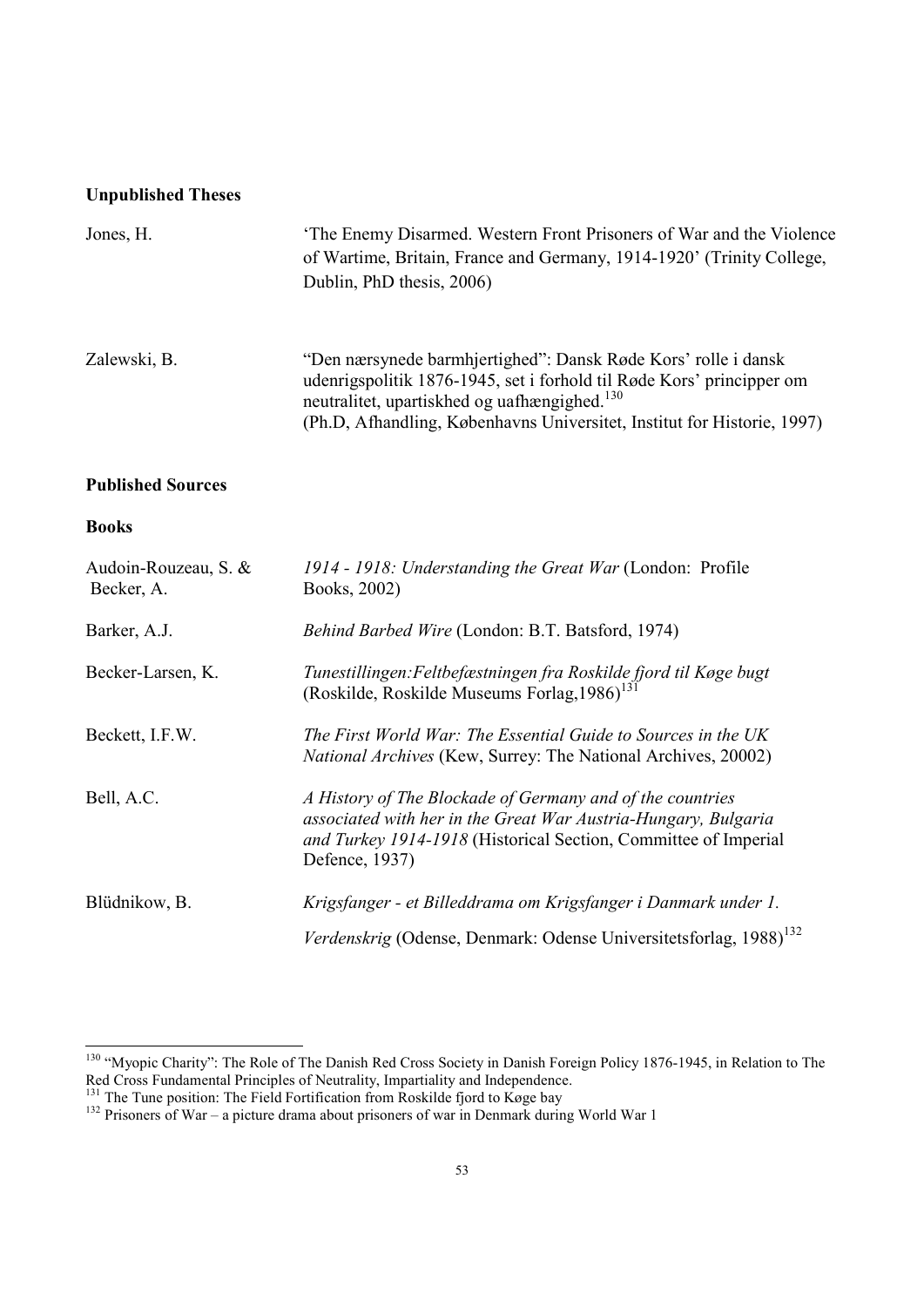| Joint War Committee of<br><b>British Red Cross Society</b><br>the Order of St John | Reports by the Joint War Committee and the Joint War Finance<br>Committee of the British Red Cross Society and the Order of St.<br>John of Jerusalem in England on voluntary aid rendered to the sick and<br>wounded at home and abroad and to British prisoners of war 1914-1919<br>(London: HMSO, 1921) |  |
|------------------------------------------------------------------------------------|-----------------------------------------------------------------------------------------------------------------------------------------------------------------------------------------------------------------------------------------------------------------------------------------------------------|--|
| Bowser, T.                                                                         | The Story of British V.A.D. work in the Great War $(2^{nd}$ edition London:<br>Andrew Melrose Ltd., 1917)                                                                                                                                                                                                 |  |
| Brown, M.                                                                          | The Imperial War Museum Book of 1918: Year of Victory (London:<br>Sidgwick & Jackson, 1998)                                                                                                                                                                                                               |  |
| Brown, P.                                                                          | Germany in Dissolution (London: Andrew Melrose Ltd., 1920)                                                                                                                                                                                                                                                |  |
| Clemmesen, M.H.                                                                    | The Danish Armed Forces 1909-1918: Between Politicians and<br>Strategic Reality (Copenhagen - printed from author's web site)                                                                                                                                                                             |  |
| Connes, G.                                                                         | A POW's Memoir of the First World War: The Other Ordeal<br>(Oxford: Berg, 2004)                                                                                                                                                                                                                           |  |
| Consett, Rear-Admiral<br>M.W.W.P.                                                  | The Triumph of Unarmed Forces (1914-1918): An Account of<br>the Transactions by which Germany during the Great War was<br>able to obtain supplies prior to her collapse under the pressure<br>of economic forces (London: Williams & Norgate, 1923)                                                       |  |
| Cox & Co                                                                           | List of British officers taken prisoner in the various Theatres of<br>War between August, 1914 and November, 1918 (London: The<br>London Stamp Exchange Ltd, 1988)                                                                                                                                        |  |
| Crouch M.                                                                          | Element of Luck – To South Africa and Beyond (London: The<br>Radcliffe Pres, 1993)                                                                                                                                                                                                                        |  |
| Dallas, G.                                                                         | 1918: War and Peace (London: John Murray 2000)                                                                                                                                                                                                                                                            |  |
| Dansk Røde Kors                                                                    | Hjælp ydet fra Danmark til de krigshærgede Lande under og efter<br>Verdenskrigen 1914-1918 (Samlet og udarbejdet af Dansk Røde Kors.<br>$1921)^{133}$                                                                                                                                                     |  |
| Dinesen, T.                                                                        | Merry Hell!: A Dane with the Canadians (A Naval and Military<br>Press reprint, foreward is dated 1929)                                                                                                                                                                                                    |  |

<sup>&</sup>lt;sup>133</sup> Help Given from Denmark to the war ravaged countries during and after the world war (collected  $\&$  compiled by Danish Red Cross)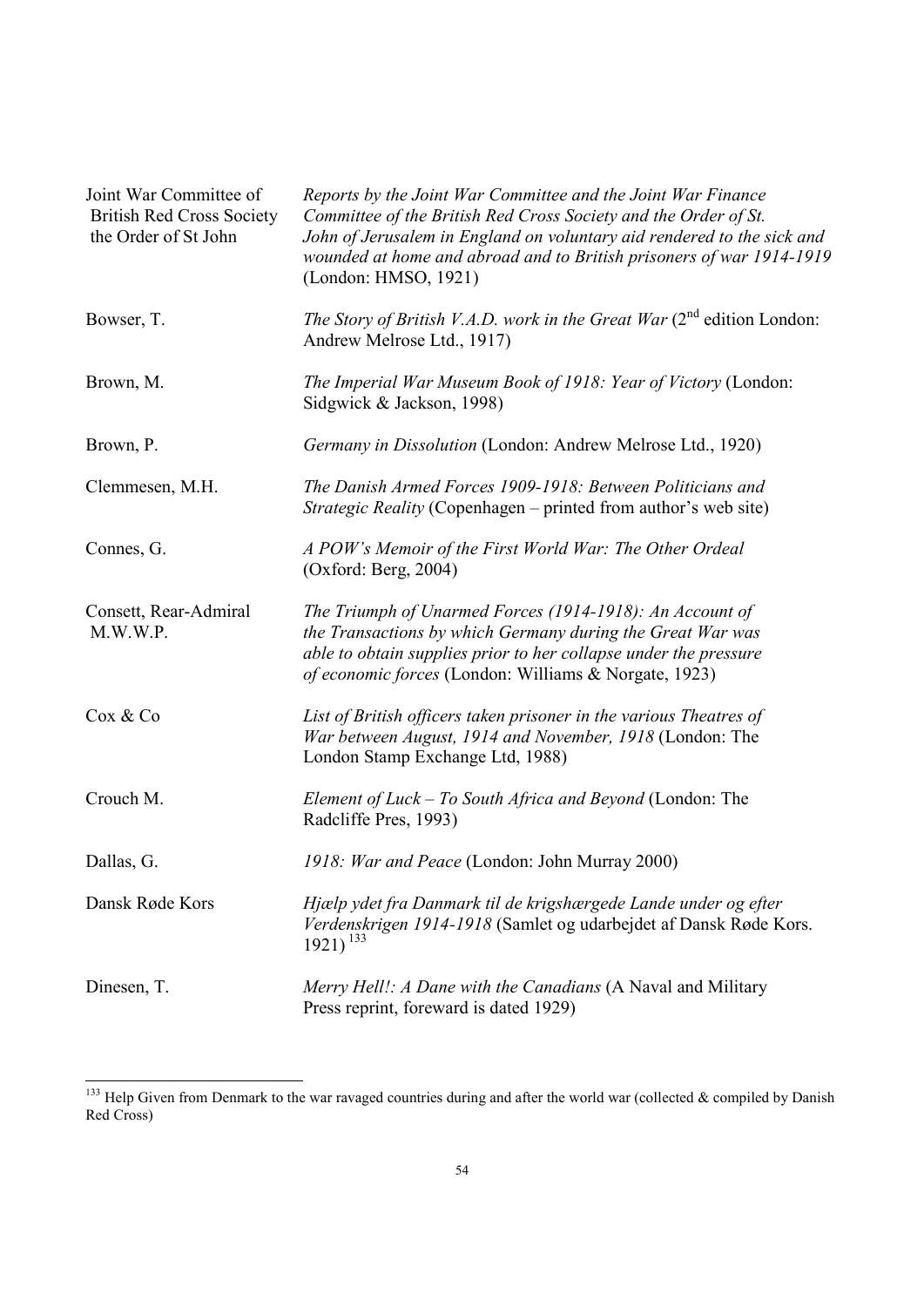| Durnford, H.G. et al | Tunnelling to Freedom: and other Escape Narratives from<br>World War 1 (Mineola, New York: Dover Publications, 2004) |  |
|----------------------|----------------------------------------------------------------------------------------------------------------------|--|
| Durnford, H.G.       | The Tunnellers of Holzminden (Harmondsworth, Middlesex: Penguin<br>Books, 1940)                                      |  |
| Edmonds, Sir J.      | Official History - Occupation of the Rhineland 1918 - 1929<br>(London: HMSO, 1987)                                   |  |
| Fergusson, N.        | The Pity of War (London: Penguin, 1999)                                                                              |  |
| Franklin, W.M.       | Protection of Foreign Interests: A study in Diplomatic and<br>Consular Practice (New York: Greenwood Press, 1969)    |  |
| Gerard, J.W.         | My Four Years in Germany (London: Hodder and Stoughton,<br>1917)                                                     |  |
| Hall, M.             | In Enemy Hands: A British Territorial Soldier in Germany, 1915-1919<br>(Stroud: Tempus, 2002)                        |  |
| Hawkins, N.          | The Starvation Blockades: Naval Blockades of World War One<br>(Barnsley: Leo Cooper, 2002)                           |  |
| Holmes, R.           | Tommy: The British Soldier on the Western Front 1914-1918 (London:<br>Harper Collins, 2004)                          |  |
| Jackson, R.          | The Prisoners, 1914-1918 (London: Routledge, 1989)                                                                   |  |
| Jensen, B.           | Danmark og det russiske spørgsmål 1917-1924 (Aarhus:<br>Universitetsforlaget i Aarhus, 1979) <sup>134</sup>          |  |
| Johannesen, O. S.    | The EAC Fleet (Copenhagen: Forlaget Nautilus, 2003)                                                                  |  |
| Kaarsted, T.         | Great Britain and Denmark 1914-1920 (Odense, Odense<br>University Press, 1979)                                       |  |
| Koop, B.             | Interneret i Danmark under første verdenskrig (København:<br>Forlaget Skilling/DAKA, 2007) <sup>135</sup>            |  |

<sup>&</sup>lt;sup>134</sup> Denmark and the Russian Question, 1917-1924

<sup>&</sup>lt;sup>135</sup> Internment in Denmark during the First World War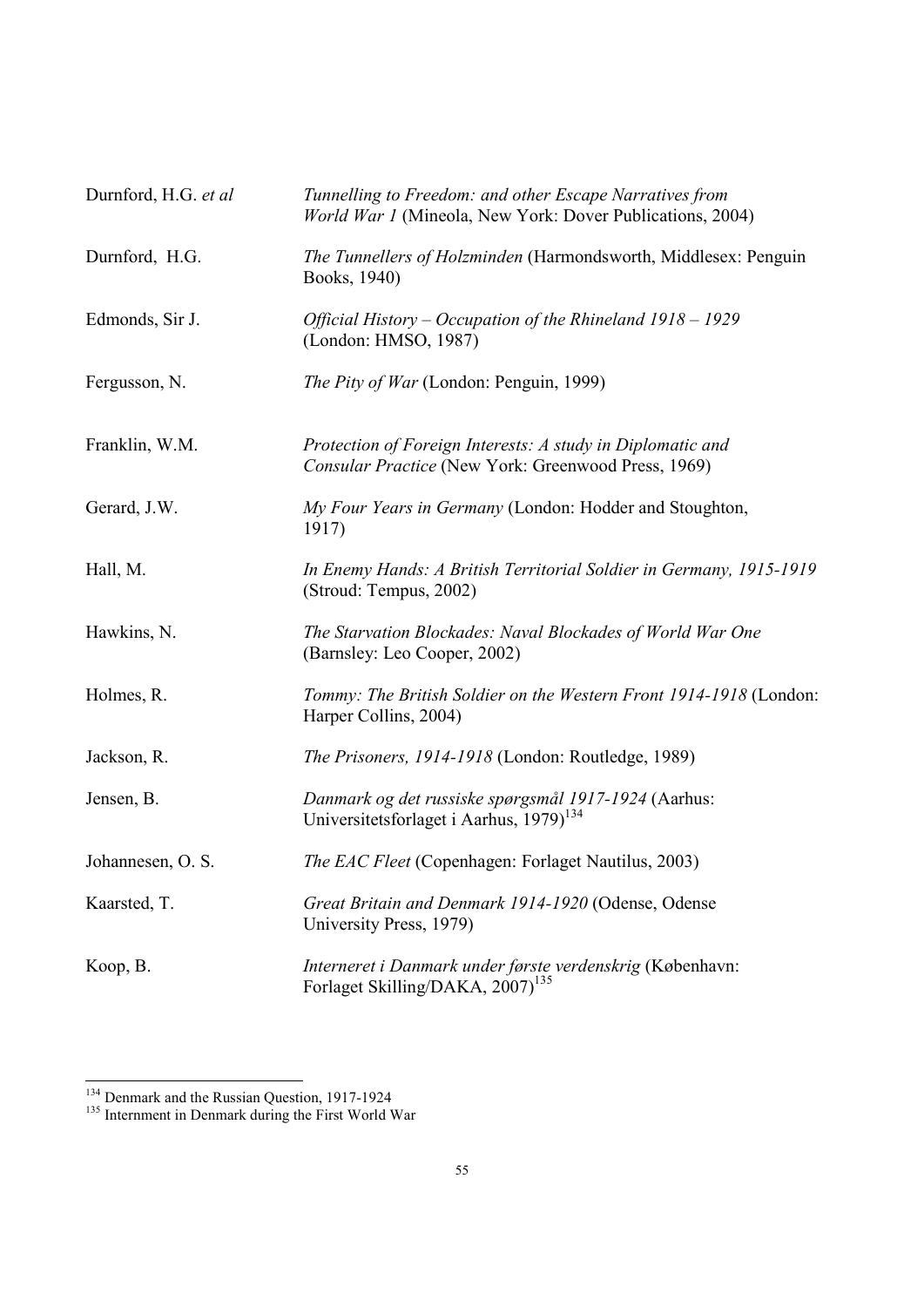| Liddle, P.H. $&$<br>Mackenzie, S.P. | 'The experience of captivity: British and Commonwealth<br>prisoners in Germany', in J. Bourne, P. Liddle, & I. Whitehead, eds., The<br>Great World War 1914-1945, Vol 1, Lightning Strikes Twice (London:<br>Harper Collins Publishers, 2000) |
|-------------------------------------|-----------------------------------------------------------------------------------------------------------------------------------------------------------------------------------------------------------------------------------------------|
| Lütken, C.                          | Livserindringer og Rejseoplevelser (Copenhagen: Nyt Nordisk<br>Forlag Arnold Busch, 1944) <sup>136</sup>                                                                                                                                      |
| MacDonald, L.                       | 1914-1918 Voices and Images of the Great War (London: Penguin<br>Books, 1988)                                                                                                                                                                 |
| MacDonald, L.                       | <i>The Roses of No Man's Land</i> (London: Penguin Books, 1993)                                                                                                                                                                               |
| Messinger, C.                       | Call to Arms: The British Army 1914-18 (London: Cassell Military<br>Paperbacks, 2005)                                                                                                                                                         |
| Moorehead, C.                       | Dunant's Dream: War, Switzerland and the History of the Red<br>Cross (London: Harper Collins Publishers, 1998)                                                                                                                                |
| Moynihan, M.                        | Black Bread and Barbed Wire (London: Leo Cooper, 1978)                                                                                                                                                                                        |
| Newton, D.                          | British Policy and the Weimar Republic, 1918-1919 (Oxford:<br>Clarendon Press, 1997)                                                                                                                                                          |
| Northcliffe, Lord                   | At the War (London: Hodder & Stoughton, 1916)                                                                                                                                                                                                 |
| Oliver, Dame B.                     | The British Red Cross in Action (London: Faber & Faber, 1966)                                                                                                                                                                                 |
| Pitt, B.                            | 1918 The Last Act (London: Cassel & Co., 1962)                                                                                                                                                                                                |
| Pope-Hennessy, U.                   | Map of the Main Prison Camps in Germany and Austria, new and<br>revised edition with gazetteer (London: Nisbet & Co Ltd, reprinted by<br>IWM, 2004)                                                                                           |
| Powell, J. & Gribble, F.H.          | The History of Ruhleben: A Record of British Organisation in a Prison<br>Camp in Germany (London: Collins, 1919)                                                                                                                              |
| Rachamimov, A.                      | POWs and the Great War: Captivity on the Eastern Front (Oxford: Berg,<br>2002)                                                                                                                                                                |

<sup>136</sup> Life Memoirs and Travel Adventures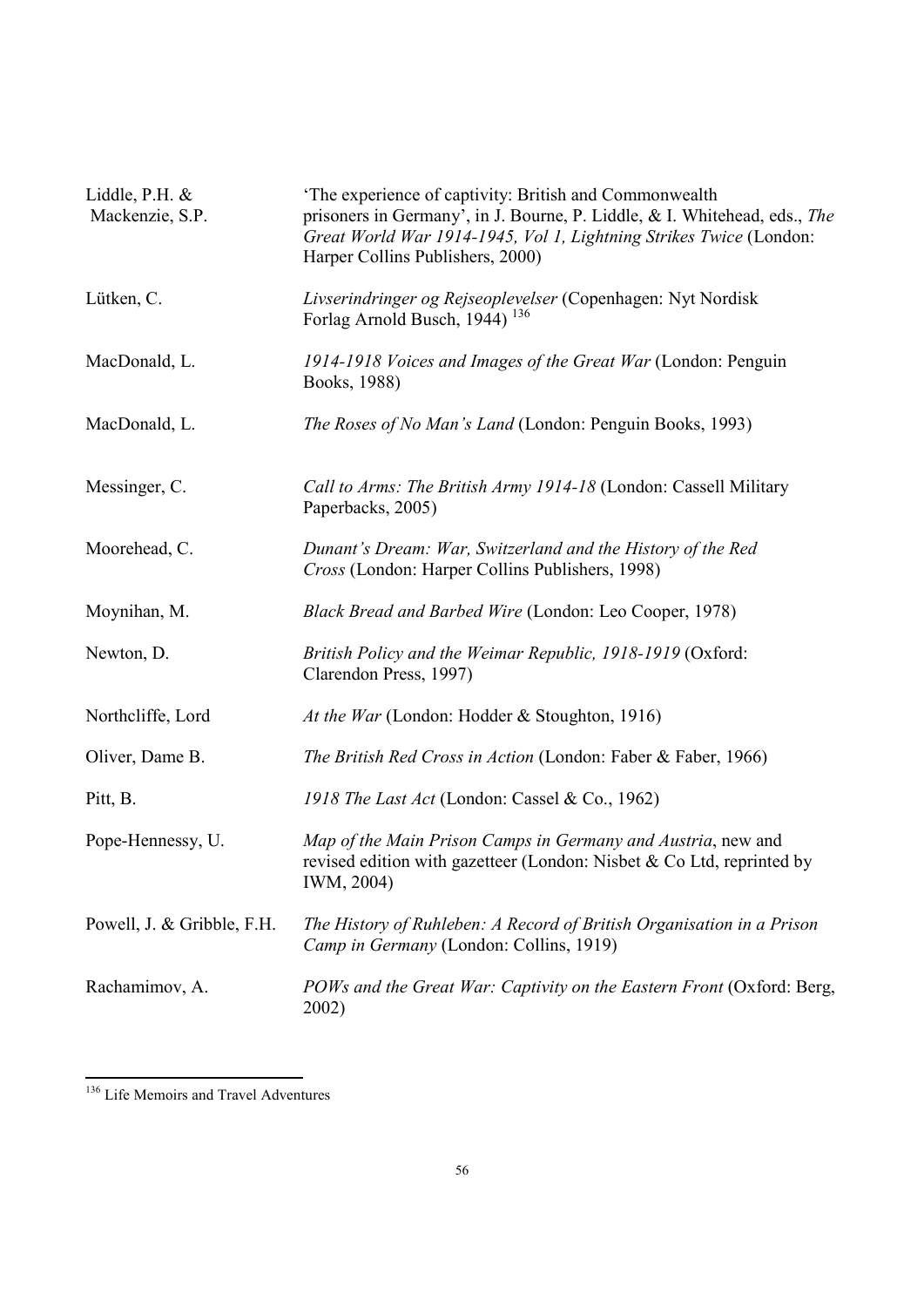| Ryder, A.J.                                 | The German Revolution of 1918: A Study of German Socialism in<br>War and Revolt (Cambridge: Cambridge University Press, 1967)             |  |  |
|---------------------------------------------|-------------------------------------------------------------------------------------------------------------------------------------------|--|--|
| Royal Danish Ministry of<br>Foreign Affairs | Denmark: History                                                                                                                          |  |  |
| Seligmann, M.                               | Spies in Uniform: British Military and Naval Intelligence on the<br>Eve of the First World War (Oxford: Oxford University Press,<br>2006) |  |  |
| Speed, R.B.                                 | Prisoners, Diplomats and the Great War: A Study in the Diplomacy of<br>Captivity (London: Greenwood Press, 1990)                          |  |  |
| Sterndale Bennett, J.B.                     | 'Prisoner's Last View of Germany: A Happy Christmas Homecoming' in<br>The Great War I was There Vol III (???)                             |  |  |
| Stibbe, M.                                  | British Civilian Internees in Germany: The Ruhleben Camp, 1914-18<br>(Manchester, Manchester University Press, 2008)                      |  |  |
| Thorsøe, S. et al.                          | Skandinavien-Amerika Linien: DFDS' passager- og fragfart på<br>Amerika $(2001)^{137}$                                                     |  |  |
| Toland, J.                                  | No Man's Land: The Story of 1918 (London: Book Club Associates,<br>1980)                                                                  |  |  |
| Van Emden, R.                               | Prisoners of the Kaiser: the Last POWs of the Great War (Barnsley: Pen<br>and Sword, 2000)                                                |  |  |
| Van Emden, R.                               | Britain's Last Tommies: Final Memories from Soldiers of the 1914-1918<br>War: In their own Words (London: Abacus, 2006)                   |  |  |
| <b>HMSO</b>                                 | Statistics of the Military Effort of the British Empire During the Great<br>War 1914-1920 (London: HMSO, 1923) Part IV Casualties         |  |  |
| Wessel, E.                                  | Orlogsminder - Skildringer og Skitser fra danske Orlogstoger<br>1878-1919 (Copenhagen: V Pois Boghandel, 1926) <sup>138</sup>             |  |  |

l

<sup>&</sup>lt;sup>137</sup> Scandinavian-American Line: DFDS' passenger and carrying trade to America

<sup>&</sup>lt;sup>138</sup> Naval Memories – Depictions and Sketches from Danish Naval travels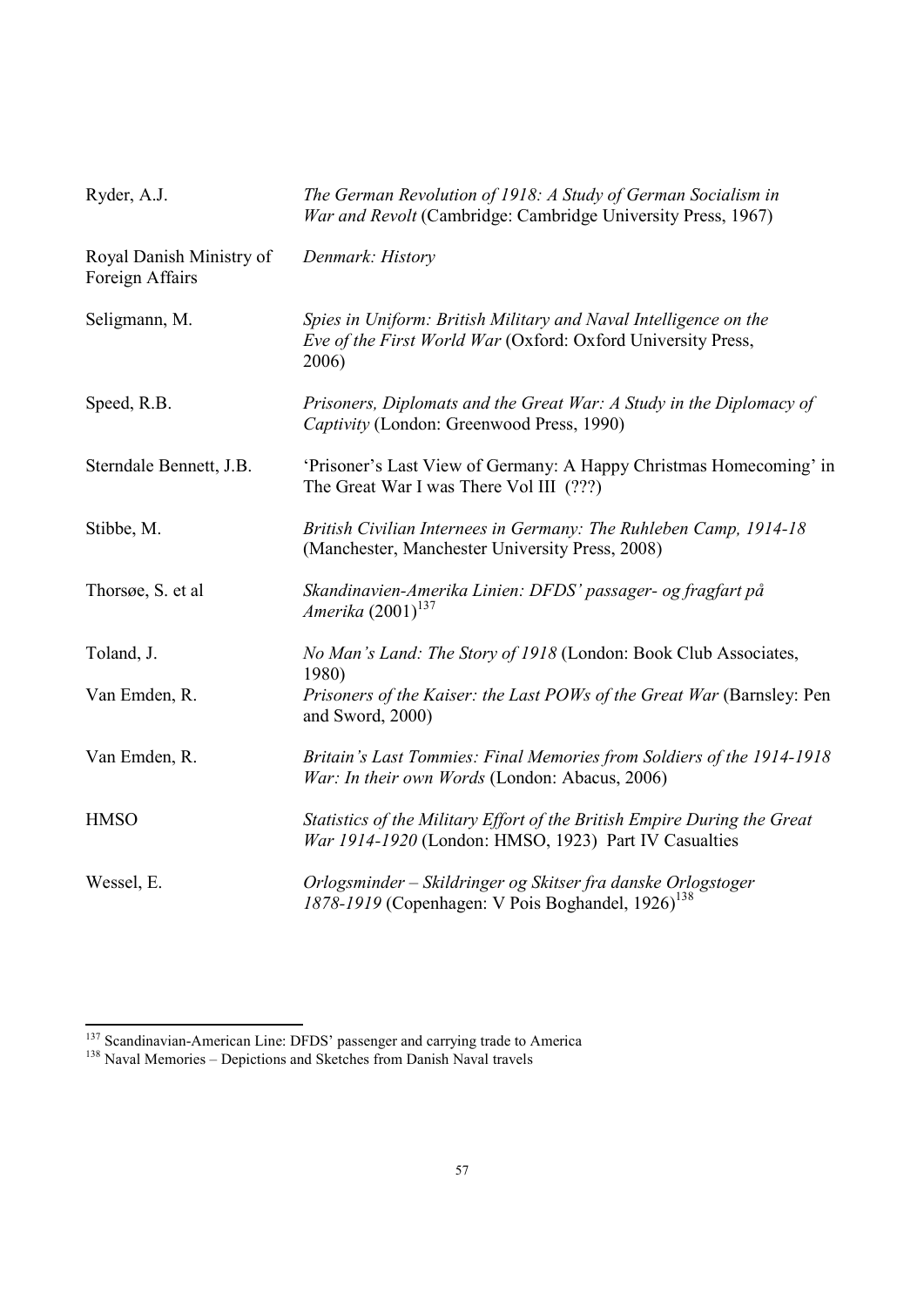#### **Articles in Scholarly Journals**

| Blüdnikow, B. | 'Denmark during the First World War' in <i>Journal of</i><br>Contemporary History, 24 (4) (Oct 1989), pp 683-703                |
|---------------|---------------------------------------------------------------------------------------------------------------------------------|
| Davis, G.H.   | 'National Red Cross Societies and Prisoners of War in Russia, 1914-18'.<br>Journal of Contemporary History, 28 (1993), pp.31-52 |

#### **British Newspapers and Magazines**

*The Times* 

*Scotsman*

*British Prisoner of War*

*London Gazette* 

#### **Danish Newspapers**

*Politiken* 

*Ekstra Bladet* 

*Roskilde Tidende* 

*Berlingske Tidende*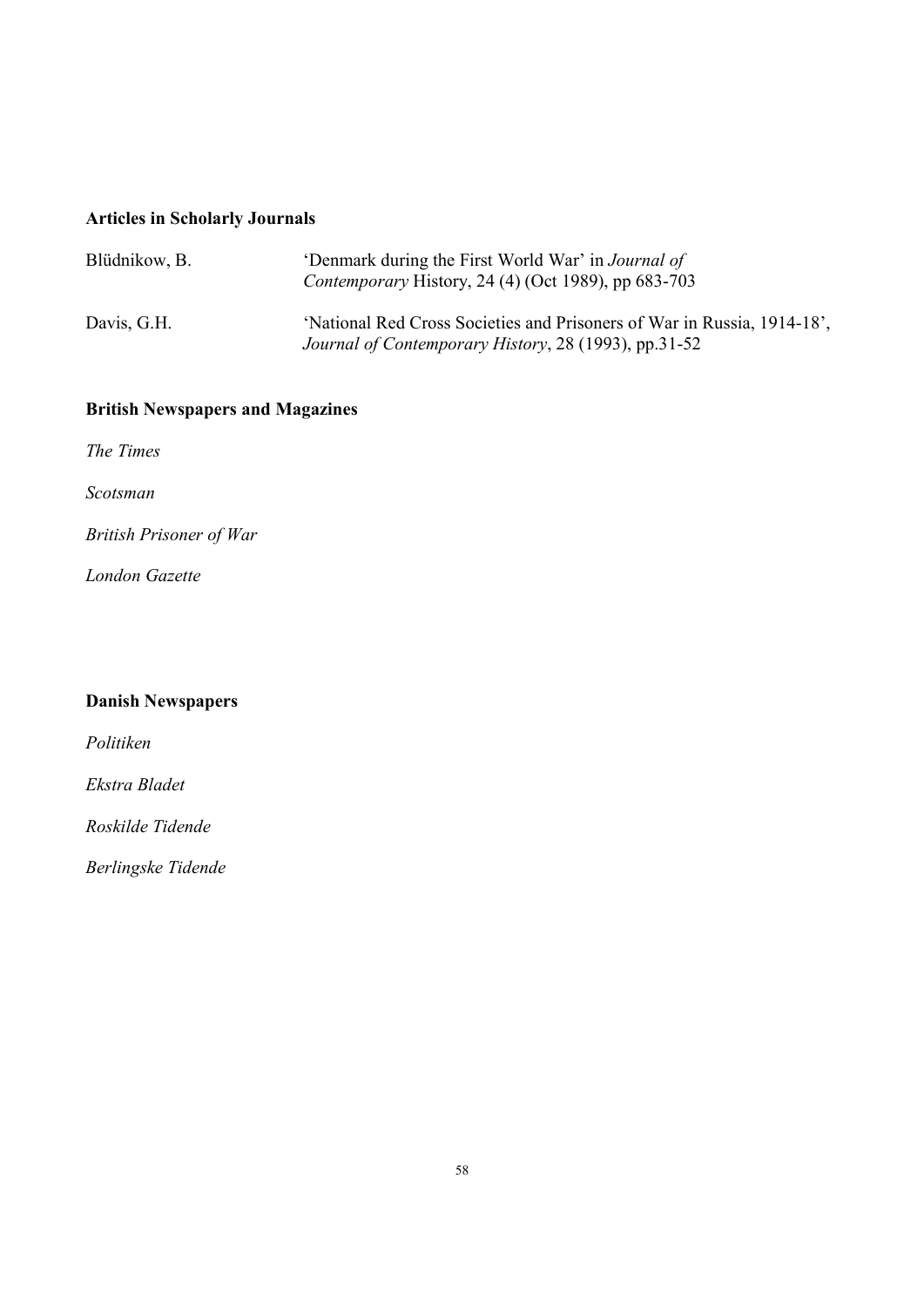### **APPENDIX 1**

# PEOPLE INVOLVED IN THE REPATRIATION OF POWS THROUGH DENMARK

Abrahamsen, Harald Erik Retlev, Dr. - b 1885. had worked as Medical Officer in Hald lazaret camp. Senior surgeon on *Russ*

Abrahamson, Martin Arnold - b 1870 London, family moved to Copenhagen 1884. Engineer/businessman. trained Ludvig Lund in Denmark and Schuckert & Co in Nurnberg. Diploma – electro technical engineer from The Central Technical Institute London 1894. Started up Tvermoes and Abrahamson in 1894. Managing Director of The Industrial Trading Co Ltd in 1917 and of Tvermoes and Abrahamson Co. Ltd. in 1918. Founder member of BRC in Copenhagen, vice president and in 1917 director. Continued work with BRC in Copenhagen in 1920s – concern for British POWs in Russia.

- Adye, Sir John, Major-General representative of the WO on the TSICPOW. Delegate at Spa conference with special responsibilities for POWs.
- Agnew, P D Vice chairman and managing director of the CPOWC of BRC. KBE - March 1920
- Anderson, H N Director of the East Asiatic Company (ØK) Personal councillor to King Christian X. During WW1 made 24 journeys to England, France, Russia & Germany on behalf of King, the foreign minister, trade & his own company.
- Balfour, Arthur James b1848 d1930 Conservative politician, Foreign secretary 1916-19.
- Belfield, Sir Herbert E., Lieutenant General head of DPOW in the War Office
- Brockdorff Rantzau,Ulrich, Count German Minister in Copenhagen, later German foreign secretary
- Cave, George  $\text{Sir} 1^{\text{st}}$  Viscount Cave (1856-1928) Lawyer and Conservative politician. Solicitor-General 1915, Home Secretary 1916-19. created viscount 1918. Chairman of the ICPOW & TSICPOW from 25 Sep 1918.
- Cold, C.M.T. b 1863, naval career to Captain, governor in W Indies 1905-08. Managing director of the United Shipping Company (DFDS) 1908-21. President of DRC 1921. Danish foreign minister 1922-24.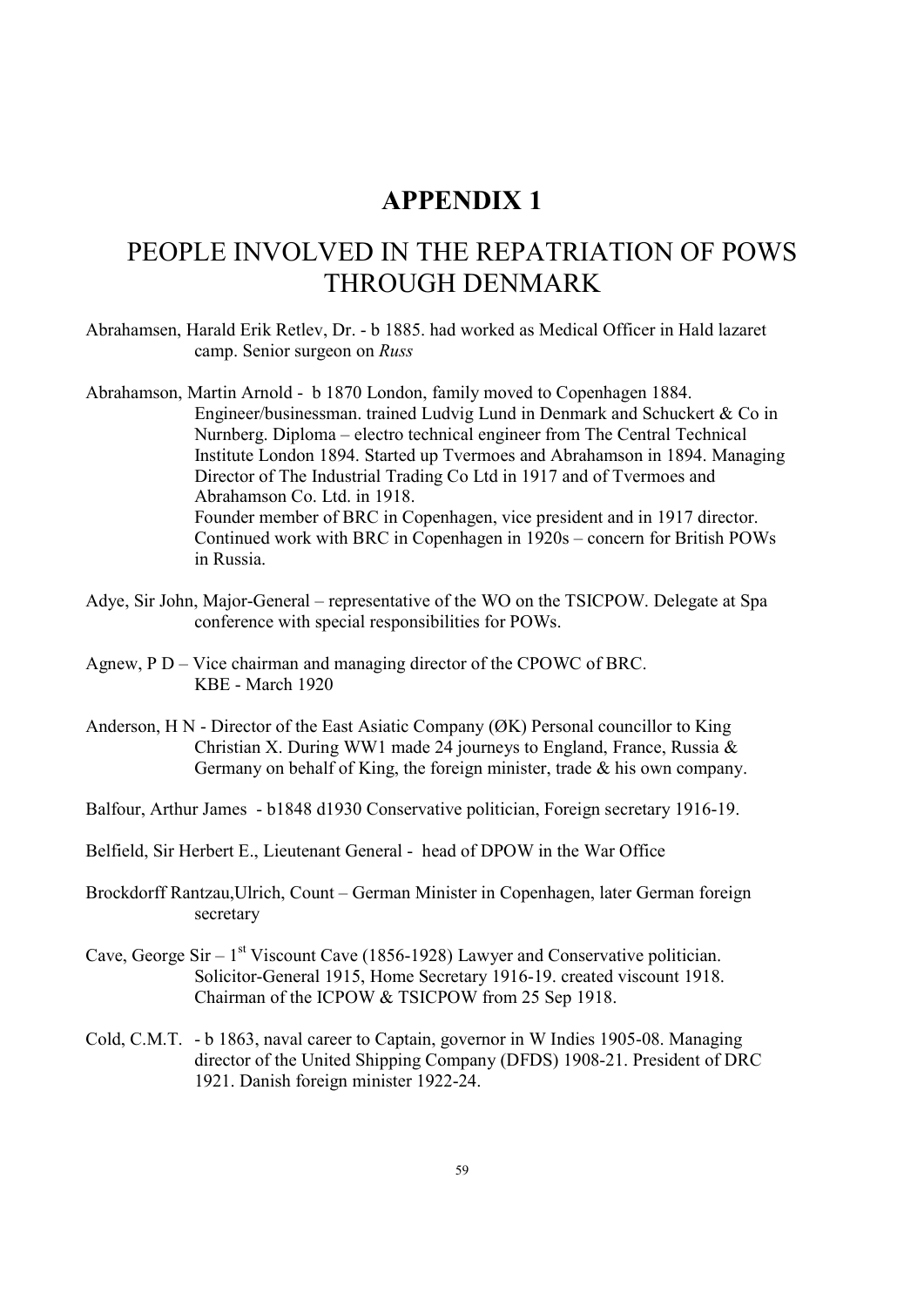Crawford, C W G, Captain RN – Divisional Naval Transport Officer (DNTO) sent out to Copenhagen November 1918

Davidsen, Magnus Julius Henry, Captain – b 1877 studied religious philosophy and oriental languages 1895-1900. Danish army - artillery 1902-11. travelling in orient 1911- 15, rejoined Army as Captain of the reserve in 1915. Head of internment 'camp' Bramsnæsvig (E13 internees) Nov 1915-Feb1916 Danish legation delegate in Russia Aug 1917 – Feb 1918. Camp captain Horserød 1918. Nov 1918 – Jan 1919 acting as Transport Railway Officer employed by British after he took leave from Danish army. Left army 1919.

- Davidson, Captain, RAMC produced sanitary report on the handling of troops passing through Denmark, Dec 1918.
- Dessau, Benny b 1868 d 1937 Managing director United Breweries from 1899. Trained in Hamburg & London – Beckett & Meyer. Abrahamson's father was half brother of Louis Meyer & became part owner of company. Chief of Packing and Parcels department of DRC.

Dix, Charles Cabry, Captain – b 1881 Cadet RN 1896. Mentioned in dispatches for action during Boxer Rebellion 1901, published book on subject 1905. Lt Commander at start of WW1. Assistant beachmaster Galipolli, awarded DSO, wounded twice, hospital Alexandria. Operations department of Admiralty in 1916. Acting Captain when appointed naval attaché in Copenhagen summer 1917. Devised Danish Scheme before Armistice and controlled shipping in Baltic. CMG - February 1919. Left Navy 1919, worked in Denmark until 1920s. Worked in various posts related to harbours in various parts of the world. Evacuated from Singapore to Australia during WW2. Wrote autobiography – unpublished.

Dupont, General – French delegate sent to Berlin after Armistice.

Eckardt, G – German politician – in late 1918 post in POW dept of German WO

Ewart, Sir Richard, Major-General – replaced Arthur Mayne as BRC representative in Berne in 1918. Sent to Berlin December 1918 as Senior BRC representative to work on repatriation with Rappard 23/04/19 recalled from post of President Inter-Allied Commission for repatriation of Russian POW at Berlin

Fransecky, von Colonel – in charge of the German Prisoner of War department

Gevers, von Baron - Netherlands ambassador to Germany in Berlin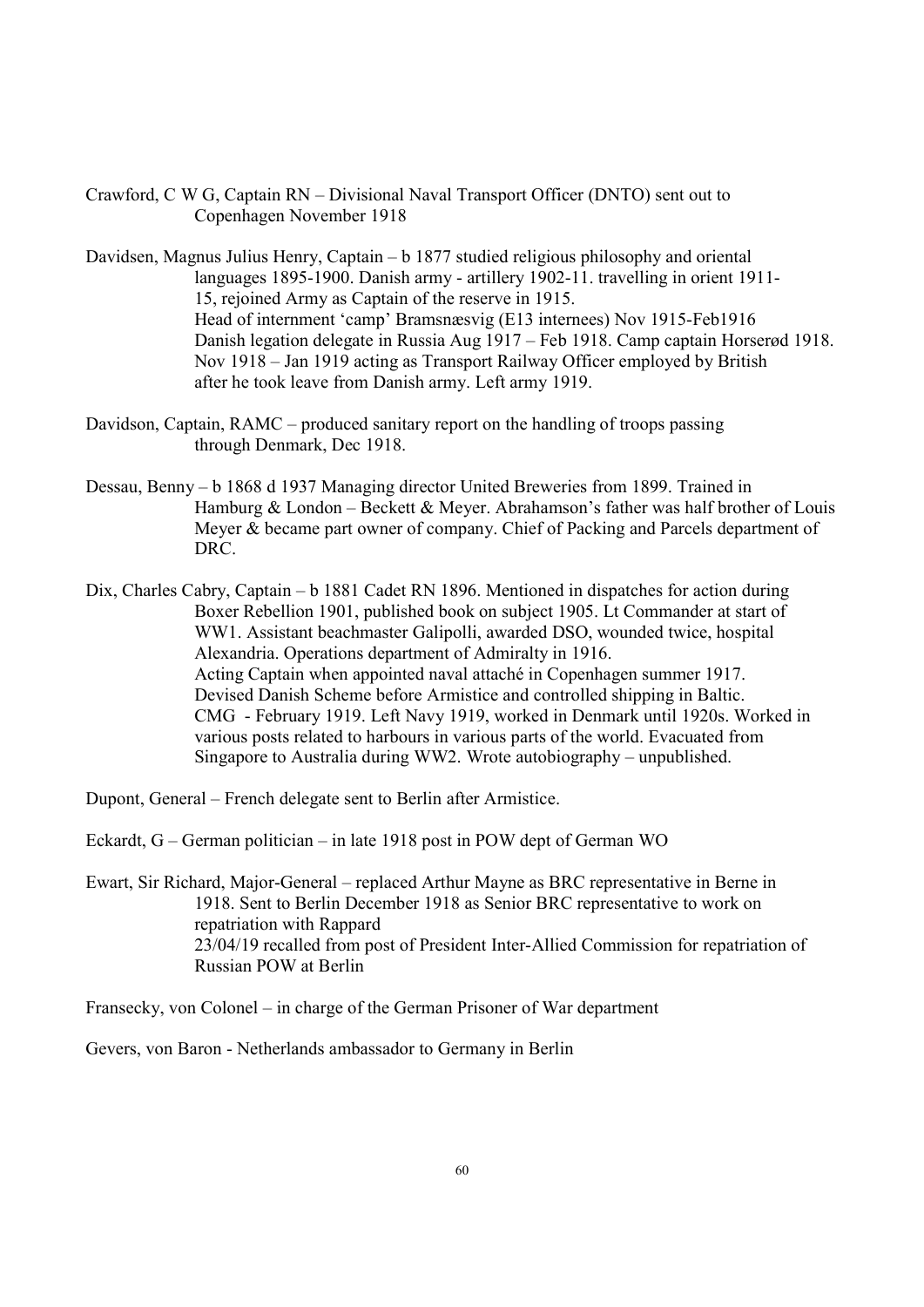Gotschalk, Frantz,Commander – b 1864. Danish army. Captain 1902 adjutant to King 1905-12. Commander 1913 Left army 1917. Joint commandant of the 'Justice Ministry's committee for the sending home of freed prisoners'

Grevenkop-Castenskiold, H. de – Danish minister in London

- Gulstad, Agnes E., Miss Mr Abrahamson's secretary, travelled with him and Mayne from Copenhagen to Berlin November 1918, returned January 1919.
- Hall, Sir W.Reginald, Rear Admiral. known as 'Blinker' Hall. In December 1918 he was Director of Naval Intelligence at the Admiralty
- Haking, Sir Richard, Lieutenant General chief of British delegation at Spa Conference, sent by Haig. had commanded XI Corps, staff college with Haig & spoke French well
- Hardinge  $1<sup>st</sup>$  Baron Hardinge of Penhurst (1858-1944) Diplomat. Permanent Under secretary of state for Foreign Affairs 1906-10 and 1916-20. Viceroy of India 1910-16.
- Harries, General American Army. In Berlin offers Ewart his help
- Hazard, Cecil James, Major/Lieutenant Colonel returning POW (missing 29/3/1918 repatriated January 1919) volunteered to stay in Copenhagen to assist in repatriation when on board a homeward bound ship. Officer commanding troops in Denmark.
- Holten-Nielsen, Einar, Lieutenant Colonel b 1864 left Danish Army 1914. During war military correspondent for newspaper. employed by Abrahamson in BRC office in Copenhagen.
- Hope, Mr MP and a Lord of the Treasury. member of TSICPOW. answered questions in the House of Commons for the POWD
- Jarl, Carl Frederick, Herr b 1872 d 1951. engineer, factory owner Member of BRC Copenhagen committee. part of his factory Oresunds Chemiske Fabriken Standboulevard 84 – 'provided premises and heating and lighting free of cost for Copenhagen Bread Bureau and generally helped in all administrative questions with the Danish government.'
- Kilmarnock, Lord (Victor Alexander Sereld May) b 1876 d 1928 son of  $20<sup>th</sup>$  Earl of Erroll 1st Secretary at British legation Copenhagen and then chargé d'affaires when Sir Ralph Paget left in 1918. He was senior British diplomat involved in repatriation through Denmark. Sent as chargé d'affaires to Berlin in 1920 and spent rest of diplomatic career in Germany. Succeeded to Earldom 1927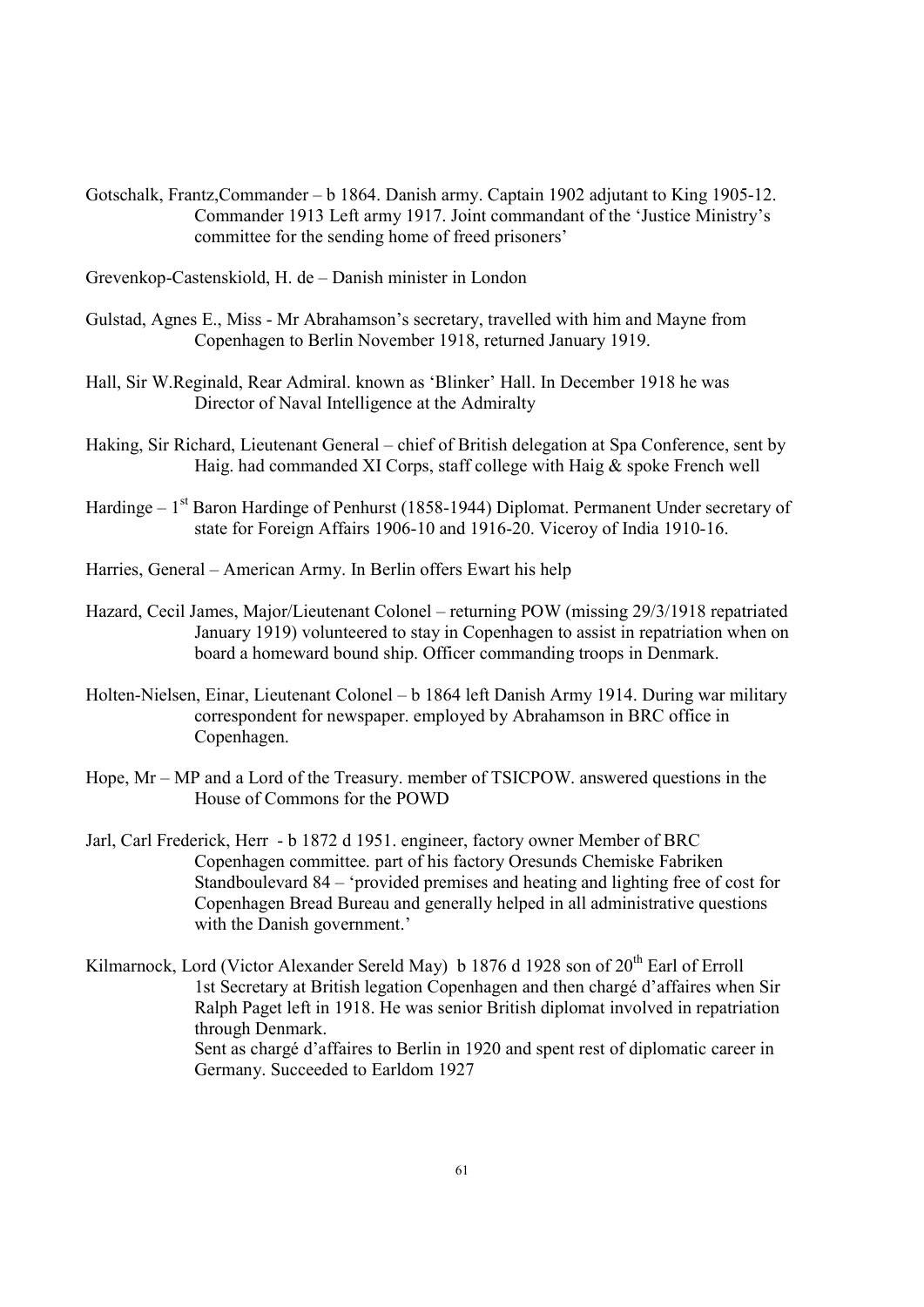- Langfeldt, Captain German had worked in GWO in POW dept.for 3 years, formerly General Freidrich's (died 1918) assistant. Employed by BRC in Berlin paid 100 marks/day incl Sundays.
- Lehrbach, Carlo J B, Captain head of DRC book office concerned with supply of recreational & sporting equipment to Br pow 1917/8 then DRC repatriation office in Berlin. office at Unter den Linden.
- Lunn, Christian Ditlev Ove, Captain b 1880 delegate for DRC in Guben
- Lütken, M Cecilie Senior Danish army nurse, volunteered to work for BRC during repatriation of British POWs. Served as matron on *Frederik VIII*. Diary.
- Madsen, Thorvald, Dr b 1870/1 son of Major General VHO Madsen minister of war 1901-5. Director of Serum Institute in Copenhagen and officer of health for the city. DRC delegate to pow camps in Caucuses and Turkestan in 1916. Attended Red Cross conferences in Stockholm 1916 and Geneva in 1920. Joint commandant of the 'Justice Ministry's committee for the sending home of freed prisoners'.
- Martin, Edward Cuthbert De Renzy, Lieutenant Colonel b1883 regular officer KOYLI. Instructor  $4<sup>th</sup>$  Army infantry school, Flixicort 1915/16. commanding 2/Lancashire Fusiliers when captured spring 1918. POW in Stralsund at Armistice. volunteered to help in repatriation task. sent to Altdamm camp worked there 17 December to 07 January. Diary.

Mayne, Arthur Mr - mathmatical scholar at Cambridge, 1888 passed exam for Indian Civil Service. Several roles as assistant and deputy commissioner in various parts of India. Described as being a retired Indian judge when acting as BRC commissioner in 1918. French and German speaker. Sent out to Berne by BRC during WW1. Vice-President of the Berne Bread Bureau in 1917. Replaced by Major General R. Ewart in Berne in Sept 1918. Manager of BRC Copenhagen bureau. Accompanied Abrahamson to Berlin and acted as his deputy when he returned to Copenhagen. Fabian socialist –wrongly reported to have given a political speech to Br POWs in Berlin. Worked on with Ewart for BRC in Berlin after Danish Scheme ended. Left Germany June 1919.

- Mygind, Holger, Professor b 1855, Dr. ENT specialist. British wife, Annie. committee member of DRC and member of BRC in Copenhagen. Acted as Dix's medical advisor on Danish Scheme and set up BRC ambulance section. Provided the doctors and nurses for the chartered ships. Undertook to equip a stationary hospital ship.
- Mygind, Annie, Mrs secretary for BRC in Denmark. Wife of Prof Mygind. Head of the prisoners correspondence dept. from Feb 1917. Helped on POW ships.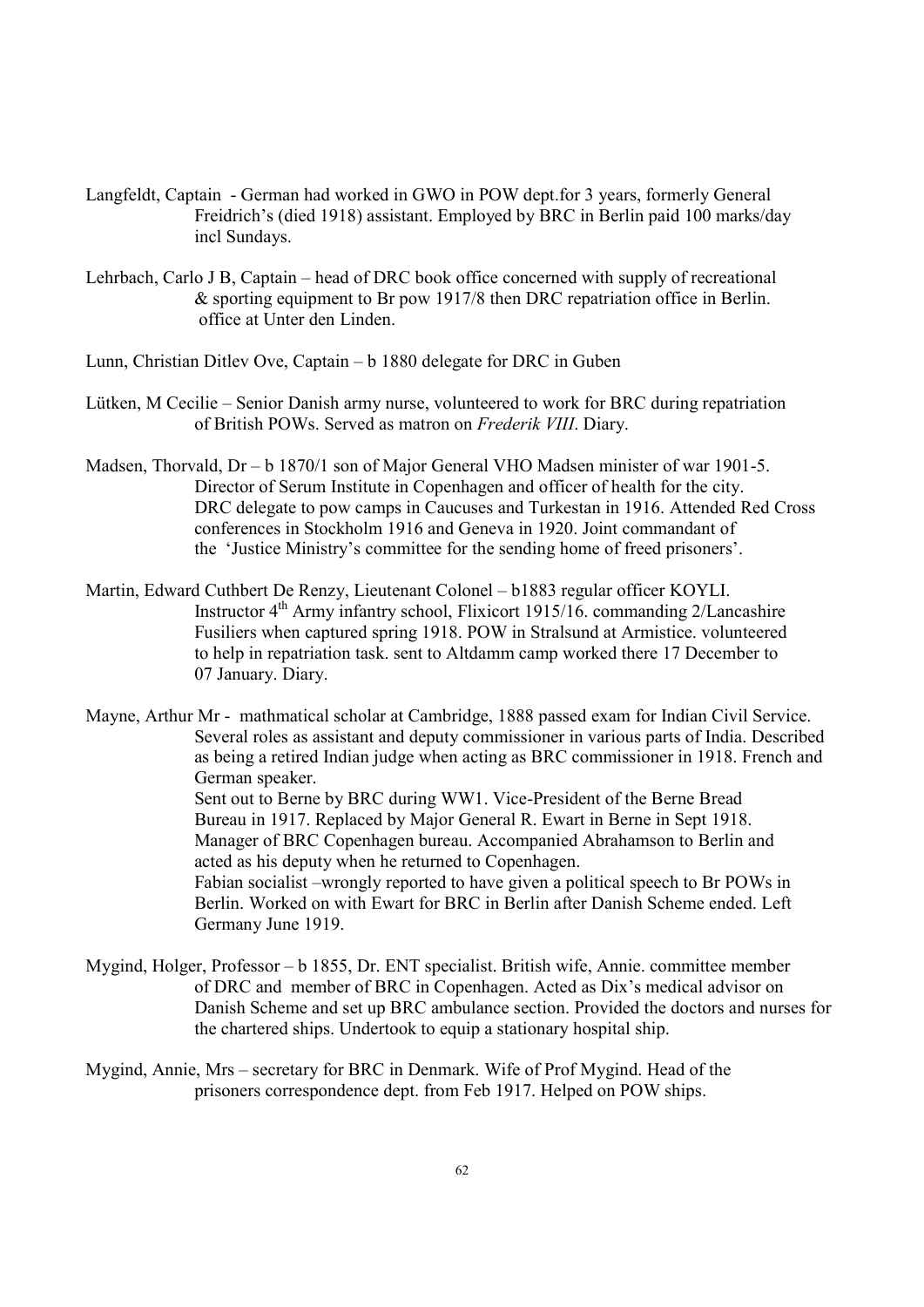Newton, Lord –  $2<sup>nd</sup>$  Baron Newton (1857 - 1942) Diplomat and Conservative politician. Paymaster-General 1915-16.Controller of POWD 1916-19, member of ICPOW & **TSICPOW.** 

Nudant, General – French army, President of Inter Allied Permanent Armistice Commission, Spa

- Olsen, Jens, Mr in business with NP Pedersen. founder committee member of BRC Copenhagen provided the bread bureau with premises and gave the assistance of his staff till the extension of the work made necessary the move to Mr Jarl's premises. He helped at the bureau daily, gave assistance from his own staff when required and did many other acts of kindness for the bureau.
- Pabst/Papst, von, Major member of German delegation at Spa Commission, responsible for POW matters.
- Paget, Sir Ralph British Minister in legation, Copenhagen, 1916 1918,
- Paton, WW, Captain RN HMS Concord sent to Baltic to help in repatriation, task completed by 16/01/19
- Pedersen, N P, Herr b 1886 d 1864 Argentina. Merchant in wool, director of companies. vice consol to Uraguay some time before 1922. DRC delegate visited POW camps in England in 1918 then visited POW camps in Germany. Honorary secretary to DRC. Danish RC delegate acted as chief embarkation officer at Danzig.
- Ramm, Axel, Captain b 1870 d 1944. Danish army. adjutant to King 1912-16. DRC delegate to German and Austrian POW camps in Russia in 1916. Head of DRC office in Berlin Feb 1917-19, office in Victoriastrasse. Worked closely with Abrahamson & Mayne in Berlin. Danish representative at commission to decide Danish/German border in 1920.
- Rappard von, C., Monsieur –responsible for English section of Dutch legation in Berlin. Offices in British legation building.
- Schairer, Dr manager of German Red Cross Copenhagen Bureau. accompanied Abrahamson & Mayne to Germany.
- Schlesinger German delegate of Soldiers' and Workmen's Council for all prisoner of war matters in the War Office (ex NCO in German army – guard in POW camp)
- Smithers, Lieutenant assistant military attaché in Copenhagen Requested £400 for the celebratory dinner at close of Danish Scheme
- Snouk, Mr von Rappard's assistant in Br legation Berlin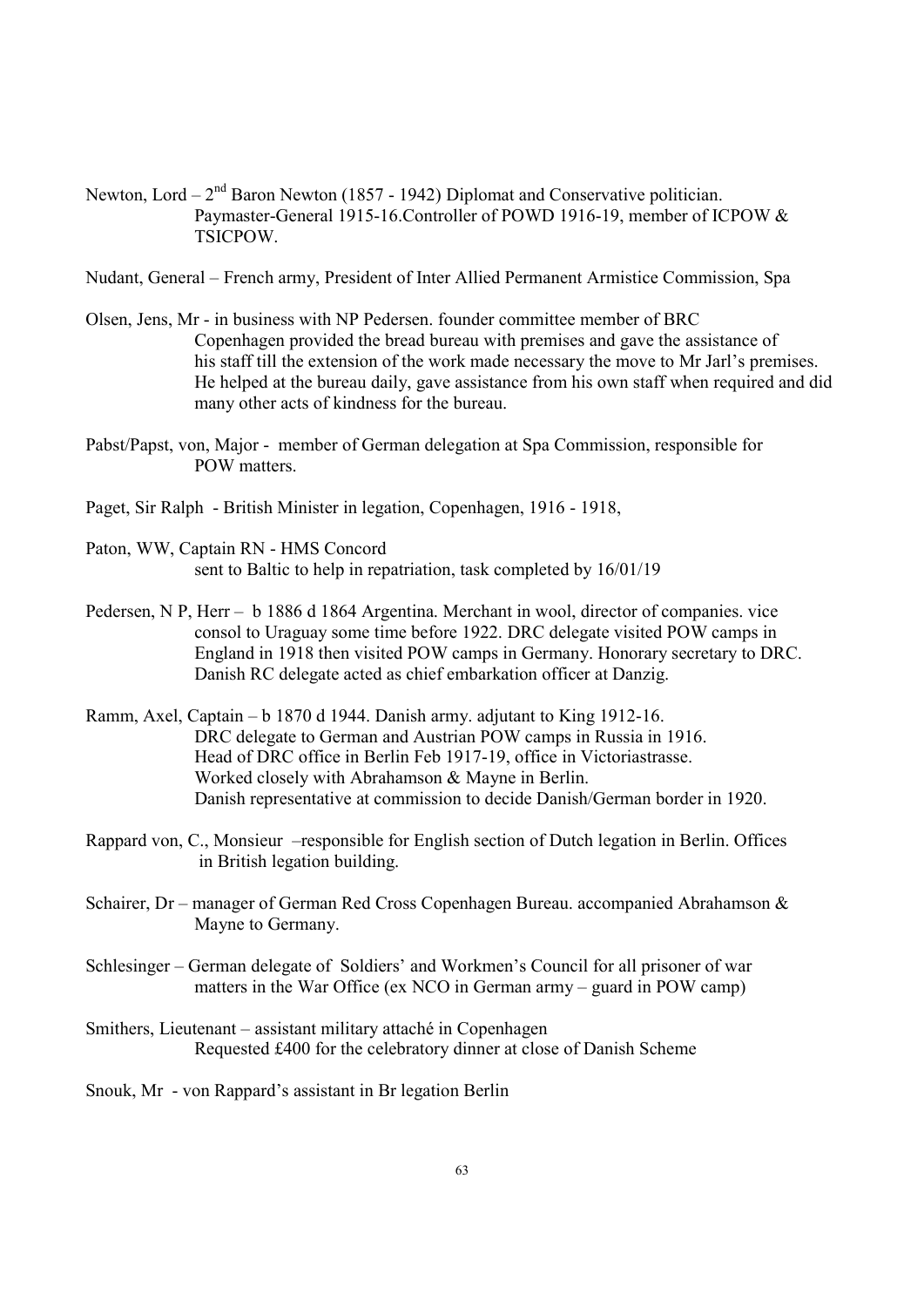- Thompson –secretary to general Ewart accompanied him to Berlin from Switzerland. acted as translator
- Townley, W Sir British minister at the Hague
- Tuxen, Axel, Captain Danish army. at Danish WO from 1912, corresponds with Ramm. Obtains' suitable English/German speaking Danish officers for DRC work on POW repatriation.

Vansittart, Robert, Mr – secretary of the POWD

Voules, F M, Mr - BRC commissioner in at Rotterdam Holland appt Nov 1917.

Wade, H.A.L.H., Lieutenant Colonel – military attaché to British legation in Copenhagen. An artillery officer in the regular army. Between 1903 and 1911 he qualified as a first class interpreter in French and German, graduated from the staff college and completed a course at the London School of Economics. 1908-1911 worked in WO, then retired. Early in 1915 he was back in the War Office. Appointed military attaché in Copenhagen 1916 sent on mission to Poland by 27 December 1918

Warner, G R, Mr – clerk in the POWD. secretary to ICPOW & TSICPOW.

Winterfeldt, von, Major-General - main German military representative at the Spa Commission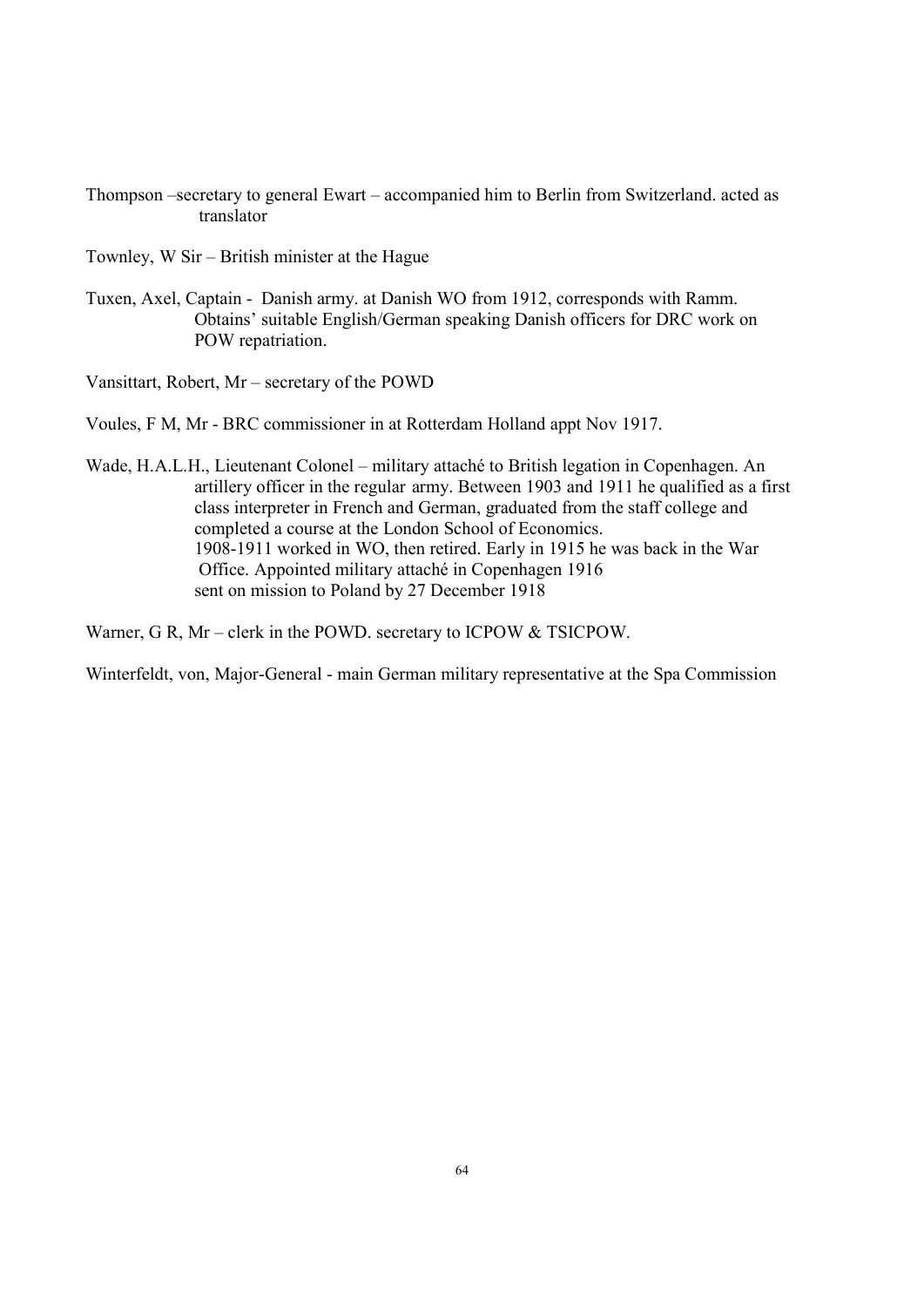# **APPENDIX 2**

# GLOSSARY

| <b>BMRO</b>    | British Military Repatriation Office – in Copenhagen                              |
|----------------|-----------------------------------------------------------------------------------|
| <b>BRC</b>     | Joint War Committee of British Red Cross Society and the Order of St John of      |
|                | Jerusalem in England                                                              |
| <b>CID</b>     | Committee of Imperial Defence                                                     |
| <b>CPOWC</b>   | BRC's Central Prisoners of War Committee                                          |
| <b>DDOD</b>    | Deputy Director of Operations Department, Admiralty                               |
| <b>DFDS</b>    | Det Forenede Dampskibs-Selskab - United Shipping Company                          |
| <b>DGM</b>     | Director General of Mobilisation                                                  |
| <b>DGMR</b>    | Director General of Movements and Railways                                        |
| <b>DNI</b>     | Director of Naval Intelligence, Admiralty                                         |
| <b>DNTO</b>    | Divisional Naval Transport Officer                                                |
| <b>DPOW</b>    | Directorate of Prisoners of War – department of the War Office dealing with       |
|                | prisoners of the British                                                          |
| D.P.W.         | Directorate of Prisoners of War – department of the War Office dealing with       |
|                | prisoners of the British                                                          |
| <b>DRC</b>     | Danish Red Cross                                                                  |
| FO             | Foreign Office or its equivalent in Denmark                                       |
| <b>GHQ</b>     | <b>General Head Quarters</b>                                                      |
| <b>GRC</b>     | <b>German Red Cross</b>                                                           |
| <b>HMG</b>     | His Majesty's Government – of Great Britain                                       |
| HQ             | <b>Head Quarters</b>                                                              |
| <b>IACB</b>    | Inter-Allied Commission in Berlin                                                 |
| <b>ICRC</b>    | International Committee of the Red Cross                                          |
| <b>ICPOW</b>   | Interdepartmental Committee on Prisoners of War                                   |
|                | KFUM (YMCA) The Danish Committee for War Prisoners' Aid – through the Young Mens' |
|                | <b>Christian Association in Denmark</b>                                           |
| NA             | National Archives, Kew                                                            |
| NCO            | Non-commissioned officer                                                          |
| <b>OR</b>      | other ranks – non commissioned army personnel.                                    |
| <b>POW</b>     | prisoner of war                                                                   |
| POWRC          | Prisoner of War Reception Committee of the British Red Cross                      |
| <b>POWS</b>    | prisoners of war                                                                  |
| <b>POWD</b>    | Prisoner of War Department – independent department that worked with the Foreign  |
|                | Office – dealt with British pows                                                  |
| <b>SBO</b>     | Senior British Officer                                                            |
| <b>TSICPOW</b> | Transport Sub-Committee of the Interdepartmental Committee on Prisoners of War    |
| <b>WO</b>      | War Office and the equivalent in Denmark and Ministry of War in Germany           |
| UK             | United Kingdom                                                                    |
| <b>USA</b>     | United States of America                                                          |
| ØK             | <b>East Asiatic Shipping Company</b>                                              |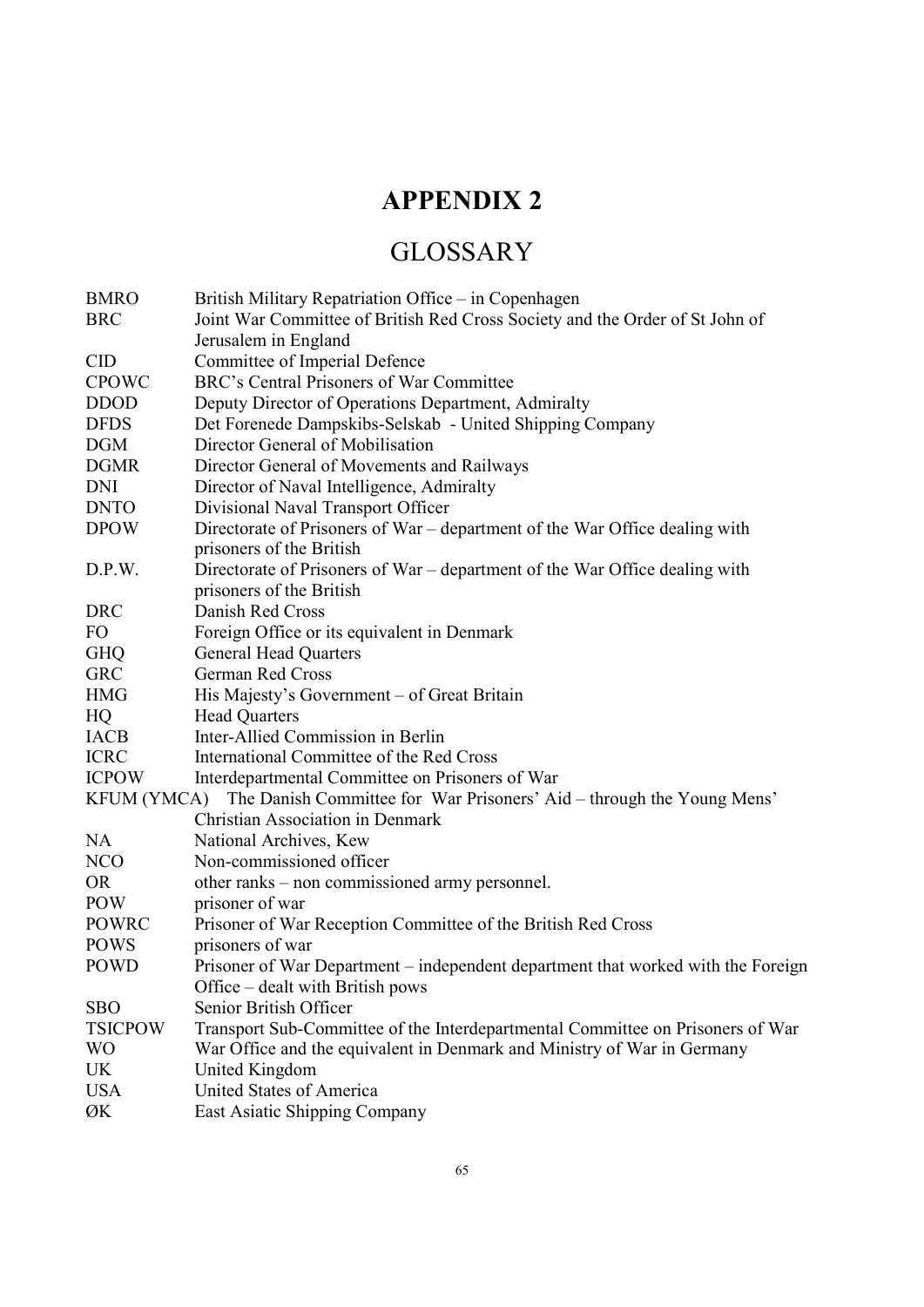# **APPENDIX 3**

# SHIPS USED IN THE REPATRIATION OF POWS THROUGH DENMARK<sup>139</sup>

figures enclosed in ( ) show the passenger carrying capacity of the ships

|                | United Steamship Company Passenger Steamers 12,442 persons brought back to UK ports |                 |
|----------------|-------------------------------------------------------------------------------------|-----------------|
| Frederick VIII | 4 voyages to Hull<br>(1500)                                                         | 5.638 persons   |
| Primula        | $(330)$ Baltic feeder & 5 voyages to Leith                                          | $1,613$ persons |
| Ficaria        | $(320)$ Baltic feeder $& 5$ voyages to Leith                                        | $1,617$ persons |
| AP Bernsdorff  | $(600)$ Baltic feeder & 4 voyages to Leith                                          | $2,175$ persons |
| J C LaCour     | $(400)$ Baltic feeder $& 4$ voyages to Leith                                        | 1,399 persons   |
| Dronning Maud  | (750) Baltic feeder                                                                 |                 |
| King Haakon    | (750) Baltic feeder                                                                 |                 |
| C P A Koch     | (500) Baltic feeder                                                                 |                 |
| Cimbria        | (400) Baltic feeder                                                                 |                 |
| Niels Ebbesen  | (300) Baltic feeder                                                                 |                 |
| Reval          | Danish stationary hospital ship                                                     |                 |

**East Asiatic Company Passenger Steamers** 11,076 persons brought back to UK ports these two ships usually went direct from Danzig to Leith

| Mitau | (1000) | 4 voyages to Leith     | 4,289 persons |
|-------|--------|------------------------|---------------|
| Russ  | (1600) | 3 voyages to Leith     | 6,787 persons |
|       |        | 1 voyage to Copenhagen |               |

#### **Oresund Company Passenger Steamers**

Malmo (550) Baltic feeder

| <b>British Transports</b> | 20,302 persons brought back to UK ports |                 |  |  |  |  |  |  |
|---------------------------|-----------------------------------------|-----------------|--|--|--|--|--|--|
| Ajax                      | 4 voyages to Leith                      | 4,680 persons   |  |  |  |  |  |  |
| Huntsend                  | 1 voyage to Leith                       | 2.202 persons   |  |  |  |  |  |  |
| Plassy                    | 2 voyages to Leith                      | 2,823 persons   |  |  |  |  |  |  |
| Porto                     | 3 voyages to Leith                      | 5,904 persons   |  |  |  |  |  |  |
| South Western Millar      | 1 voyage to Leith                       | $1,496$ persons |  |  |  |  |  |  |
| Willochra                 | 2 voyages to Leith                      | $3,197$ persons |  |  |  |  |  |  |

<sup>&</sup>lt;sup>139</sup> TNA FO 383/489 The figures are taken from the report of Captain Crawford, DNTO Copenhagen, dated 18 January. It shows the numbers carried on ships between 24 November 1918 and 16 January 1919. A copy of the report was sent by the MoS to Viscount Cave.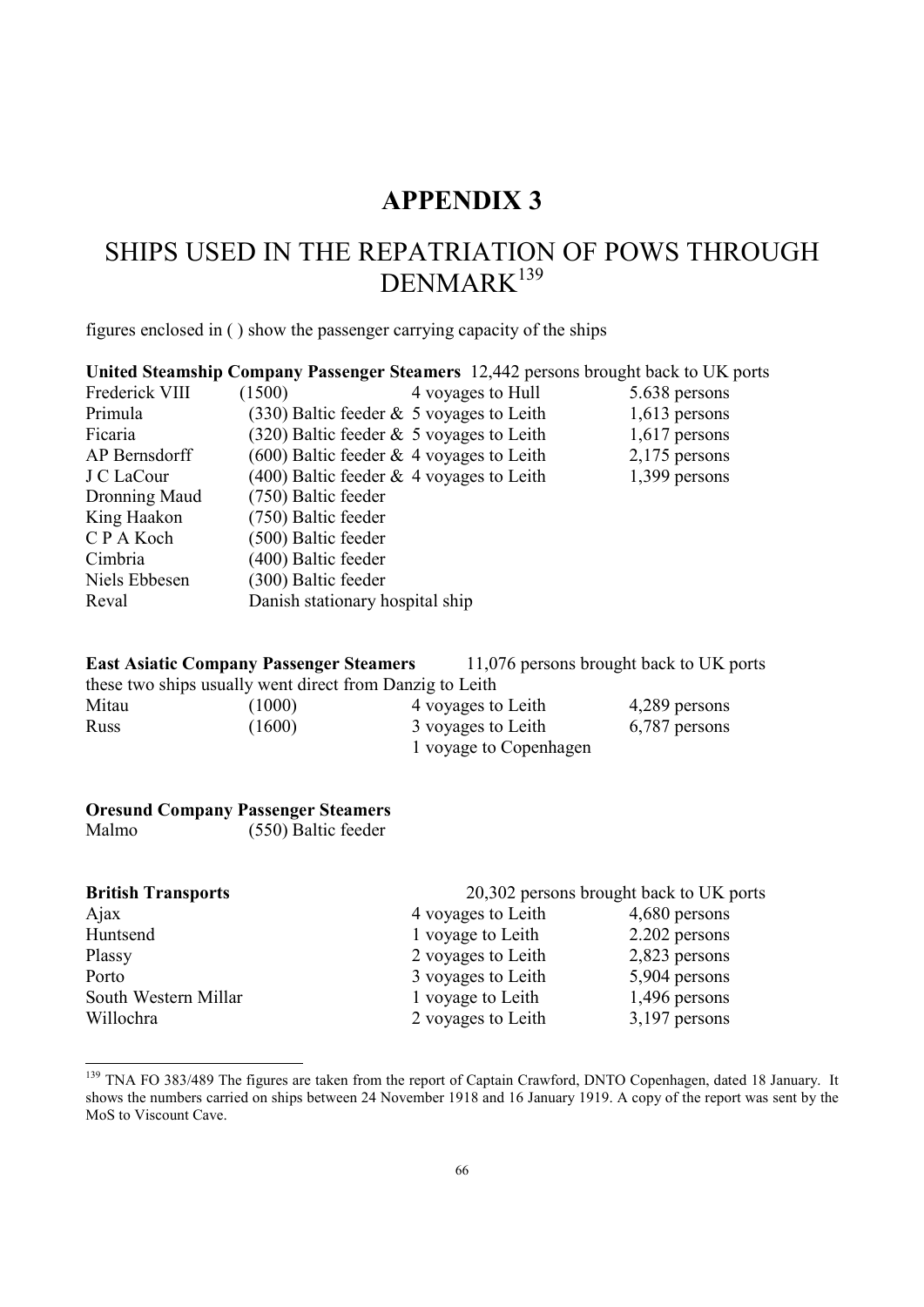# Hospital ships<br>Berbice

# 1,622 persons brought back to UK ports

| Deluice           | nosphai ship iccuci |                                              |             |
|-------------------|---------------------|----------------------------------------------|-------------|
| Formosa           |                     | acting as hospital $\&$ 2 voyages to England | 722 persons |
| Garth Castle      |                     | l vovage                                     | 577 persons |
| Western Australia |                     | 1 voyage                                     | 323 persons |

**British Naval vessels** which carried POWs HMS Concord HMS Coventry HMS Wessex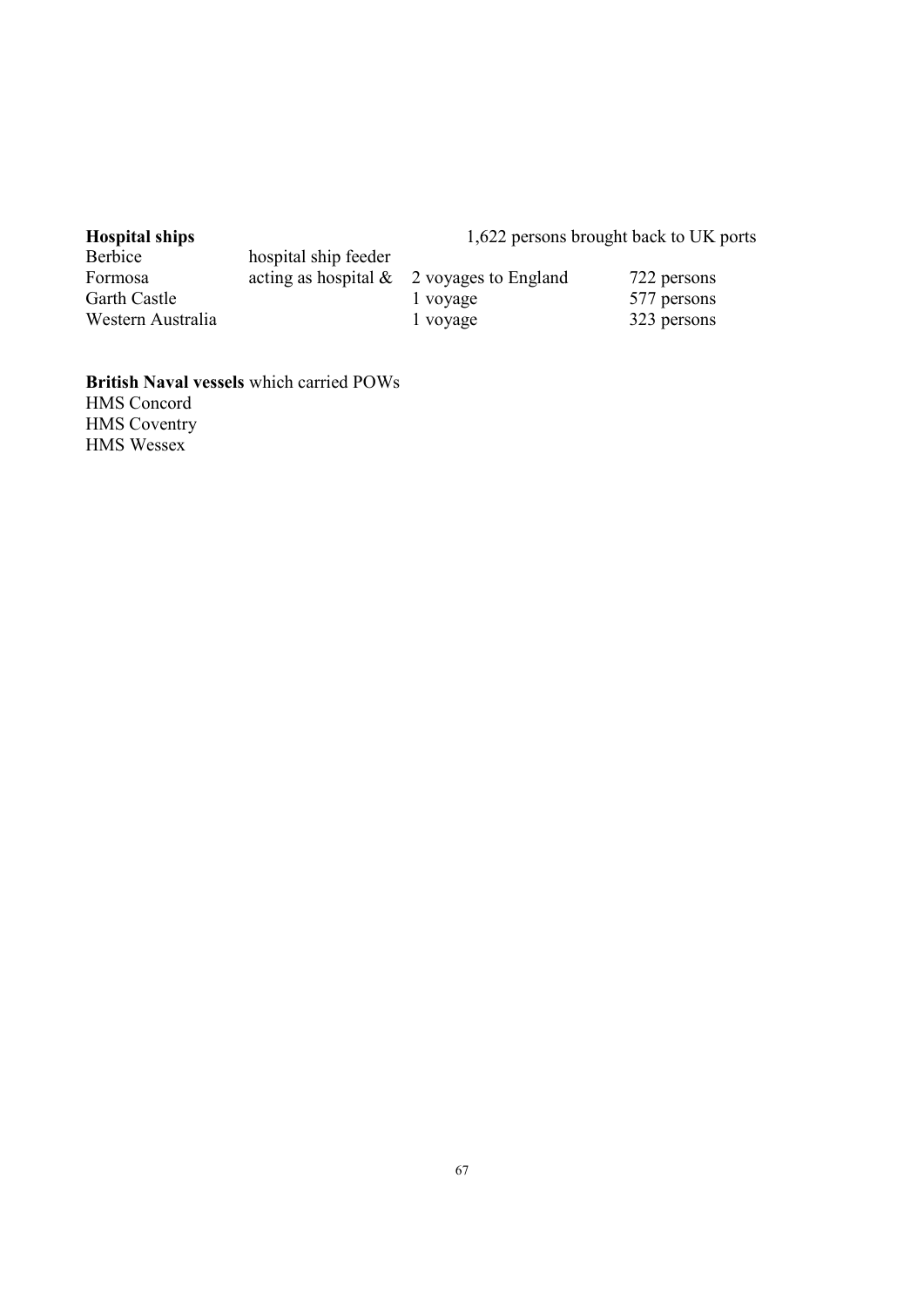## **APPENDIX 4**

# ORGANISATIONS INVOLVED IN THE REPATRIATION OF POWS THROUGH DENMARK

#### BRITAIN

#### **1. Foreign Office Prisoner of War Department (POWD)** Royal Court, House of Lords developed out of a department of the FO and retained close association controller/director - Lord Newton supervision of all matters affecting British POWs, including co-ordination of the functions of several other depts., WO, Admiralty, Colonial Off etc. **2. War Office Department of prisoners of war (DPW)** headed by Lieutenant General Belfield

responsible for prisoners of British

#### **POW Information Bureau**

Dealt with prisoners of the British

 **Government Committee on the Treatment by the Enemy of British Prisoners of War** Adeline, Duchess of Bedford – Honorary secretary examiners - barristers volunteered to take statements from POWs **Mobilization Directorate** 

#### **3. British Red Cross (BRCS and St John of Jerusalem Joint Committee)**  Central Prisoners of War Committee (CPOWC) – P. Agnew vice-chairman and managing director

 **Prisoner of War Reception Committee of the CPOWC** 4 Thurloe Place, London Adeline, Duchess of Bedford - chairman

#### **4. Inter-departmental Committee on Prisoners of War (ICPOW) Transport Sub-committee of the ICPOW (TSICPOW) – chairman Sir George Cave** lead forum for decision making after Armistice

# FRANCE/FLANDERS

**1. Inter Allied Armistice Commission at Spa** reported to Marshal Foch, headed by General Nudant. British delegates Lieutenant General Haking and Major General Adye who had special responsibility for POW issues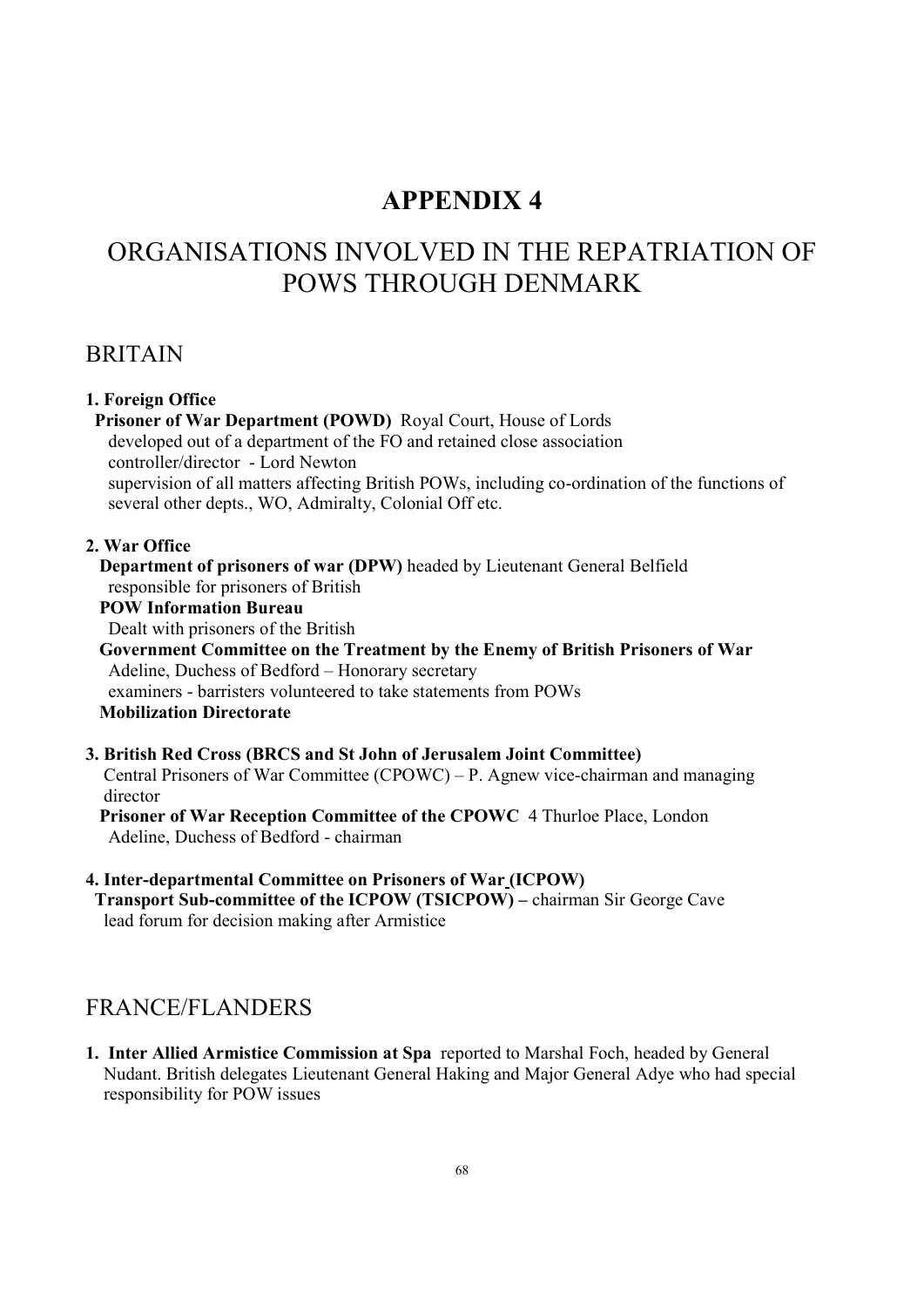#### DENMARK

- **1. British Legation in Copenhagen, Denmark,** Bredgade 26 Sir Ralph Paget - minister Lord Kilmarnock - 1<sup>st</sup> secretary acting as chargé d'affaires by Nov 1918 Lieutenant Colonel H.A.L.H. Wade British military attaché Captain C.C. Dix British naval attaché
- **2. British Military Repatriation Office (BMRO) in Copenhagen,** Amaliegade 22 Lieutenant Colonel C.J. Hazard – Officer Commanding British Troops

#### **3. British Red Cross (BRC) Copenhagen Bureau**, Standboulevarden 84

 Lady Paget - president M.A. Abrahamson - vice president, chairman and director A. Mayne - manager of bread bureau **British Red Cross Ambulance section,** Havnegade 31 professor Mygind

#### **4. Danish Justice Ministry (Justitsministeriet)**

 **Danish Committee** (Justitsministeriet Kontor for hjemsendelse af fremmede Tropper), Amalienborg - Dr Thorvald Madsen

Commander Gotschalk

#### **5. Danish Red Cross**

N.P.Pedersen - honorary secretary, acted as chief embarkation officer at Danzig

- 1. long established section dealing with national matters. President Professor Harald Hoffding
- 2. section started during war to look after military & civilian prisoners. Hon. president Prince Valdemar
	- 2a Book committee President Professor Harald Høffding
	- 2b Packing and dispatch of parcels Director B. Dessau
	- 2c Postal (letters) and tracing chief –Lieutenant Colonel V.O.J. Philipson
	- 2d Central Bureau communications regarding foreigners interned in Denmark & from 1916 inspected prison hospitals in Germany and Austria . Helped belligerents
		- to pick out sick POWs for Hald and Horserød. Doctors sent to POW camps in Rumania. 2di DRC offices. Petrograd - E Saltoft, Vienna - Captain Fock, Berlin - Captain Ramm,
			- Paris Captain Hage.
		- 2dii Delegation office recruits and pays out expenses for delegates Consul - Erik S Henius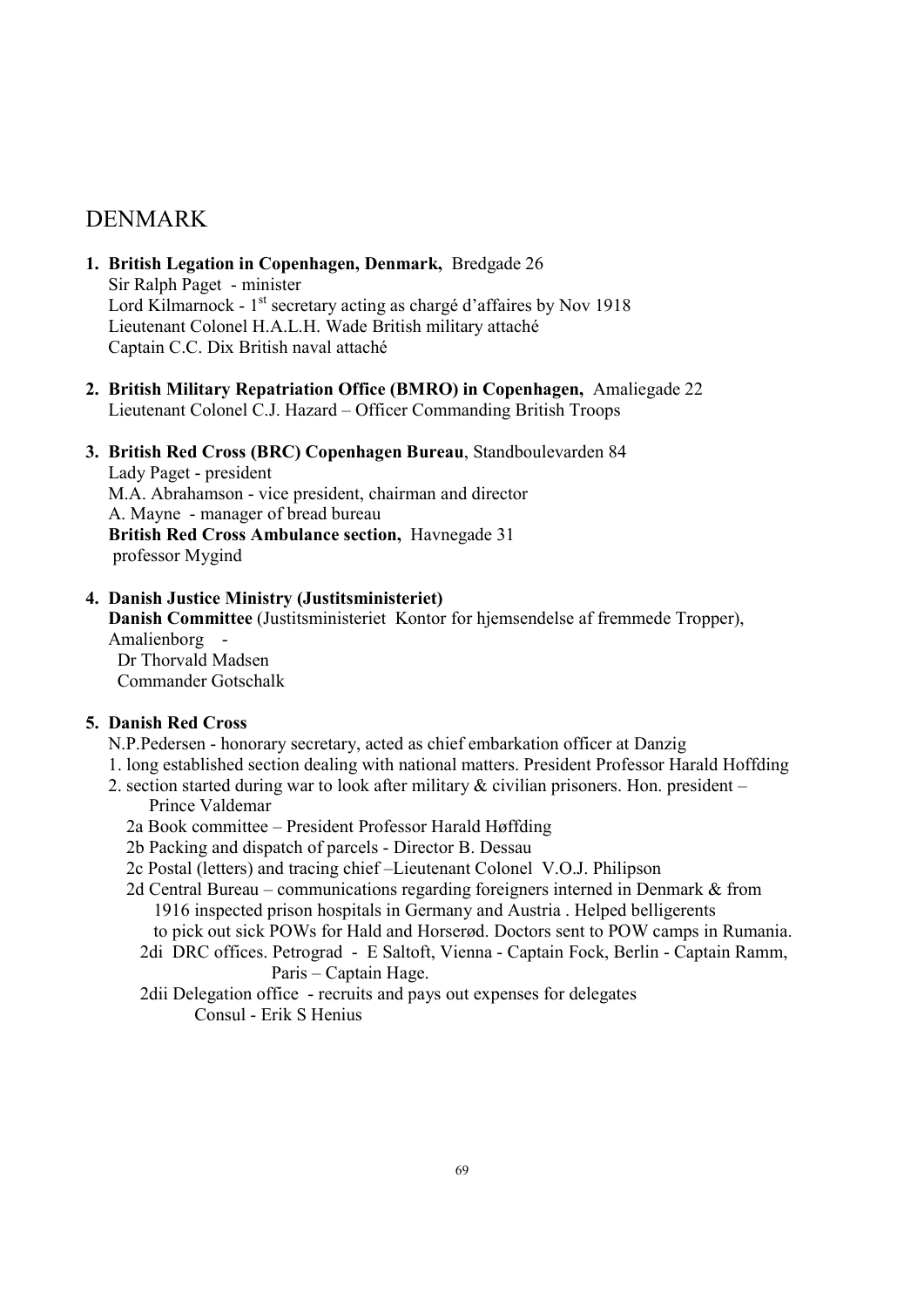#### **6. KFUM (YMCA) The Danish Committee for War Prisoners' Aid – through the Young Mens' Christian Association** president – Count J Moltke

 soldiers' entertainment huts in soldier's camps around Copenhagen – took on English and French speaking staff.

#### **KFUM facilities at:**

Sandholm, Baggersmindelejren, Skovlejren, Ulleruplejren

#### GERMANY

#### **1. Dutch Legation - protecting power**

The Netherlands legation in Berlin: Dutch minister Berlin – Baron von Gevers British section – Monsieur von Rappard, Mr Snouk (British legation) (communication via British minister at the Hague -Sir William Townley)

#### **2. BRC Repatriation Commission Berlin**, British Embassy Wilhelmstrasse70, Berlin

 M.A. Abrahamson – manager, A Mayne - deputy assisted by DRC personnel in districts: Berlin – Captain Lehrbach Cassel – Captain O.V.F. Laub Danzig – Hr Pedersen, Captain E.V.J. Jøhnke, Captain G. Crone Dresden – Captain G.F.H. Harhoff Guben – Captain C. Lunn Hannover – Captain K.C. Zeilau Lübeck – Captain H.L.M. Hauschild Magdeburg – Captain T.C. Zeilau Stettin - Captain C.J. von Stemann Warnemünde – Captain I. Carstensen

**3. Danish Red Cross in Germany** see Denmark 2di above. Victoriastrasse 10, Berlin Captain A. Ramm - Central control.